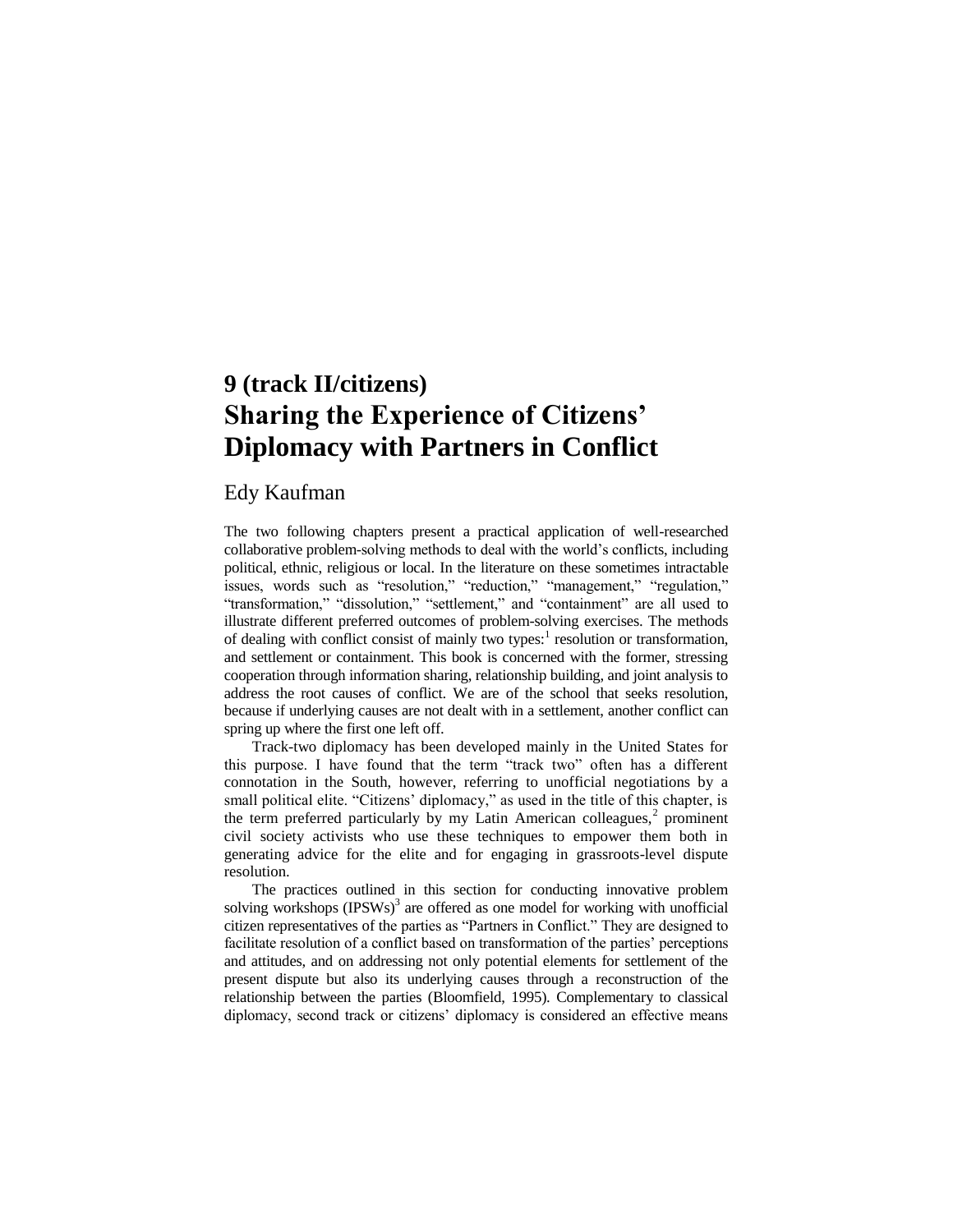especially for dealing with protracted communal conflicts—prolonged identitydriven disputes accompanied by fluctuating and sometimes high levels of violence. It is difficult to convey in writing the richness and validity of this type of program, and we are aware of no other attempt to present it in such detail.<sup>4</sup>

What brings us to share some of our learning experiences is a sense of urgency in the desire of those who have participated in the workshops to have written materials to build on in furthering the process of conflict resolution in their communities. Workshops have been held by and with Partners in Conflict from Middle Eastern civil society as well as from Central Asia, the Caucasus, Southeast Asia, Africa and Latin America.

I have been eager to disseminate our IPSW model also for personal reasons. My experiences working in the 1980s with fellow Israelis and Palestinians at the Truman Institute for the Advancement of Peace in the Hebrew University of Jerusalem made it clear how vital this information could have been for maximizing the effectiveness of our work. During this time, and throughout the first *Intifada* (Palestinian uprising), we managed to maintain a sustained dialogue between the two parties, without any professional tools save our sensitivity, sense of equality and respect, and political judgment. I believe that in returning to Jerusalem now after developing facilitation skills in track-two diplomacy as developed in the United States, I am better able to help those who are committed to renewing or moving forward a difficult peace process. This chapter thus represents a lateral transfer of expertise from my work as a scholar-practitioner in the Israeli-Palestinian conflict (South-South transfer of experiences), which has been enriched by my work elsewhere while based at the University of Maryland's Center for International Development and Conflict Management.

The term "Partners in Conflict" is intended to underline a common identity among participants in our workshops, such as a shared occupation or profession (e.g., academics, journalists), attributes (e.g., gender, religion), mutual concerns (e.g., environment, development), or common region (e.g., Caucasus, Middle East, Andean countries). This common identity must be based on dimensions different from those that are used to characterize the conflict (such as ethnicity, religion, language, and territory). When a peace accord has been reached and the participants are brought together to assist in its implementation and sustainability, we have referred to them as "Partners in Peace" (e.g., Israelis and Palestinians in the late 90's; Northern Ireland Catholics and Protestants).

The program of exercises for Partners in Conflict<sup>5</sup> (hereafter called "Partners") is for the purpose of building bridges across sometimes wide divides, by stressing commonalties. It is also meant to develop an "epistemic community"—a group of individuals who share collective understanding relating to their own issues and problems. Emphasizing commonalities and a shared identity while acknowledging basic differences encourages the establishment of a solid link between the two groups. An interesting example is bringing together people who live on each side of a border between countries in conflict. These individuals, in spite of their differences, share a certain frontier identity. Often ignored in the peace process,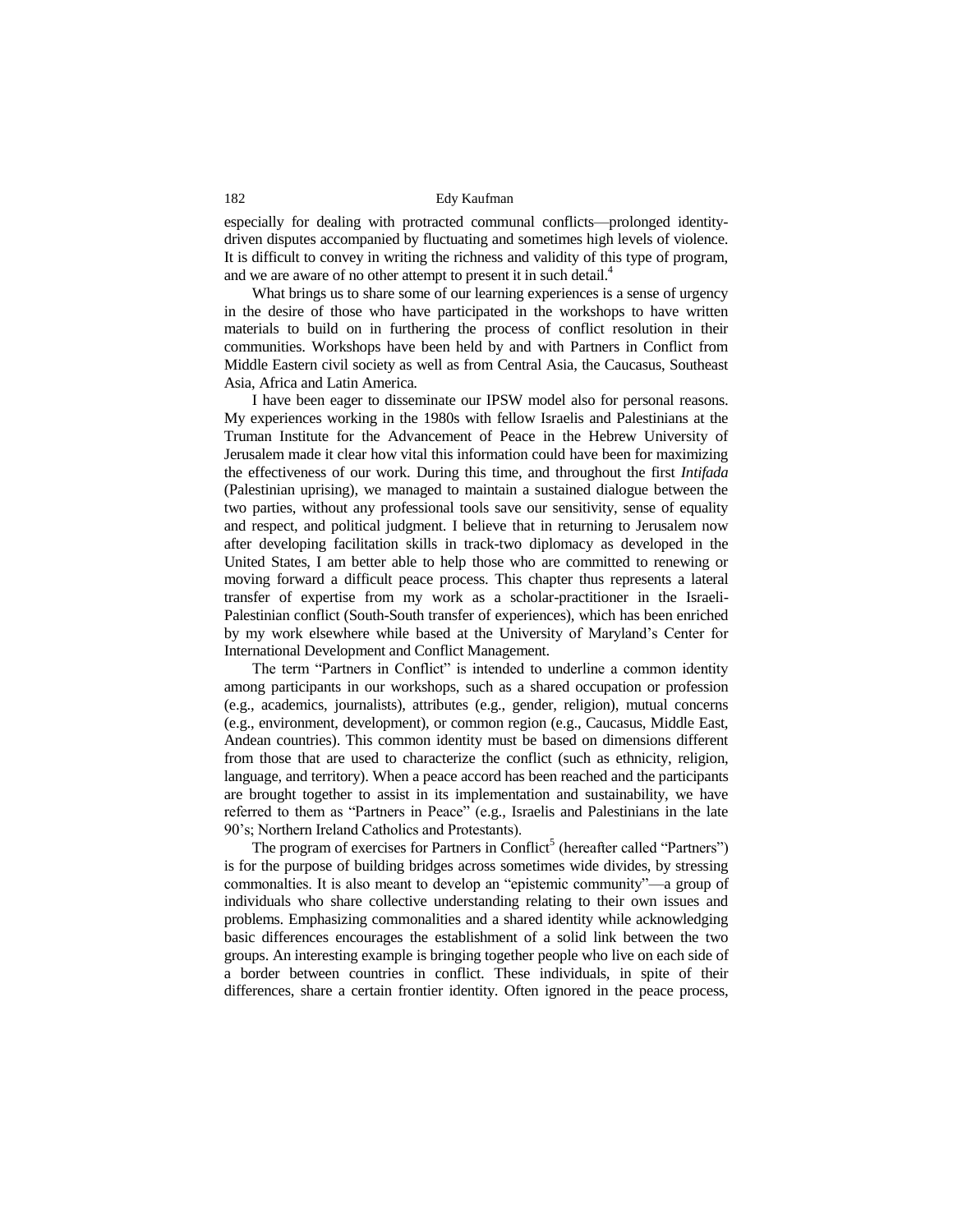which is negotiated by diplomats and politicians in the capitals, these citizens can play a major role in the consolidation of a lasting peace.<sup>6</sup>

Such "team building" requires not only technical input. It goes much deeper, exploring ways for Partners to transform their relationships with one another by awakening empathy and learning to move from adversarial to collaborative attitudes. It is not our purpose to erase the border between groups in conflict, as this would only make conflict resolution more difficult to achieve. As Rouhana (1995) argues, "The strength in the new relationship between the two teams is based on each team's unshakable group identity and commitments" (see also Kelman, 1993).

In the following pages we highlight a sample day-to-day curriculum that has been developed over a decade of experimentation. For each topic we explain the rationale and practical application of the IPSW approach. Often there is a degree of skepticism in trying alternative dispute-resolution methods, either from pragmatists who come from a *realpolitik* school of thought (e.g., Bercovitch, 1984; Zartman and Touval, 1985) or from those suspicious that it may be a "group therapy" approach, not seen as having much value outside North American culture). To overcome this skepticism, we suggest sharing the program's rationale to provide transparency and encourage full participation.

In broad terms, the program moves from the establishment of a working relationship among the Partners to the establishment of a cooperative problem solving attitude, through building skills for a creative thinking process and then applying them to the concrete issues at stake (Deutsch, 1998). Transitions from one stage to another cannot be rigidly structured, because the rate of participants' progress determines the rhythm of the workshop. Further, this ambitious menu could be devoured in an intensive two weeks; however, in the face of financial and temporal constraints, selection is usually required. We simply provide an optimal IPSW, leaving to the creativity of the organizers the task of adapting it according to their needs and experience. Those readers who are anxious to begin experimenting with the workshop without familiarizing themselves with the *know-how* of workshop planning, may go straight to the *show-how*, beginning with the section entitled Day 1.

# **Preparations**

The planning of a project in citizens' diplomacy starts with a needs assessment defining the issues at stake and the dynamics of the conflict to be addressed (see Gurr and Davies, this volume). Normally, this requires working with local partners (co-organizers or cofacilitators) and a visit to the area to engage in dialogue with stakeholders and potential participants. The facilitators may explain the IPSW and its value as part of a longer-term process, and even provide a short demonstration.

#### **Location**

The meeting place for IPSW should have, if possible, an established tradition of peacemaking, lending an atmosphere that calls on the Partners to make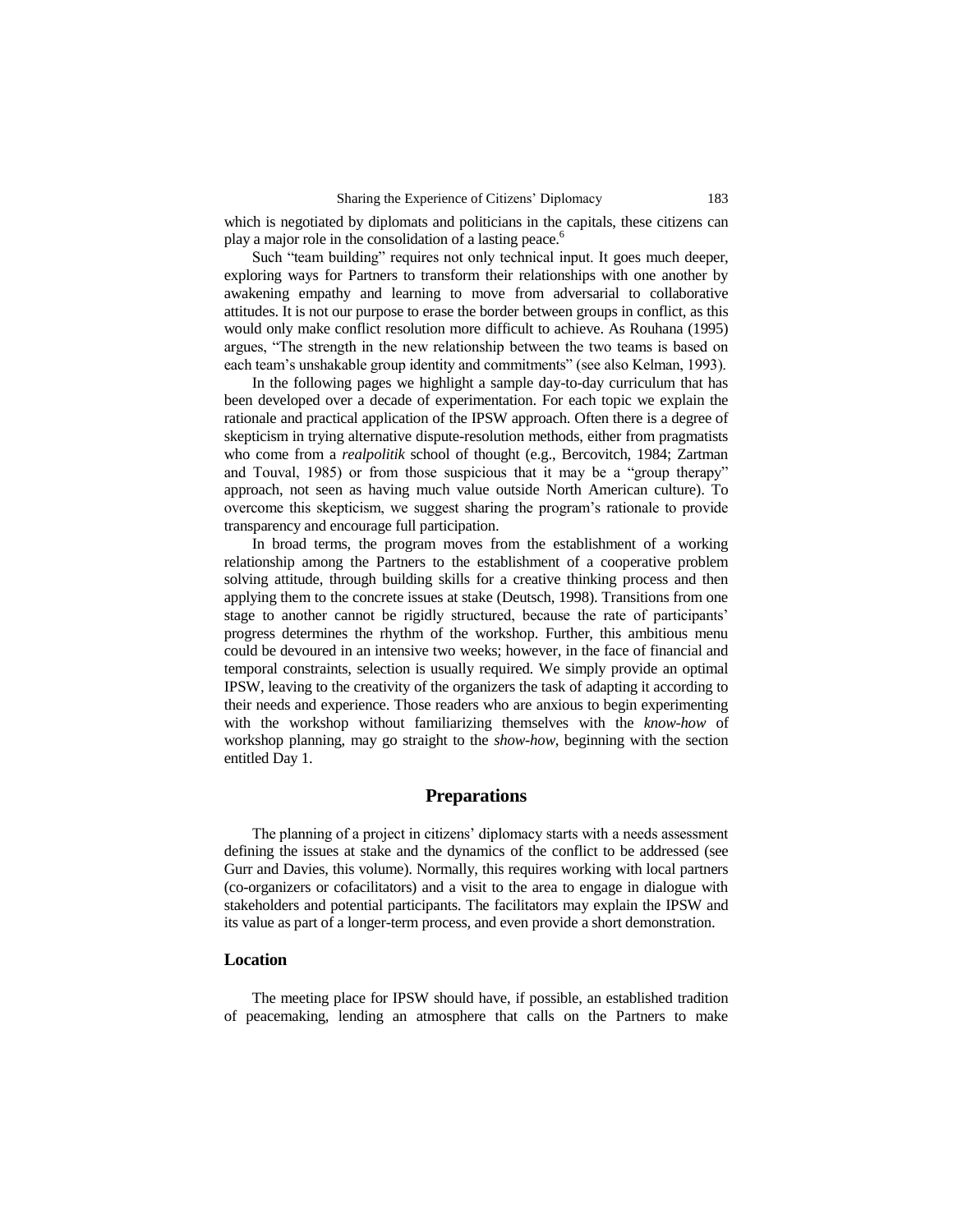meaningful contributions to the workshop. This is preferable to a modern hotel, which often masks rather than reflects the country one is in. Success in the workshop is directly related to the participants' state of mind, and having the proper surrounding conditions is not a trivial matter.

Near Jerusalem, for example, the Tantur Ecumenical Institute has become a symbol of dialogue and tolerance. It is located next to a check post, one gate facing Jerusalem and the other looking to Bethlehem in the West Bank. It is enough to see the landscape from the roof of the building to obtain a sense of the urgency in seeking solutions to a sad surrounding picture. In Italy, Santa Anna di Stazzema, the site of the assassination of more that 500 women and children by retreating Nazi troops, has been transformed into a welcoming National Peace Park.

A live-in setting too can often provide an intensive workshop environment that a nonresidential setting cannot (Cohen et al., 1977). Joint accommodations for Partners can be a source of trust building, but they must be planned carefully. Explicit criteria other than the conflict itself should be advanced for selecting who will share accommodations with whom, such as by gender, profession, or even lottery. I am reminded of a summer camp in Italy for Israeli and Palestinian teenagers, and the excitement of a fourteen-year-old boy from Tel Aviv about the fact that upon arrival he had been put in the same room as a Palestinian child. "I am sure Shamir [at that time prime minister of Israel] never slept with a Palestinian in same room," he told us.

The main meeting space should normally be arranged in a circle of chairs, with easy access and moveability as required. A circle is nearly universally appreciated as nondivisive, and it can expand to include all or shrink to keep people together when others may be absent. The facilitators should be seated in the circle with everyone else. A flipchart should be available.

Meals and parties are also important times for trust building, as they provide a friendly and unstructured setting for discussion; they may also be designated for small-group meetings or planning sessions. The Partners should also have common areas where they can spend nonorganized free time together.

A commitment should be made to absolute confidentiality, and the workshop location should enable this to be honored. Conducting the workshop in the city of residence of the participants is a source of disruption, even if it is safe. A resort or distant university campus generates a positive predisposition for experimenting and learning. Being away from the conflict and the Partners' usual places of living and working is strongly recommended, at least for the initial stage.

# **Level of Conflict**

There has been much debate in the field about the best time to intervene in a conflict, and to what extent the conflict needs to have "matured" in order for these types of workshops to be effective. Does it need to be a manifest, rather than latent, conflict? Can the workshop be conducted before widespread violence erupts, or is it necessary to wait until hostilities become stalemated? This latter stage is the point at which parties to the conflict are likely to be most receptive, but preventive action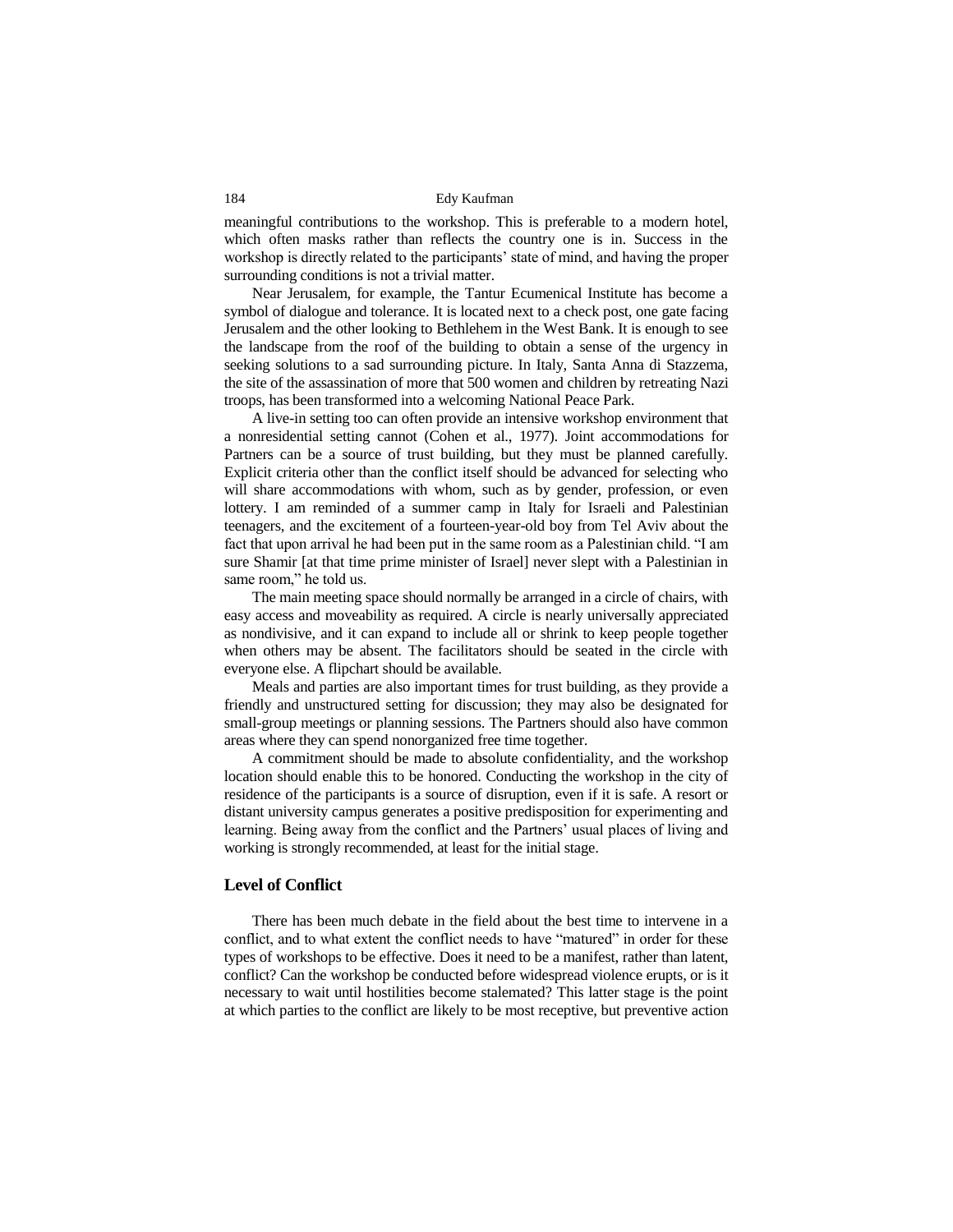is always the better option. Protracted communal conflicts, like those in Northern Ireland, Sri Lanka, or Israel/Palestine, are particularly suitable to this approach to conflict resolution. Our experience has been that IPSW can be used at different stages, with the objectives and techniques used adapted to the relevant conflict level. In more than one case unforeseen tragic events have occurred during the workshop, and it is better to plan in advance, based on a good needs assessment, how to respond to such crises.

While emphasis has been put on track-two diplomacy preceding official negotiations, it is also important to support track-one peacemaking with the more flexible collaborative problem-solving process. The Oslo accords between Israelis and Palestinians demonstrated the potential of such back-channel communication for stalemated official discussions (Kreisberg, 1996). The informal negotiations that preceded this agreement were eventually endorsed and worked out in detail through traditional diplomacy. At that time, peacebuilding efforts among members of the broader civil society were assumed to be no longer needed but were recognized as a priority once more after Yitzhak Rabin's assassination and threats to the lives of Hosni Mubarak and Yasser Arafat from extremists in their own societies (Kriesberg, 1996).

We have also experimented successfully with IPSW in border disputes that have been latent, as with our Ecuadorian/Peruvian Partners at the prenegotiation stage following their 1995 war, during track-one negotiation and postpeace accord. Even when violence is sporadic and of low intensity, it can help the cause of peace if the weaker side or "underdog" (very few conflicts are among contenders of equal weight) is at least recognized as a proper partner for informal dialogue and has an opportunity to respond to pressures from the other side.

The IPSW workshop can also be applied to "ethnic tensions" at a level below what is recognized as ethnic conflict. However, the Los Angeles riots and more frequent incidents of violence in Jerusalem are not separate issues so much as points on a spectrum. The methods described here are pertinent to both.

The degree of maturity of the conflict determines, in part, the selection of exercises. If no face-to-face contacts have occurred, for example, more work needs to be invested in ice-breaking and trust-building aspects in the initial stages. In the words of Patrick Regan (1996), "although characteristics of the conflict affect the probability of success, policy makers seeking to maximize this probability would do better to focus on how to intervene rather than when."

# **Types of Participants**

The IPSW training lends itself best to candidates from similar sectors of the competing groups. Their status may range from influential formal or informal policy advisors and public figures to professional groups (journalists, educators, young diplomats) and grassroots activists (representatives of human rights organizations, trade unions, students). An ideal participant for second-track diplomacy would be someone who is close enough to the center of power to have some sort of influence over decision makers, political elite, and/or public opinion,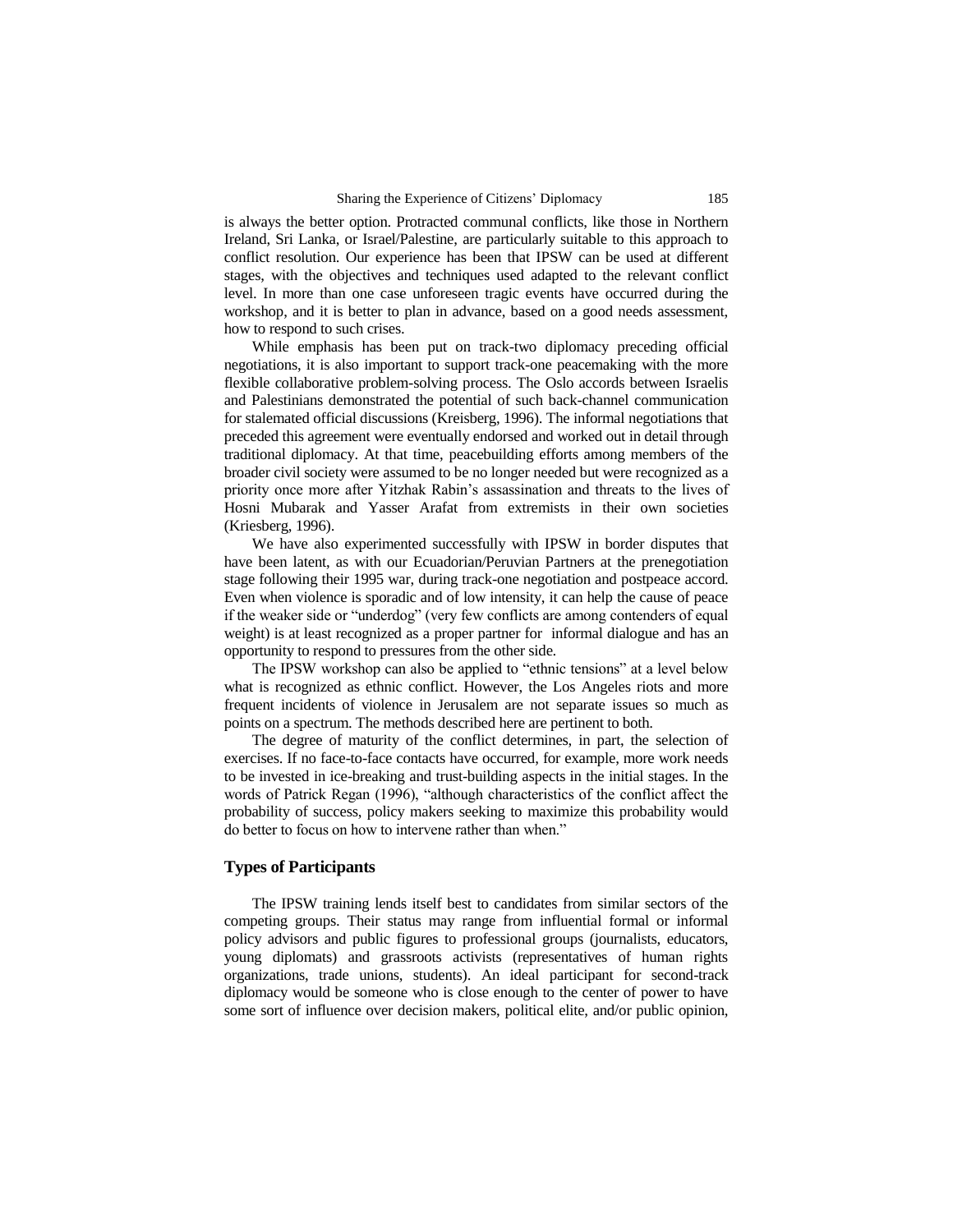without suffering the downside of being constrained by an official position in the governing structure (Rouhana and Kelman, 1994).

Collaborative problem solving is not as strong an option for official diplomacy, because policy makers are generally too aware of their constituencies to risk going through an open-ended process of change, or to role-play or otherwise engage closely with adversaries. Exceptional cases do occur, but in general, the approach does not appeal to officials.<sup>7</sup> However, in the post-Cold War era, military and diplomatic forces in peacekeeping operations or in border areas with guerrillas or paramilitary forces need to utilize dispute-resolution techniques to placate the tensions endemic to such regions. Within this scope, collaborative problem solving is indispensable as a supplement to governmental mediation efforts.

The program is applicable to Partners in domestic as well as international or ethnopolitical disputes. Examples from our experience include convening the proponents and opponents of separating schools for speakers of the Kazakh and Russian languages; the World Bank's and Inter-American Development Bank's ambitious plan of education reform in Bolivia, opposed by the strong teachers' unions; the militant taxi drivers' and indigenous groups' strike in Ecuador against government gasoline price increases; and the debate between the government and the church in Peru on the use of contraceptives. Other interstate issues suitable for second-track workshops include control over common-pool resources such as rivers, aquifers and international waterways, and other ecological disputes.<sup>8</sup>

It is also possible to use these techniques for pedagogic purposes, attracting university students or other interest groups to normal classes or mock workshops. This is an excellent approach for broad-based skill building. Simulations require knowledge of the history of both societies and their conflict in order to generate serious and realistic solutions (Rouhana and Kelman, 1994). It may require more preparation to engage efficiently the participants in some aspects of role-playing, but this can be achieved within the structure of a regular class.

The inclusion of a few "real" Partners in such simulations can add value for both sets of participants, with many points for cross-fertilization. At the University of Maryland, we have had exciting experiences involving our students in projects with their peers from Israel and Palestine, at College Park and in Jerusalem. In pluralistic societies one often finds local constituencies (in this case American Jews and Arabs) who identify with the actors of the distant conflict. This not only brings the dispute closer to home but also presents to the facilitator/teacher the challenge of developing empathy toward the perspectives of the other side as needed to bridge the gap between the Partners.<sup>10</sup>

#### **Selection of Participants**

To make sure that the best candidates are chosen from a large pool, it is important to rely on objective criteria and to avoid personal preferences. Before the selection process, consider what would be the optimum group composition, including "mirror" types from the two sides and the best balance of age, experience, gender, etc. of potential participants. Care is needed with ethnopolitical conflicts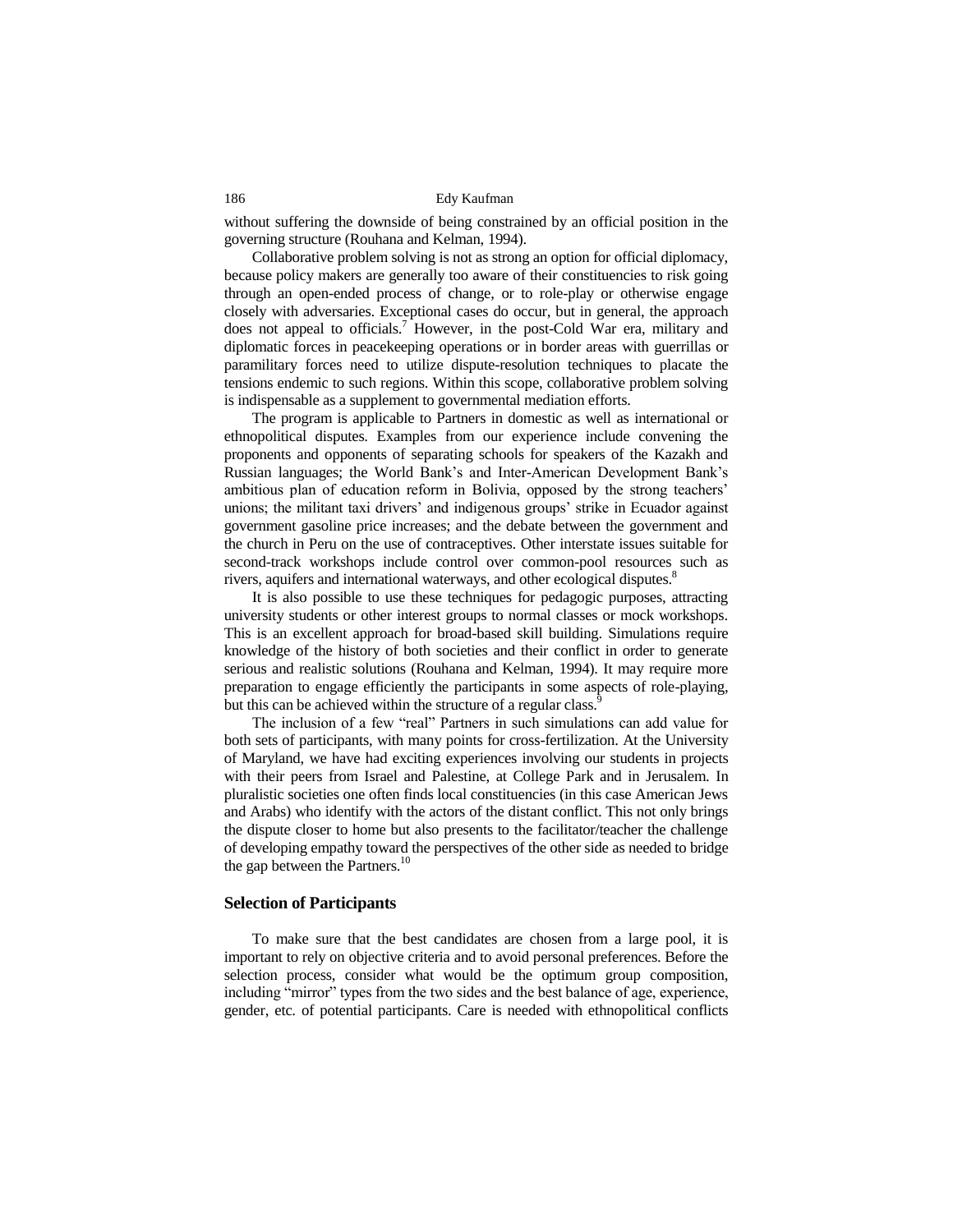#### Sharing the Experience of Citizens' Diplomacy 187

where there may be different cultural norms regarding roles of gender, age or occupation groups. Ensuring equal status and the ability of participants to meet over extended periods and under difficult circumstances are vitally important.

Particularly in cases where Partners are brought from areas of conflict to workshops held in affluent societies, additional motives for their traveling—such as sightseeing, shopping, and saving per diem stipends for families in precarious circumstances—cannot be ignored. To a large extent, these are legitimate secondary motives, and organizers may need to allow some free time for sightseeing, etc., before or after the workshop. At the same time, the facilitators must be sure that participants understand and are committed to the real purpose behind the workshop. They are not expected to attend a regular conference with papers and discussions, but they are expected to be open to new ideas, personal growth, and possible changes in their points of view. When selecting participants, it is difficult to evaluate attitudes and personalities via correspondence or telephone interviews. One "wrong" person can spoil an entire group. The best way to reduce this risk is through a personal, in-depth interview on location after a spoken and/or written presentation. Another advantage of face-to-face communication is that it is easier to obtain binding commitments from participants and to achieve personal relationships with them that will enhance facilitators' credibility (Cohen et al., 1977). If relevant organizations see third-party involvement in choosing participants as infringing their autonomy and insist on nominating the candidates, there should be careful discussion of criteria.

Rouhana and Kelman suggest several additional criteria for the choice of participants. First, those being selected should enjoy credibility in their own society or group. This allows them to pass on what they have learned to the communities they represent, thus giving the workshop legitimacy and impact. If Partners are to achieve such trustworthiness, they must share mainstream political views with their groups or societies. Within this range, it is advantageous to have a broad spectrum of outlooks, to enhance the realism of the workshop, while avoiding candidates who hold strong political or personal antagonisms toward each other. The organizers should strive to also secure participants whose knowledge, experience, and personal integrity will help them respect the other side (Rouhana and Kelman, 1994; Kelman, this volume; Cohen et al., 1977). While we find it more important to help rebuild the "negotiating middle," workshops including more enlightened representatives of two more polarized parties may work within these criteria.

We have stressed the need to select candidates who are in a sense already Partners in spite of the divide between them, in that they share one attribute already. We have also been successful bringing together matched sets of Partners from different professions or vocations. For example, a group of ten Ecuadorians and ten Peruvians we convened to deal with their border dispute included two environmentalists, two human rights activists, two heads of business organizations, two journalists, and two leading members of universities. Fairly early in the workshop they started to work across their divide in "affinity groups," which were later very valuable in the brainstorming and reentry stages of the project. The potential contribution of the Partners was recognized by both governments when five out of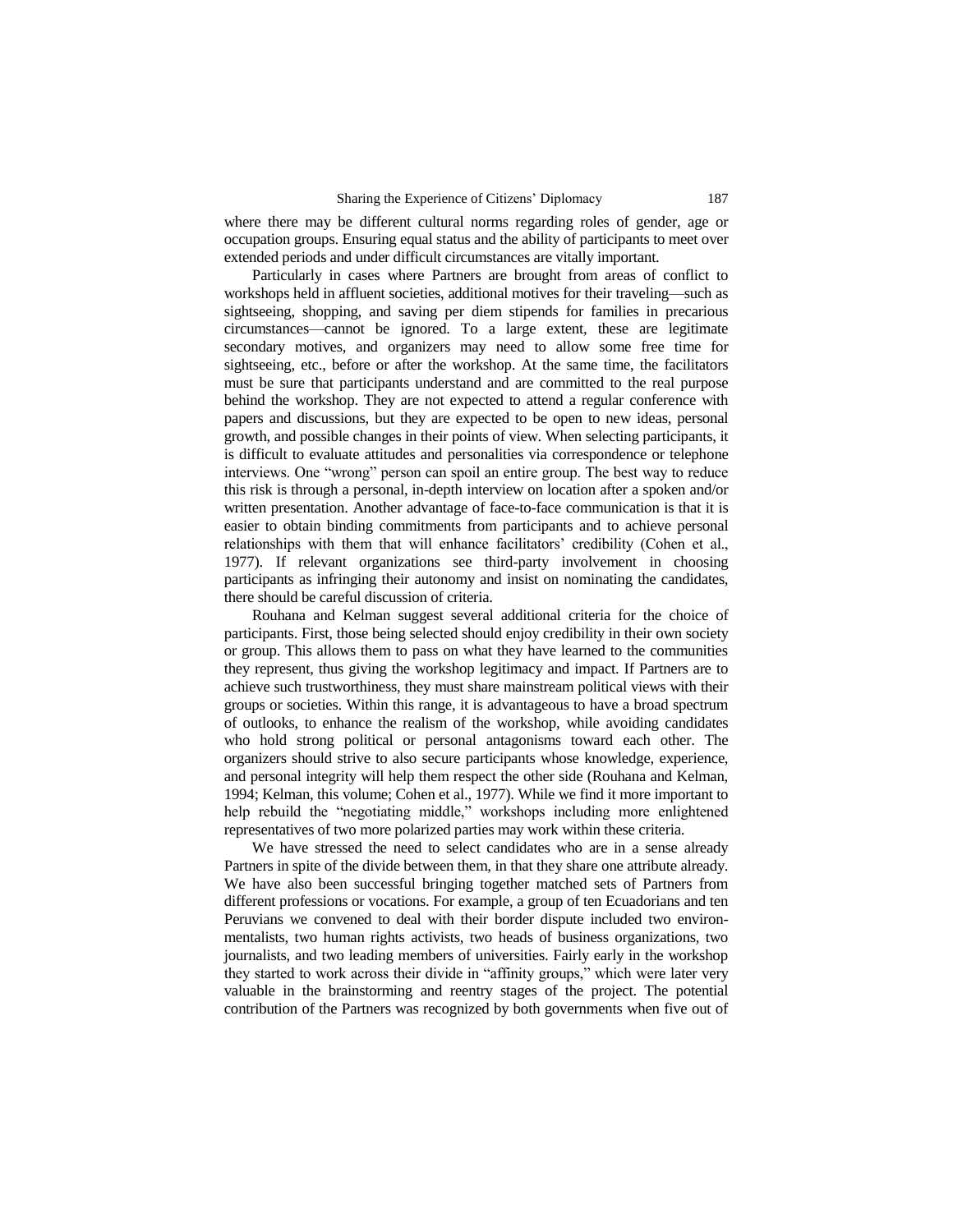the twenty members of "Group Maryland" were "co-opted" into the official negotiations. Once the peace accords were concluded, some returned to our track two efforts to build sustained support for the implementation of the agreements.

#### **Number of Participants**

The ideal number depends on many factors. In general, a small group of between ten and twenty members works best, including equal numbers from each side - if numbers are unequal then it is best to have the "underdog" overrepresented. If there are three or more parties, some other criteria for balance may be important. For instance, in an international waterway dispute over the Nile River basin, with ten riparian states, it may be better to have a higher number of participants representing the key players, with percentages allocated based on the importance of the resource to each country. The total number of participants should not be lower than eight or greater than thirty. If the participants are together for an optimal period (fifteen days to a month or more) the facilitators can work more intensively with a core group and enlarge the number of Partners for special activities.

Despite any differences in the number of representatives, the consensusbuilding nature of the process ensures that all parties carry equal weight. No solutions are to be imposed on the weaker parties. At the same time, when brainstorming for policy-relevant solutions, participants are encouraged to take into account power politics and the real asymmetry of forces outside the workshop which are normal in conflict situations.

## **Organizers/Facilitators**

The first generation of facilitators was raised in the United States and other Western countries. We are now increasingly finding facilitators from areas of conflict who are more familiar with the limits and possibilities in each case and with the specific regional cultures.

Criteria for facilitators include first, relevant personal expertise derived from practical experience. Second, they must be regarded as trustworthy ("honest brokers") by both sides to the conflict (Rouhana and Kelman, 1994). Third, facilitators' personal traits need to be considered, including need for control, need for structure, capacity for empathy, etc., since they will influence the management style of the workshop (Boardman and Horowitz, 1994).

Normally, facilitators, one or more as needed to ensure an adequate mix of relevant knowledge and experience, come from a third party. When anyone from a party to the conflict is included, the honest-broker criterion requires facilitators from both sides. They can often work better with each of the participating groups, as well as serving in specialized roles within the workshop, providing feedback and support to other facilitators, or serving as recorders. Facilitators may adopt a "process-content role division," where one focuses on the content of the discussion and another pays more attention to the interactions of the group and its dynamics.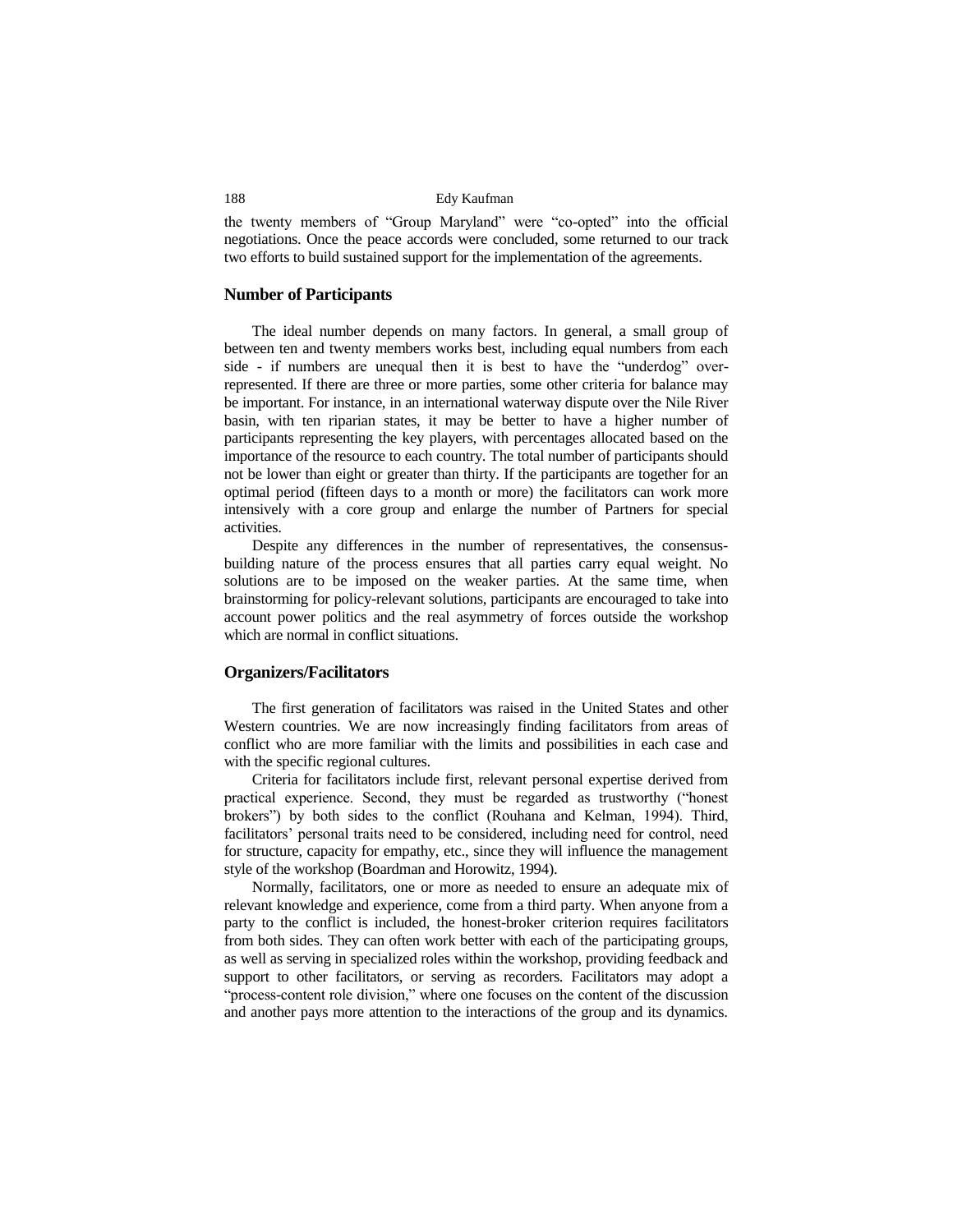They may adopt an active-passive approach, whereby one acts in a traditional role and others in a more passive role, mainly identifying with the Partners and thus providing necessary feedback (Auvine et al., 1978; Polzer, 1996). A staged approach to IPSW may start with organizers/facilitators assigning responsibilities to cofacilitators, chosen as the most suitable and interested among the participants.

At minimum, local advisors from the area of conflict should be involved in preparing the program. I have seen facilitators ask participants to hold hands, or take deep breaths and stretch. This may be useful, but unless it fits the context of culturally relevant experience, it may be rejected outright as superficial and thus reflect negatively on the entire project.

On the other hand, each culture will have its own customs that are worth using; for instance, working with Partners from the Caucasus made us familiar with the institution of a *tamada.* This involves having a "toastmaster" walk around the room at a meal or celebration, speaking to a number of good causes and honoring different people. Such traditions can be valuable in providing messages of unity in diversity and for reducing tensions among participants.

It is preferable that facilitators be chosen who have lived in foreign countries for a time, preferably in the region of the participants, and that they speak a foreign language, even if the exercises are conducted in English. A facilitator who has not only been exposed to but interacted with other cultures tends to have a less limited perspective of the conflict at hand and to be perceived by participants as openminded.

Even with support from cofacilitators, facilitators should keep their own diaries as they work, so that they can add their real-time thoughts to the ongoing process of evaluation. They should also be aware of participants' interactions, not only during the formal sessions but throughout other socializing opportunities. This is not a nine-to-five job. We have found that appointing one of our team members (preferably with similar ethnic background to the Partners) to be in charge of personal and social issues that come up during the workshop helps to improve relations among the Partners.

# **Duration**

This model IPSW fifteen-day workshop is offered as optimal but will need to be adapted to cultural contexts and real-life demands. We have been able to host Partners anywhere from two days to several months. Hence the model is offered as a manual, or cookbook, from which facilitators should prepare their own menu, selecting recipes according to their needs assessment, type of participants, level and stage of conflict, etc. A systematic review of all aspects can determine the time to spend on each phase: trust building, skill building, consensus building, and reentry. Usually, it is advisable to plan for two or three consecutive workshops in the period of a year or so—possibly one in a third party's country, followed by one in each of the Partners' states, or in a border area, with equal time between sides. Such cases allow us to use the first workshop to socialize the participants into the general ideas behind the IPSW and to prepare a specific agenda for dealing with the specific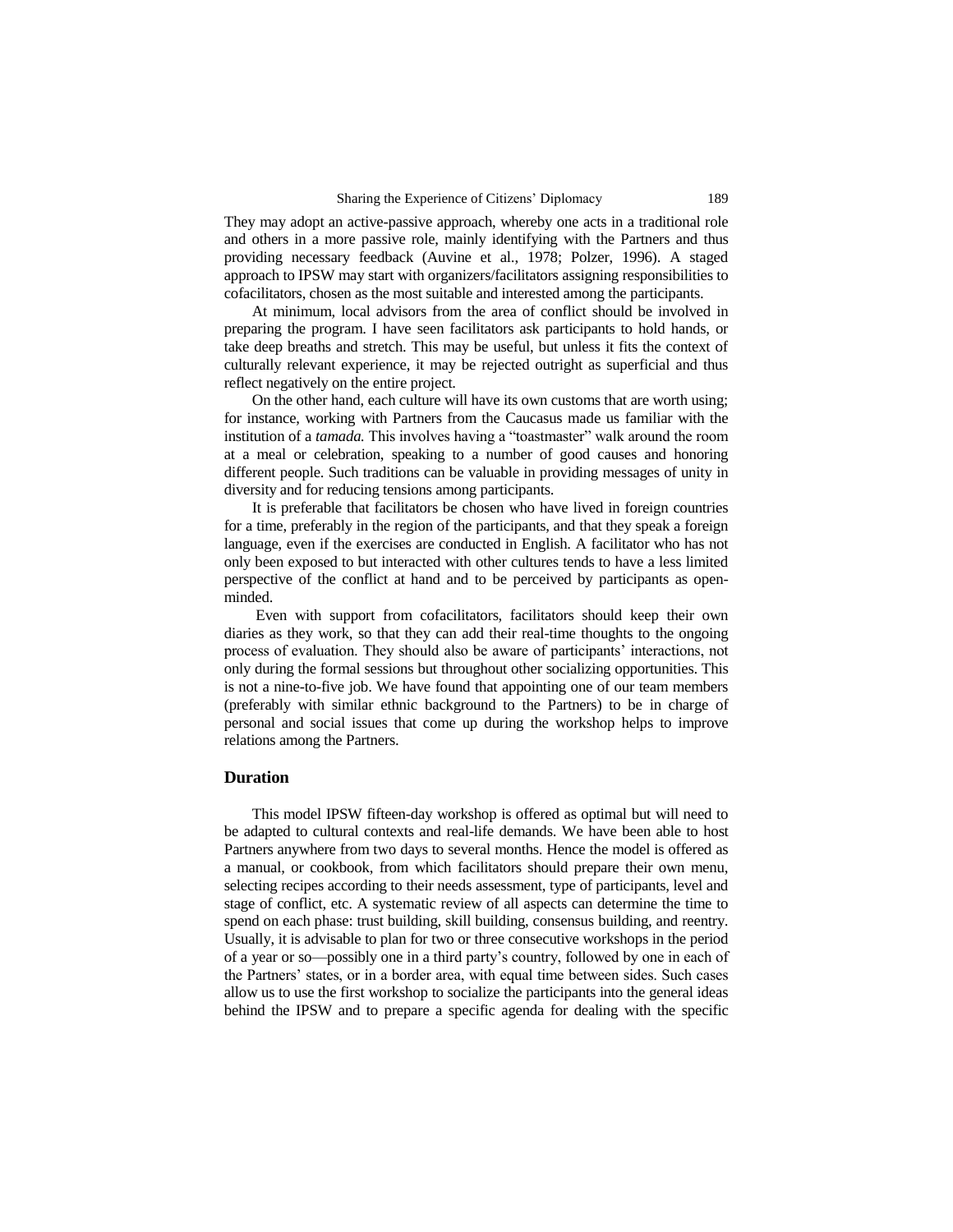conflict in subsequent workshops. To continue the first activity with subsequent face-to-face gathering is crucial for sustained commitment.

In this manual the days are not divided into sessions, since the timing must be decided according to the circumstances and types of participants, and must be sensitive to the progress being made. It may be necessary to improvise and slow down the process. The sequence of stages, such as moving from training steps to immersion in the participants' own conflict, is what counts.

Frequently a tendency exists among participants to pressure the facilitators to "come to the point" and deal with the specific conflictive issues that brought them together. While sympathizing with this sense of urgency, facilitators do need to secure feedback that indeed most are ready to use their acquired skills to deal effectively with their own disputes. In general, the period of training should cover about a third of the initial workshop. Ample time must be allocated for the Partners to absorb the material and social experiences, and to feel comfortable. Coffee and smoking breaks should be allowed every one and a half hours or so, since if participants have to break ranks and leave the room individually, this could disrupt their rapport and the intensity of their work.

#### **Preparation of the Participants and Facilitators**

The participants should have a fairly good picture of what is expected of them when they arrive, and if more than one are from the same place, they should meet prior to the workshop, with the facilitators if possible. When such a visit has not been possible, we have at times been able to communicate with the help of videoconferencing equipment, arranged through the U.S. Information Service. On such occasions, we were able to speak *separately to each team* about technical details (location, weather, and degree of informality) and the role that the Partners would be expected to play, and to secure agreement on the ground rules. After having shared a draft program, we asked for suggestions and/or clarifications. It is important that if a visit is paid to meet with some of the Partners, the facilitators make every effort to meet with the other Partners as well (Rouhana and Kelman, 1994).

In cases of asymmetries between Partners' levels of international experience, negotiation skills, or language fluency (the workshop may be held in a common foreign language, such as English, Russian or French), the organizers should empower the weaker side with some previous training,. Separate intraparty meetings may be required in situations of extreme hostility and violence, to build trust before the intergroup work.

We have frequently been asked if it is appropriate for the participants to meet government representatives (such as foreign ministry officers) for a preliminary briefing. We have tended to discourage this, unless we know it is an option available to both sides and that the officials will share information about related track-one negotiations without requiring the Partners to restrict themselves to the official positions. Nonetheless, often the authorities not only need to know about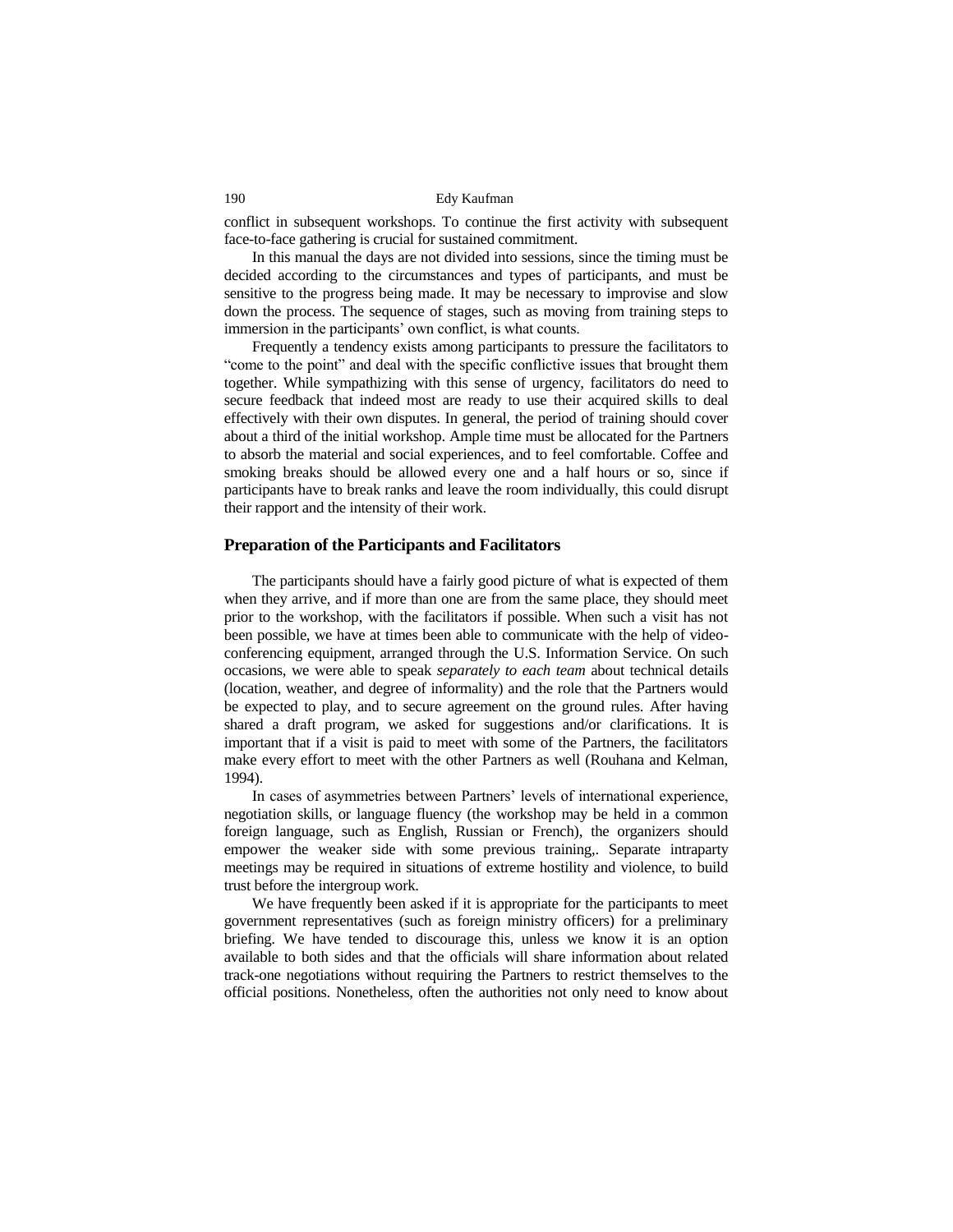the workshop but also may deter their own nationals from participating without prior authorization.

The organizing team and facilitators must prepare a well-thought-out program with an explicit agenda to share with the potential candidates. Any relevant feedback should be incorporated before the workshop begins. As Auvine instructed, "Know exactly what you want to accomplish and make sure everything on your agenda relates to that goal" (Auvine et al., 1978). He also offers a checklist of seven ground rules for the construction of an agenda. *First*, select content that is relevant for the group; *second*, present material in a logical order; *third*, plan the time and know what exercises to drop if the time runs short, or to include if there is time left over; *fourth*, plan the workshop's agenda so that there is a variety in pace; *fifth*, use different types of exercises involving all the senses; *sixth*, have a clearly defined beginning and end for the workshop as a whole and for every session; and *seventh*, do not forget to give the middle a meaning (Auvine et al., 1978).

Cofacilitators from parties involved in the dispute should be included in the planning of workshop activities earlier than other participants, since their feedback is usually crucial in setting up the program in a way that meets the needs and expectations of the participants.

# **Planning the Evaluation Process**

Among the important issues to consider in project design are the standards by which a project is evaluated, who does the evaluation, and the extent to which it is a central part of implementation. The ARIA group (Rothman and Friedman, this volume) has developed interactive software that can help organizers check the internal consistency of goals between the facilitators, organizers, participants and funders.<sup>11</sup> In a nutshell, action evaluation is meant to provide real-time, ongoing evaluation during the project, following criteria developed jointly by the participants and facilitators, helping Partners take ownership of the process.

Unless an alternative has been decided on, there should be fifteen to twenty minutes at the end of each day for a short evaluation and debriefing. Responses to an instrument such as the "One-Minute Evaluation" (box 9.1) should be analyzed every night by the organizers and the most interesting comments reviewed the next morning.

#### **Box 9.1 One-Minute Evaluation**

1. What is the most useful/meaningful thing learned during this session? \_\_\_\_\_\_\_\_\_\_\_\_\_\_\_\_\_\_\_\_\_\_\_\_\_\_\_\_\_\_\_\_\_\_\_\_\_\_\_\_\_\_\_\_\_\_\_\_\_\_

2. What questions remain uppermost in your mind as we end this session? \_\_\_\_\_\_\_\_\_\_\_\_\_\_\_\_\_\_\_\_\_\_\_\_\_\_\_\_\_\_\_\_\_\_\_\_\_\_\_\_\_\_\_\_\_\_\_\_\_\_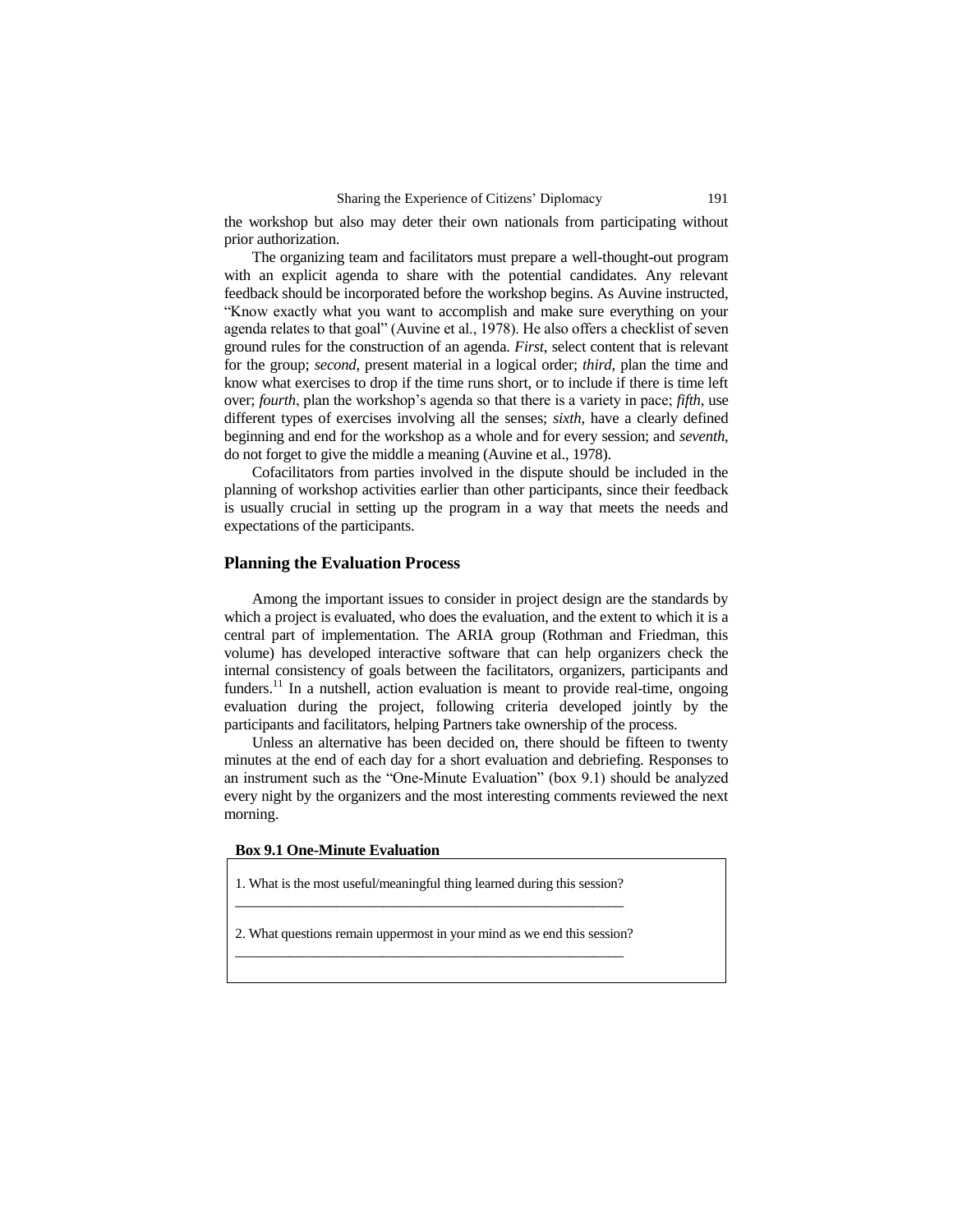# **Workshop Day 1: Getting to Know the Place and Each Other**

This first day is about orientation. The Partners should be made familiar and comfortable with their surroundings and the procedures of the workshop. Participants should be shown about the premises and given some basic information. Visits as a whole group can be made to interesting nearby sites, or there can be a reception for the group at other institutions.

Being introduced as a group to others can generate interesting teambuilding dynamics among Partners. At this point, participants are perceived by others as a unified foreign team, whatever the cleavages among them. They are often identified by locals through a common attribute (e.g., the Middle Easterners, the Caucasians). The president of the University of Maryland, planning to give a short speech to Israeli and Palestinian students, told me that he could not find a clear physical distinction among them and asked if it was proper to mention this. Clearly, it was positive for the Partners to be recognized by their commonalities. In another workshop where Arab, Jewish, and African Americans worked together to encourage dialogue between their Israeli and Palestinian peers, they became the delegation from the University of Maryland, welcomed in Jerusalem as "the Americans," something they stressed afterward.

This may also be a time for uninational meetings, particularly if the participants from one or the other party did not have the opportunity to meet as a group previously. There may be strong grievances and deep mistrust toward the other side, and it may be important for the facilitators to hold a session with each side separately in order to give an opportunity to communicate such concerns and learn how best to address them during the workshop.

In addition to an inspirational introduction to the site, practical information should be provided about house rules, routines, facilities, etc., so that in the following days the participants can concentrate on the substance of the program.

The remainder of the first day should be open to allow for adaptation to the new environment. This generates opportunities for groups of different origins to come together informally, sharing meals, overcoming jet lag, reading material provided to them, talking with the organizers about the program, etc. This is important because once the workshop is fully under way, the atmosphere may become more intense as details about resolving the conflict are thrashed out, and lighter moments may not be so frequent.

# **Day 2: Getting to Know Each Other and the Program**

# **Objective and Rationale of Trust Building**

The introductory segment needs to be used by participants to familiarize themselves with each other's names, to discover similarities across the divide, and to set a participatory tone by encourage all participants to interact. Building trust is essential for a constructive workshop environment. This requires a breakdown of negative images, so that participants can enter into a critical dialogue.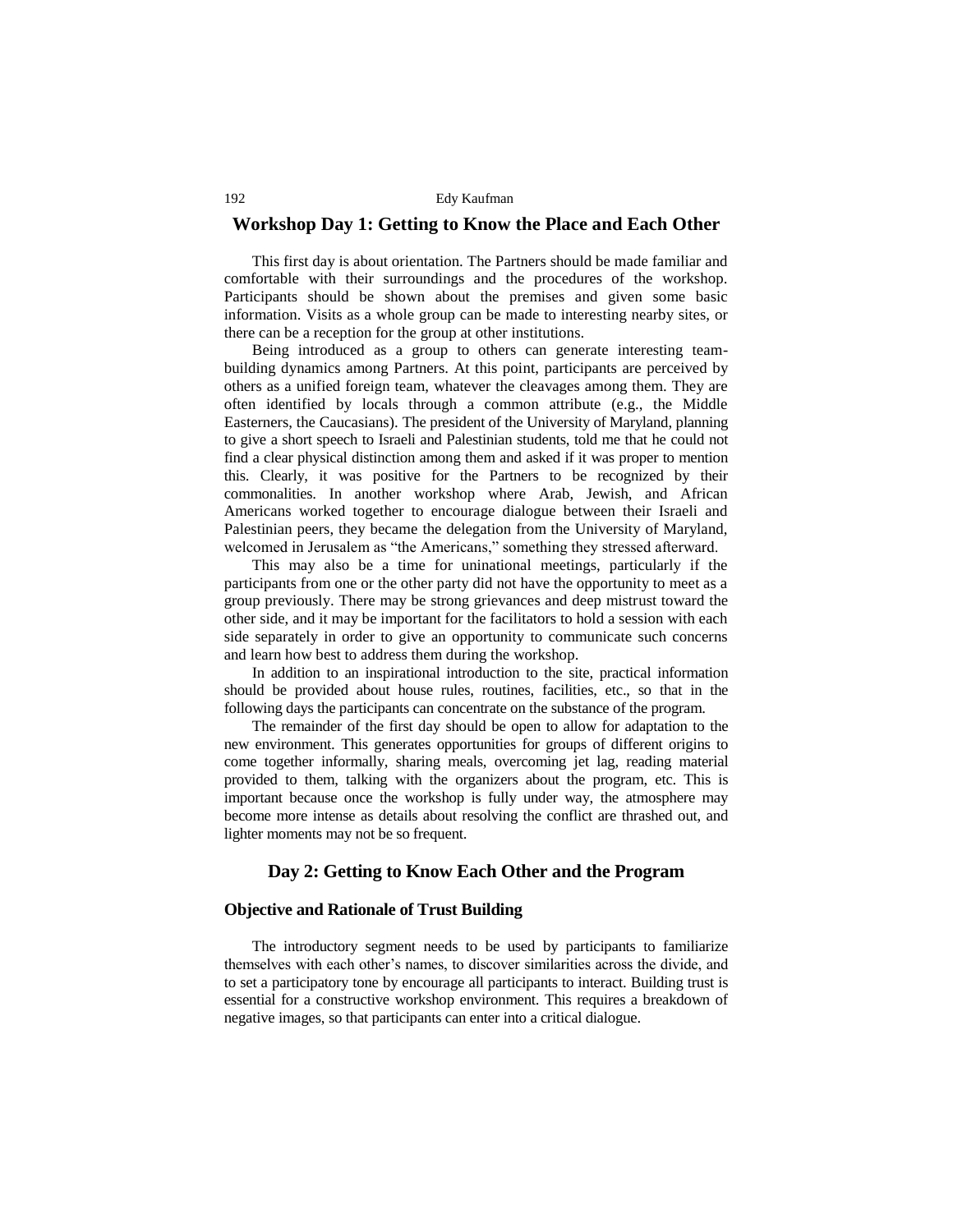There are many techniques available for the introduction of participants. Some traditional methods, such as simply stating names and affiliations, seem to be rituals to which people are not inclined to listen closely. Small nametags are not visible enough and may be perceived cross-culturally as a commercial gimmick. Instead of nametags, displaying a person's name on a large sign attached to a table tends to attract more attention. Even with some creativity, there is a limit to what formal introductions can do. The exercises below are designed to break the ice more effectively and to allow the partners to begin to see some commonalities between them. Depending on the amount of time available, what is culturally appropriate, and the dynamics of the group, several of these ice-breakers should be used.<sup>12</sup> Some exercises are more appropriate for informal settings such as a relaxed dinner; others can be conducted within the classroom. Rather than telling the participants that they are about to conduct an "ice-breaker," since the word itself is a reminder of frozen or cold relationships, it is best to introduce it as "Getting to Know Each Other."

Regardless of the combination of exercises chosen, it is important to establish early the role of the facilitators as a tool for the Partners to ease any communication difficulties between them. $^{13}$  It should be made clear that the facilitators are not there to run the show but that the Partners themselves are responsible for doing the work and achieving results. The facilitators' own presentations in front of the group are critical for a healthy workshop environment. The facilitators should introduce themselves not only as "experts," with relevant experience that may validate their roles, but also as "people," in order to lay the foundations for an egalitarian atmosphere in the workshop (Auvine et al., 1978). One creative way to arrange the seating not according to the sides of the conflict, a natural tendency in the initial stages, is to suggest to the participants to find their place in the circle according to their birthday (ask who has been born during the current month, help order them according to the date and then ask the rest to find out by themselves where to sit, by talking to the others).

#### **Getting to Know Each Other (Ice-breaker Exercises)**

#### *Interviews*

We can start the day by asking each individual to interview another participant whom he did not previously know and then have each pair present each other to the group. (This suggestion presents less abrupt means of creating familiarity among the participants than asking individuals to introduce a member of the other team.) For the interview it has been suggested to ask: Who is he or she? Where does he or she work? What is one thing that it is not apparent about him or her? and What skill or ability does he or she bring to the workshop?

#### *Introducing Your Neighbor (A Variation on the Theme)*

The participants should be paired by number and asked to introduce themselves to their neighbors for a few minutes and prepare introductions of them for the group. Facilitators can provide some guidelines for the introductions, including characteristics relevant to the workshop. For example: What is it in his or her life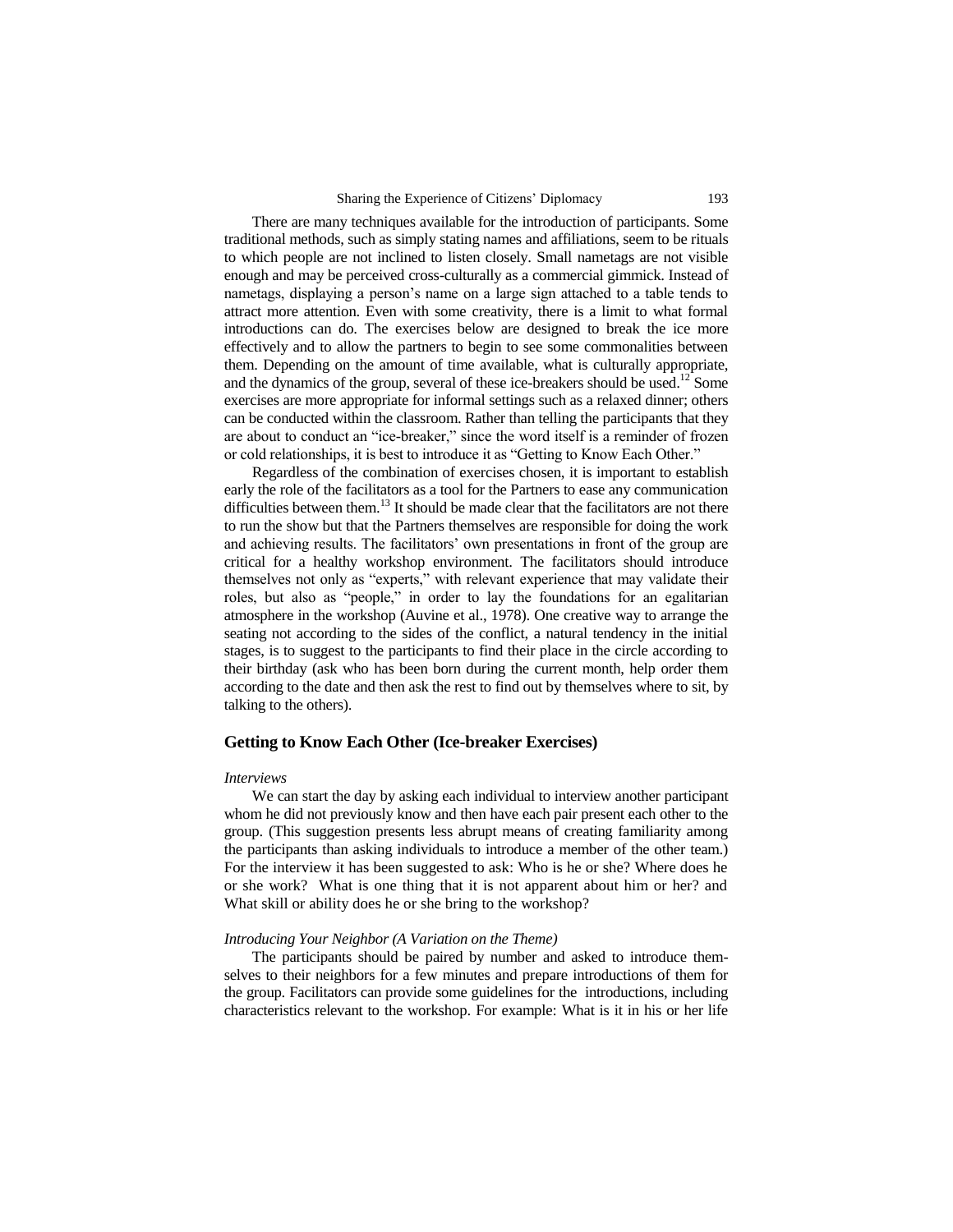story that brought him or her to take an interest in conflict resolution? What position has he or she held in a governmental or nongovernmental organization? What are some pertinent activities in his/her home country?

#### *Name Histories (A Personal Favorite)*

This is best conducted over a meal or in another informal setting. We ask the Partners in turn to tell us all they know about the origins of their first and family names, and nicknames as well, if they so desire.<sup>14</sup> The best manner of applying this methodology is to ask if first names relate to a historic or religious figure, or an important relative, if the Partner was given a nickname and if he/she enjoys being called by it. The family name may have an interesting background, often related to a trade, place, or perhaps another fascinating story. Usually, even when some of the participants did know each other previously, in a superficial manner, they never had the chance to explore this part of their identity. A facilitator should take notes and provide some comments, stressing linkages and common trends between the names' backgrounds. More than once, one finds that the participants do indeed have shared names, based on common linguistic origins, as is prevalent in Semitic languages. Once the facilitators have completed the tour around the room, including the hosts, the Partners themselves should be encouraged to ask each other questions and contribute to an analysis of the revealed patterns.

This activity can bring out some interesting commonalities. In a gathering of Middle Easterners, we found out that the names of all nineteen participants, whether they were in Farsi, Turkish, Arabic, or Hebrew, had a historical or literal meaning behind them, often describing virtues that the holders of the name were proud to emulate in their own lives (the Just, the Compassionate, the Generous, the Happy, the Grateful, the Blessed).

#### *Ups and Downs (Another Personal Favorite)*

This activity requires that participants who share an announced attribute (e.g., women) stand up, while the rest of the group remains seated and applauds. Then the inverse occurs. We usually spend fifteen to twenty minutes finding out many unknown shared qualities or characteristics, such as first-generation university graduates, places of birth, religions, numbers of siblings (up to twelve or fourteen sometimes), marital status, number of children, languages, travels abroad, etc. Those who are left standing together with an impressive accomplishment (such as speaking eight languages) should get a round of applause. Facilitators can opt for stressing a certain order that will give more salience to the "underdog." This can be done by praising those with the higher numbers of siblings (calling for those who are the only child to stand up; one brother/sister, two, three, up to five, up to ten) or newcomers (asking for those who are three or more generations in the country to stand up, two, first generation; or third or more university graduates, two or first generation to rise). In the end, we ask the participants if there are any questions they would like to pose to the group. Sometimes they are interested to learn who is a vegetarian, or left-handed, but in other cases the search for common denominators includes painful experiences such as a relative lost in the war/confrontation, or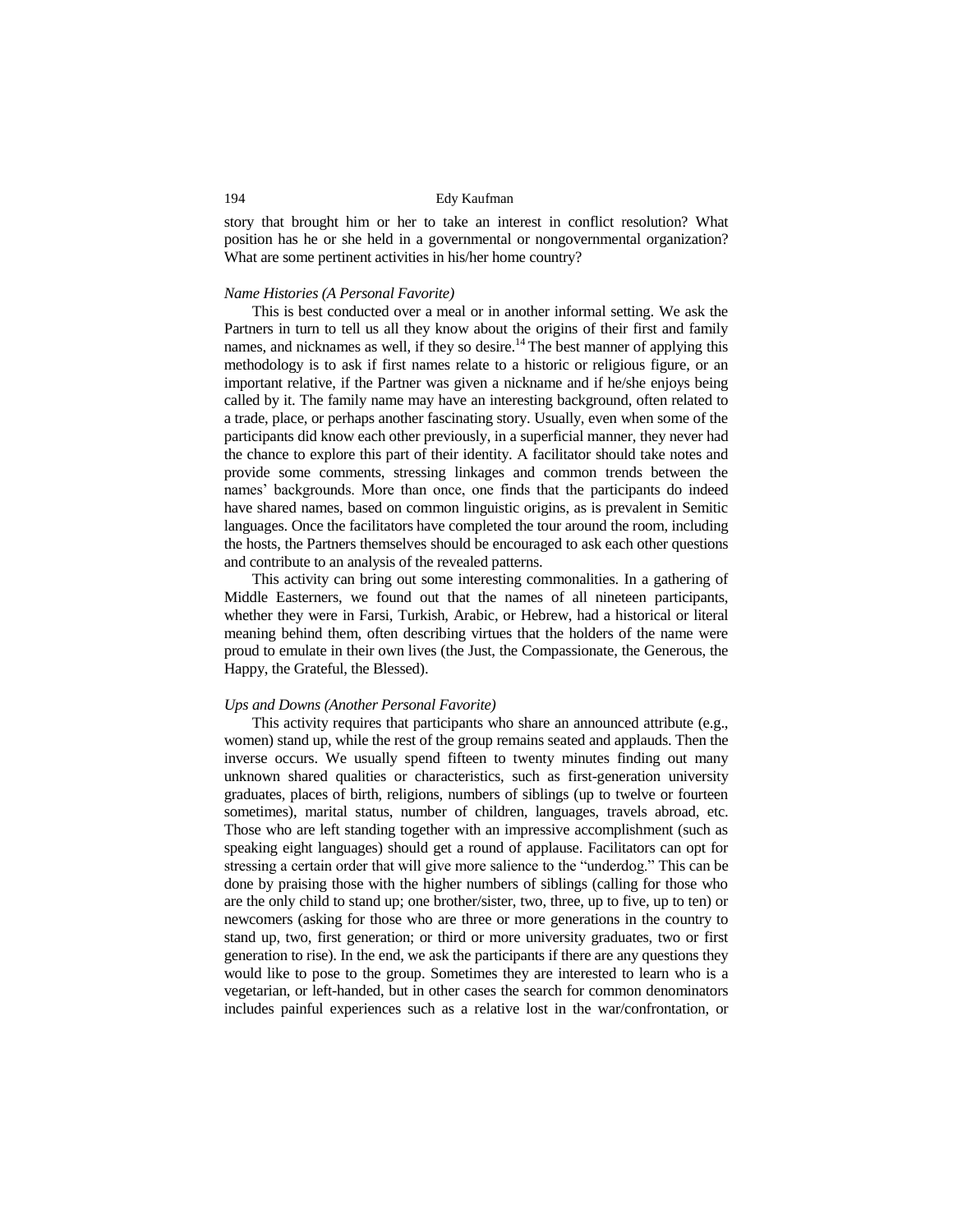having been a prisoner. In each instance, the facilitators need to think how to ask sensitive questions while at the same time maximizing the power of this exercise.

On one occasion, after going through some initial ups and downs, we asked Partners from Palestinian and Israeli universities to stand up if they had been born in a village or agricultural settlement. Then we asked those born in a city to rise, and then an additional question for those born in Jerusalem. We found ourselves clapping for a small group of young Israelis and Palestinians who felt united in their recognition by the others. To what extent this little moment helped for the later brainstorming session on the future of Jerusalem is hard to say, but it definitely created a productive atmosphere for subsequent discussions on the subject.

After completing this exercise, some time should be spent speaking about the importance of recognizing overlapping identities, and how in a situation of violence people tend to be defined only by one attribute that separates them (almost always nationality or ethnicity). When the Partners start to communicate with each other in the workshop, they soon find that they share much more than they had assumed, so that it becomes difficult always to pigeonhole each other into a dichotomy of one collective against another. In most nonviolent environments, we are inclined to recognize several important dimensions of our identities. To illustrate the variety of overlapping loyalties that people tend to develop in pluralistic societies, a definition of diversity such as that used by our diversity program at the University of Maryland might be circulated and discussed:

Diversity is "otherness," or those human qualities that are different from our own and outside the groups to which we belong, yet are present in other individuals and groups. It is important to distinguish between the primary and secondary dimensions of diversity. Primary dimensions are the following: age, ethnicity, gender, physical abilities/qualities, race, and sexual orientation. The secondary dimensions of diversity are those that can be changed and include but are not limited to: educational background, geographic locations, income marital status, military experience, parental status, religious beliefs, and work experience.

While this definition calls for respect of differences, facilitators should stress the unifying elements and the value of attaching importance to more than one of these identities, such as gender, across the ethnic divide. For the participants it is perfectly all right to express a strong unifying identity (normally national or ethnic); at the same time it is also all right to explore other shared identities with the Partners that cross the divide. In principle, questions for "ups and downs" can include any of the parameters in the definition, but facilitators must remain sensitive to the Partners' cultures. For example, asking heterosexuals or homosexuals to stand up is not appropriate in most contexts. Discussion of explicit criteria behind the exercise is recommended to explain why certain qualities are not used, at least for the present (Auvine et al., 1978).

#### *First Jobs*

Another simple but user-friendly ice-breaker is to ask participants to share what were their first jobs. Offering one of the facilitators' experiences first and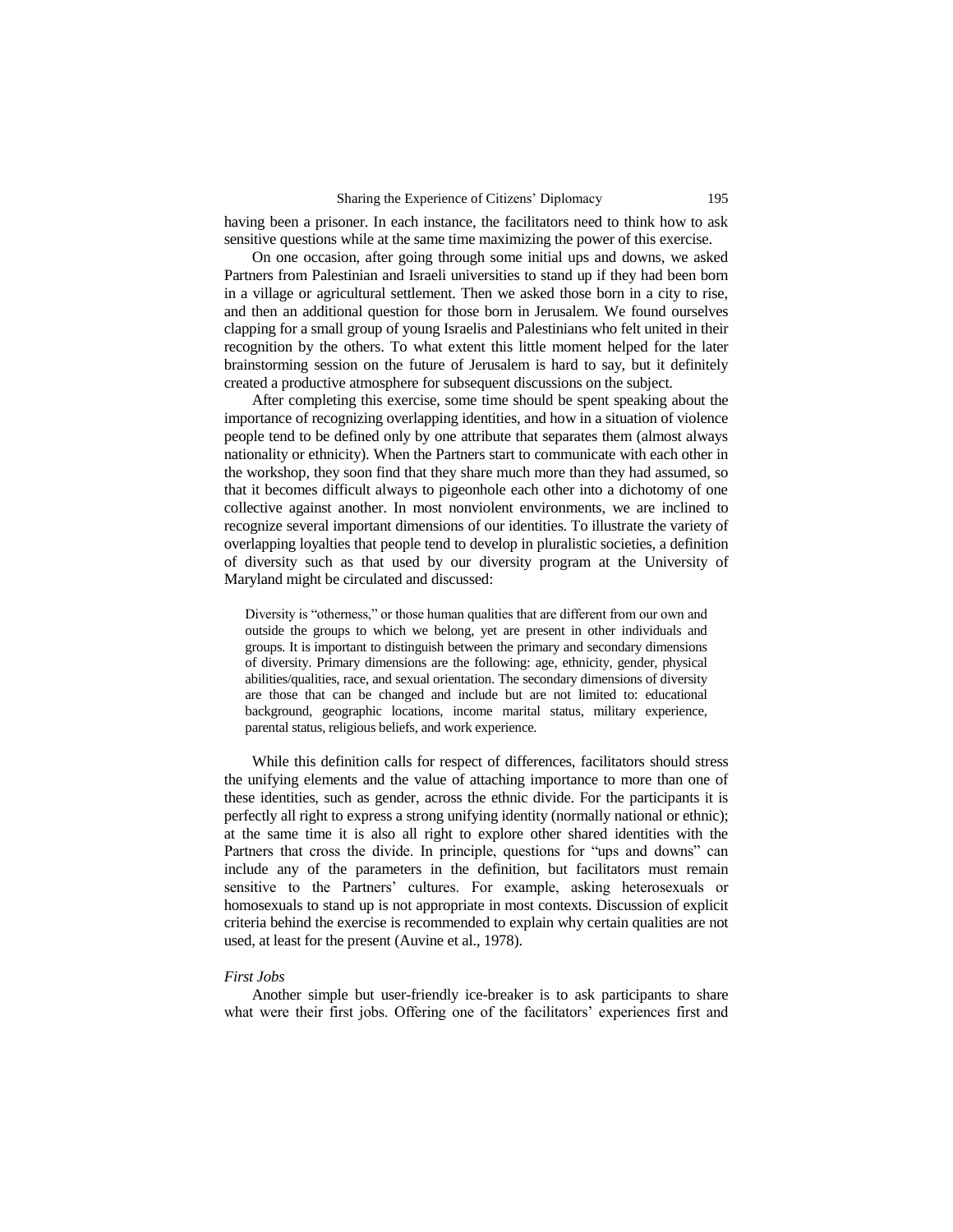going round the room generates a warm climate and often stresses a commonality of humble origins or creative occupations.

# *Cultural Treasure Hunting*

This icebreaker allows fifteen to twenty minutes for each person to wander around the room, talking to the others, and drawing out commonalities (hobbies, musical preferences or playing abilities, month of birthday). A gratifying outcome of the use of this exercise occurred when a Palestinian participant discovered he shared the same birthday as an Israeli woman. The resulting bond became very special, with the woman later offering the man home hospitality over a couple of days when he had to postpone his flight back home because of sudden heart problems. A second illustration of the success of this technique came out of a workshop near Quito, wherein two leaders of indigenous groups on both sides of the Peruvian/Ecuadorian disputed area met for the first time. When the two presented their seventh shared commonalty, they said, "We both feel that if, instead of the central governments, we were to have been asked to resolve the conflict, we would have done it long ago and at a much lesser price."

#### *Name and Hobby*

Fun for young people: we stand in a circle, and the first person gives his/her first name and illustrates with a movement his/her hobby (basketball, piano, reading, etc.). The second repeats the name and hobby of the first and adds his/her name and hobby, the third includes the previous two and adds his/her own. The more we move on, the more difficult it is to remember; the other participants help the introducing person to remind him/her with their signs and body language. It is a nice, unplanned team effort.

#### *Jokes*

In some extroverted cultures it may be worth suggesting an evening sharing jokes, humor being potentially a powerful means to overcome inhibitions and deal with stereotypes. In the Latin American context, I was amazed to see the degree of openness and self-exposure involved in the national, ethnic and gender jokes shared.

#### **Presentation of the Program**

#### *Objective and Rationale*

The introduction to the program should be detailed and include discussion, making sure the ground rules are fully comprehended and accepted. Sharing the rationale behind the agenda is crucial for setting the right mood behind each activity, and it should be repeated as often as necessary. The need to be engaged in a learning mode prior to beginning the actual problem solving must be stressed. The approach to introducing the subject ought to promote a predisposition in the participants to open up to new ideas in the field, as well as to personal growth. At this stage, a few minutes should be put aside to acquaint the Partners with the basics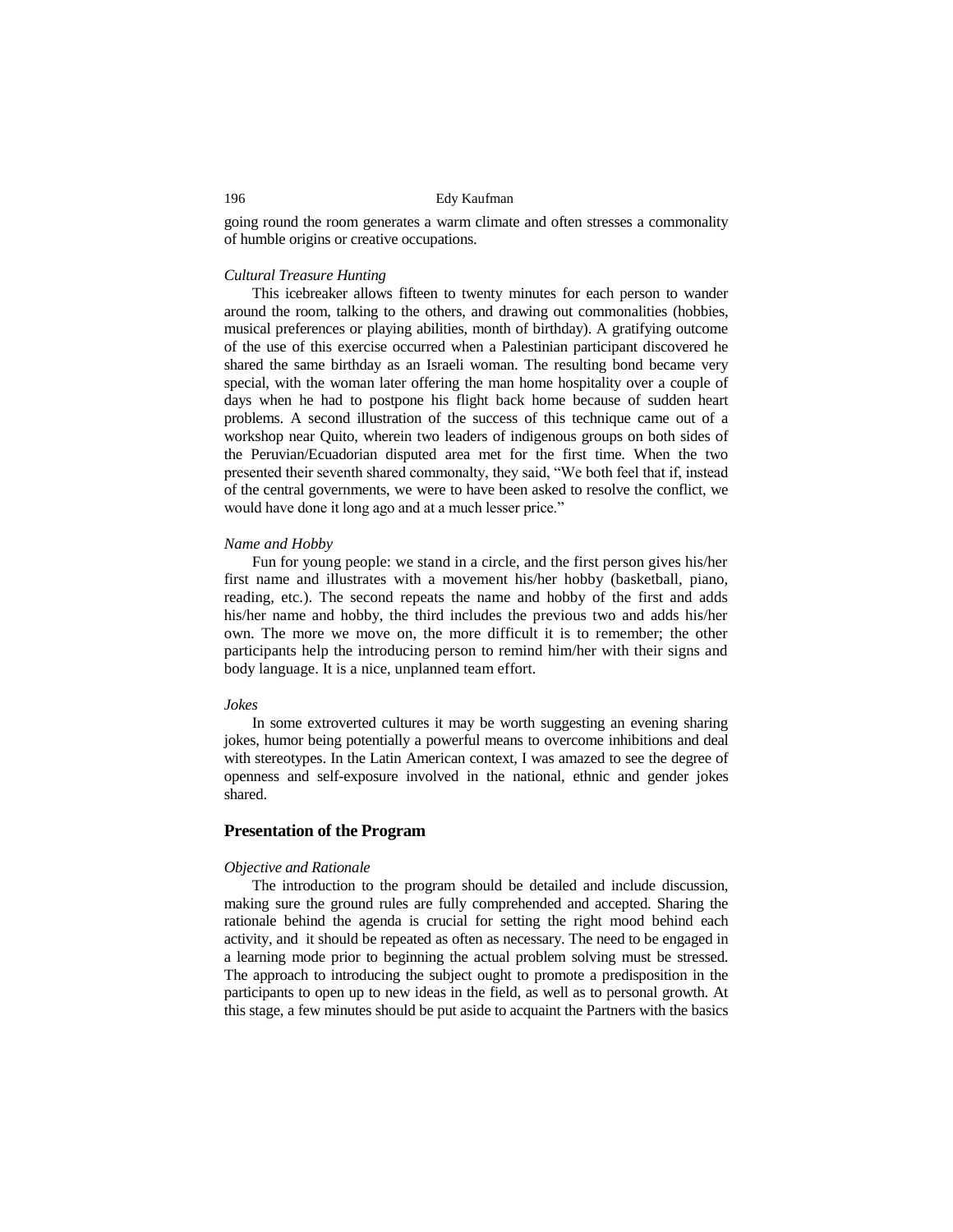of collaborative problem solving, the rules for consensus, and the adaptation of dissenters (all are explained below).

#### *Why Do It?*

The Partners may be wondering what they will gain from this workshop. We suggest listing the following five expected short-term outcomes. Firstly, they will be learning new skills which can be advantageous in private and/or public life. Secondly, links will be strengthened with others across conflict lines. Thirdly, the experimentation with problem solving will lead to the search for solutions, which ideally can be conveyed to policy makers and/or to the public at large. Fourthly, at a more intimate level, this may lead to personal transformation and new perceptions or attitudes toward the present adversary and toward conflict in general. Fifthly, the follow-up after reentry allows options for new activities that may open up new possibilities in professional lives and voluntary activities.

In general, a useful way to present the material is to request cooperation from the Partners for learning beneficial life skills and in giving the facilitators feedback on whether this process could be made to work in their own societies and environments, and on whether they want to, or may be able to, use this in their own right as educators or facilitators. For purposes of evaluating the achievements of the workshop at the concluding stage (day fifteen) we can also encourage the Partners to write for themselves their revised expectations from the workshop, now that the "deal" is clearer in their mind. An even better way to get the participants involved in the process is through the use of "action evaluation," a method conceived by Ross and Rothman (1999; Rothman and Friedman, this volume), where the goals are interactively determined and articulated together with the participants, as they evolve during the workshop and longer-term follow-up activities.

This may also be a time to say a few inspirational words, making all aware of the uniqueness of the opportunity as well as its timeliness. Though culturally bounded, and perhaps superfluous in some low-context societies, it is always good to find some metaphors or expressions in the local language or traditions that can help the facilitators to reach out from the beginning.

#### *A Note on Facilitation*

One should not explain all the logic of the exercises before they are done, so as to prevent the participants being influenced by expectations and to allow them to discover how they act on their own. A post-facto examination is necessary, since we are working with people who are potential multipliers of these techniques. The premium time for this is briefly at the end of each day. In terms of personal transformation, introspection and self-assessment is left to individuals, although they may be encouraged to reflect out loud at a summing-up and evaluation session at the end of the entire program.

Often, participants will ask when discussion of their own conflict will begin. Only once the whole group is impatient is it time to move to the next phase. We avoid focusing prematurely on the Partners' conflict, by making the transition gradual. Facilitators can give examples from their experiences in other workshops.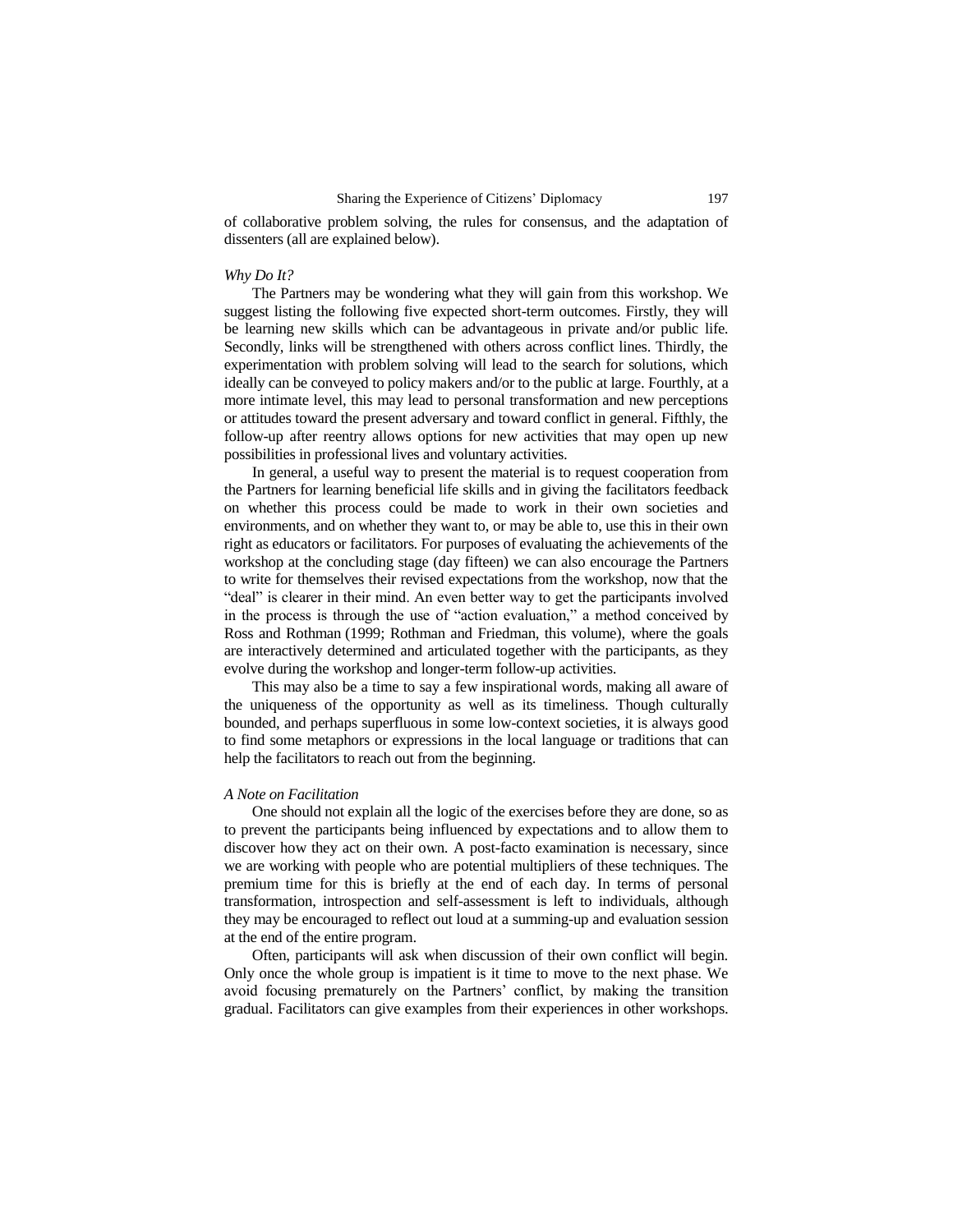If it is not yet time to start the search for consensus on innovative solutions, one way of bringing the discussion home is by asking participants to give examples from their own conflict while still in the trust-building or skills-building stages of the IPSW. The idea here is to avoid premature closure, or exposing Partners to more challenging situations without first obtaining deeper knowledge of the principles and techniques of conflict resolution. The move from conceptual understanding of the field to working together toward solutions can begin as soon as the facilitators sense it is appropriate.

When the threat of violence at home is high, it is essential to tackle the issue a priori, so an unforeseen act (terrorist bombing, massive killings by soldiers) will not wreck the entire exercise. Not long ago, we had a workshop with Egyptians, Israelis, Jordanians, and Palestinians in the Sinai the same day that Israeli bulldozers began to turn the earth to build at Har Homa on the Palestinians' Jebel Abu Ghnaiem land. We were all concerned about an outbreak of violence, particularly a Palestinian professor from Bir Zeit University. We discussed how we would react were anything to happen, and this professor monitored the news during every break. Nothing dramatic occurred, and the workshop continued. A few weeks later I witnessed, as a participant in a Middle East second-track meeting in Helsinki, just the opposite take place. A few hours after beginning we heard the news about a bombing in a Tel Aviv cafe. We Israelis took in the news from all possible sources, including calling our families. Some participants wanted the meeting to continue, business as usual; others suggested that an Egyptian former diplomat and myself prepare a text expressing concern and based on commonly agreed principles. However, the atmosphere was too confrontational, and it was enough that one participant opposed such moves to prevent us going ahead. The lesson learned is that when the likelihood of disrupting acts is high, it makes sense to prepare the Partners up front for such an eventuality, rather than be shocked and disheartened by it and have the entire exercise made unproductive. The need to learn how to share the grief of the other when violence and terror occur in real-time situations needs to be incorporated into the IPSW (as discussed more fully below under the section on "acknowledgment and healing").

Finally, the facilitators should also consider the possibility of granting a certificate or diploma of participation or successful conclusion of the IPSW to the participants, if this works as an incentive and is appropriate to the nature of the workshop. Such an action brings a sense of cooperative pride, can help in fostering a sense of achievement that can be shared by all the participants, and breeds a feeling of togetherness.

#### **Introducing Facilitation**

Depersonalizing the facilitators' own roles in the workshop can be helped by introductory remarks on the role of facilitation, stressing widely recognized standards for such functions. It is worth explaining the different levels of third-party intervention, which range from early neutral evaluation to conciliation, facilitation, mediation, nonbinding arbitration, and, for official processes only, to power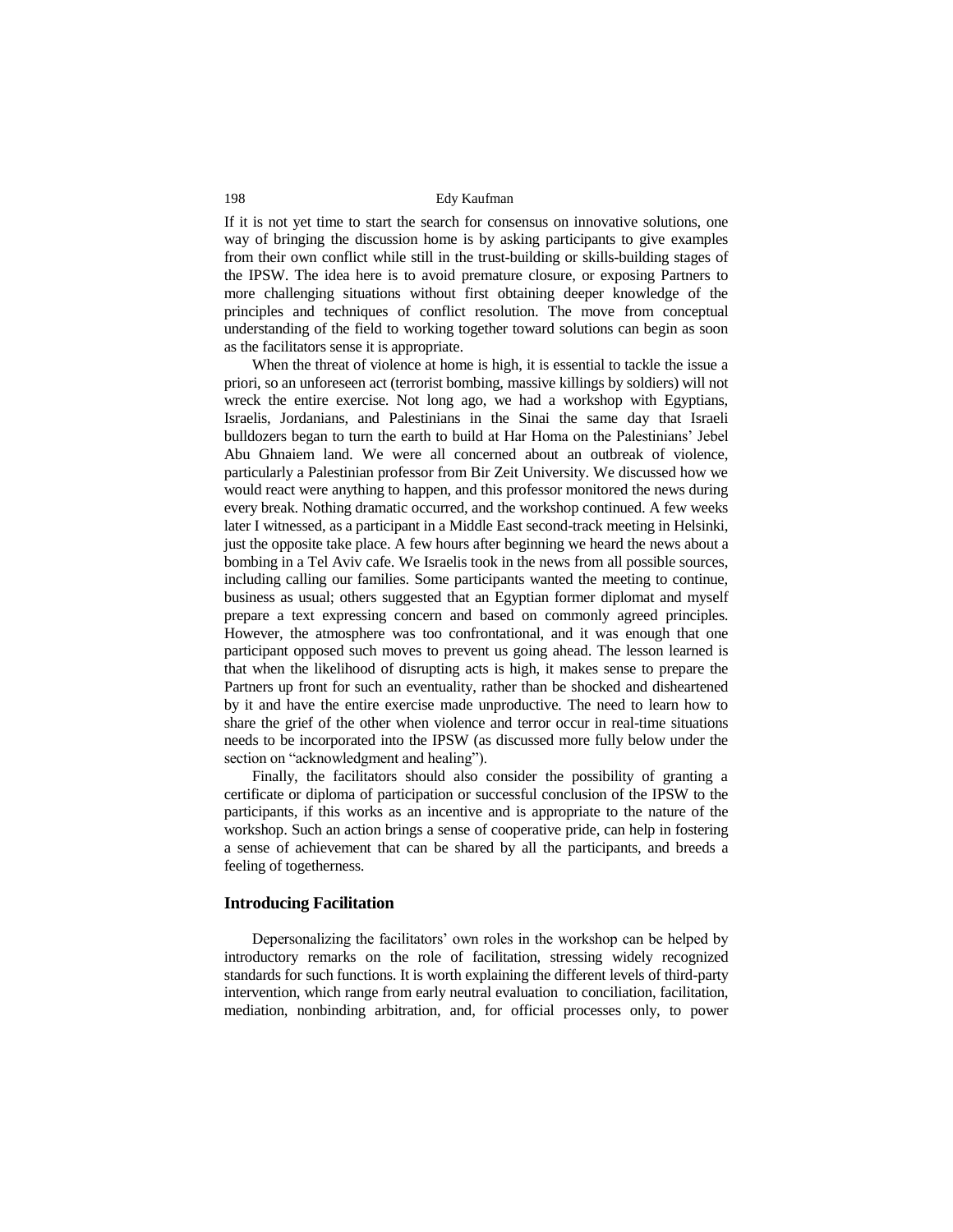mediation, settlement conferences, and binding arbitration. It should be explained that facilitators are expected to play a much more proactive role than the traditional function of chairperson or moderator. I sometimes recycle a story learned from Bill Ury in the context of creative thinking but adapted to the role of the facilitator.

An old Bedouin at the verge of departing from this world calls his three sons and tells them of his will to leave to the older half of his camels, one-third to the middle and one-ninth to the youngest among them. They promise to respect his wish, but when he dies the counting of the camels totals seventeen, and they get into a futile argument and fail to divide the possessions as promised. At this time, a wise camel driver comes along and inquires as to the nature of the dispute. He then tells the sons: "Take my camel." First, the sons feel embarrassed about dispossessing the poor camel driver of his camel, but he insists, and then something unexpected takes place. The older takes his half (nine), the second his third (six) and the younger his ninth (two)—totaling seventeen. The experienced old "facilitator" takes off with his camel and tells the sons: "Perhaps you can now solve problems by yourself."

Partners should be encouraged to pay close attention to the methods of facilitation. When the Partners are back in their own countries, if they want to organize similar IPSWs, using the arts of facilitation will be necessary, and it is best that they try them as fully and early as possible. This includes motivating participation, eliciting alternatives, welcoming different points of view, setting an example of sensitive listening, maintaining an equal-time principle for the participants who wish to speak, summarizing ideas while stressing common ground, initiating and ending meetings on a positive note, etc. It is useful to have a handout on facilitation ready, since many participants consider themselves as potentially filling such a role. Occasionally, if there is good progress during the workshop, we have encouraged Partners to take over a session and cofacilitate with others. This experiment provides a team-building effort and consolidates the skills learned.

Facilitation may be very proactive, and perhaps it is best to be up front about it. Facilitators coming from other areas of conflict where negotiations have been successful (such as in South Africa and, for a while at least, the Israeli/Palestinian conflict) may bring added legitimacy and may use it to take more active leadership in moving Partners ahead more quickly. I sometimes apologize in advance for what may amount, at times, to hyperactive behavior on my part. If we build trust, such well-intentioned excesses can be understood by the participants and forgiven.

Humor and entertainment may be used by facilitators and are often beneficial in several ways, such as tension release, face saving, and as a means to reduce threat levels. However, the facilitators must be careful with the use of humor. Timing, ethical considerations, and power balance, as well as one's own limitations need to be considered (Wimmer, 1994).

Debriefing is a unique opportunity for the facilitator to make transparent to the partners the meaning of each exercise performed. Given the experiential nature of the workshop and the tendency to avoid lengthy introductory lectures, the purpose here is to get the help of the participants in making explicit the implicit learning that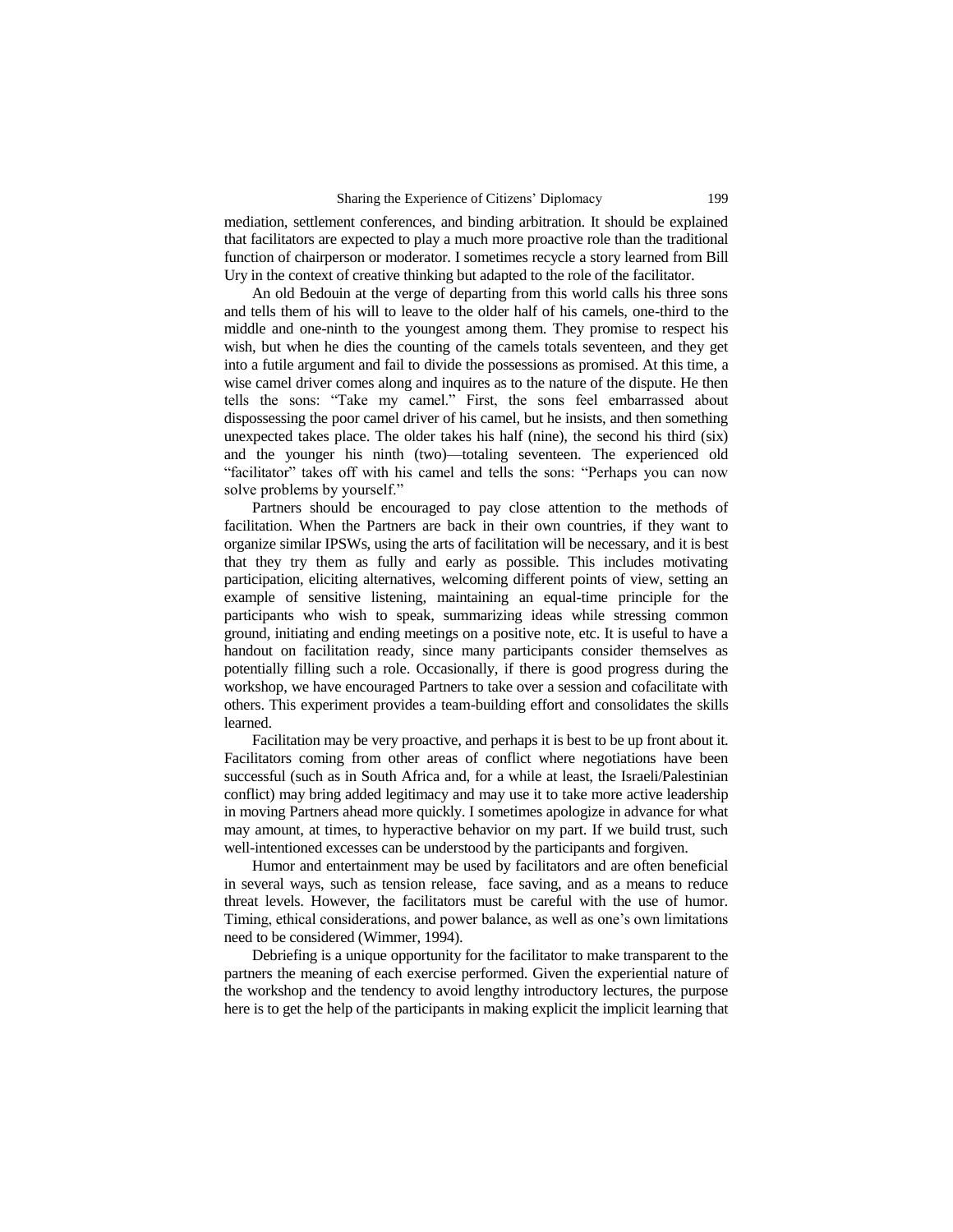may or may not have fully clicked in everybody's minds. We want them to take ownership of the process both in terms of being able to replicate the activity back home as well as in becoming convinced that we are using adequate vehicles to build trust, skills and eventually consensus.

Last but not least, facilitators should help simplify the process by which Partners bring insights and skills developed over the course of the workshop back to their communities. Toward this end, facilitators should make explanations easily understood, so that Partners will have the ability to conduct their own workshops.

This is best done when two cofacilitators, one from each party, can do the job. Such cofacilitation is a phenomenon that has taken off with some Israeli Jewish and Arab facilitators who have decided to use their experience together. The legitimacy they have in pressing for tangible results for the workshop is much higher, though it may take a while to establish their record as honest brokers.

A valuable way to end the day is for participants to fill out a One-Minute Evaluation form (box 9.1) and to be asked for any last thoughts or questions. This form may be presented at the start or end of each following day, providing a constant participatory evaluation process that is of utmost importance to the success of the workshop. While the friendships, attitude changes, and insights that the Partners may gain from this experiment are important both for themselves and for the promotion of a conflict resolution perspective, the evaluation forms contribute to the practical success of the workshop itself. They do so by giving the facilitators information on what was effective and what was not during the day's exercises, and on what should be added, changed or cut altogether. Although this evaluation and adaptation step is not listed again at the end of each day's activities, it should nonetheless be remembered as an integral daily part of any successful workshop.

A reentry workshop, when the Partners meet for a second time or more, still requires some Day 2 ice-breakers, and allowance for airing the many grievances that may have accumulated in the interim. We can have a session in which people can speak their minds, most likely in an adversarial manner. It might be programmed as "Status of the Peace Process" or, as was done in a reentry workshop after the outbreak of the Al Aqsa *Intifada* in 2001, as "What Went Wrong" (WWW).

# **Day 3: Conflict Resolution in Theory and Practice**

Once the Partners are fully immersed in the spirit of the location, have warmed up to one another, and understand the rules of the IPSW, the facilitators can proceed to a systematic presentation of the methods to be used and map it within the general area of alternative or appropriate dispute resolution (ADR). Exceptionally, given the experiential nature of our work, at this time, as we move toward skills building, we need to make a persuasive presentation of our underlying philosophy as well as the concrete product toward which the workshop is directed.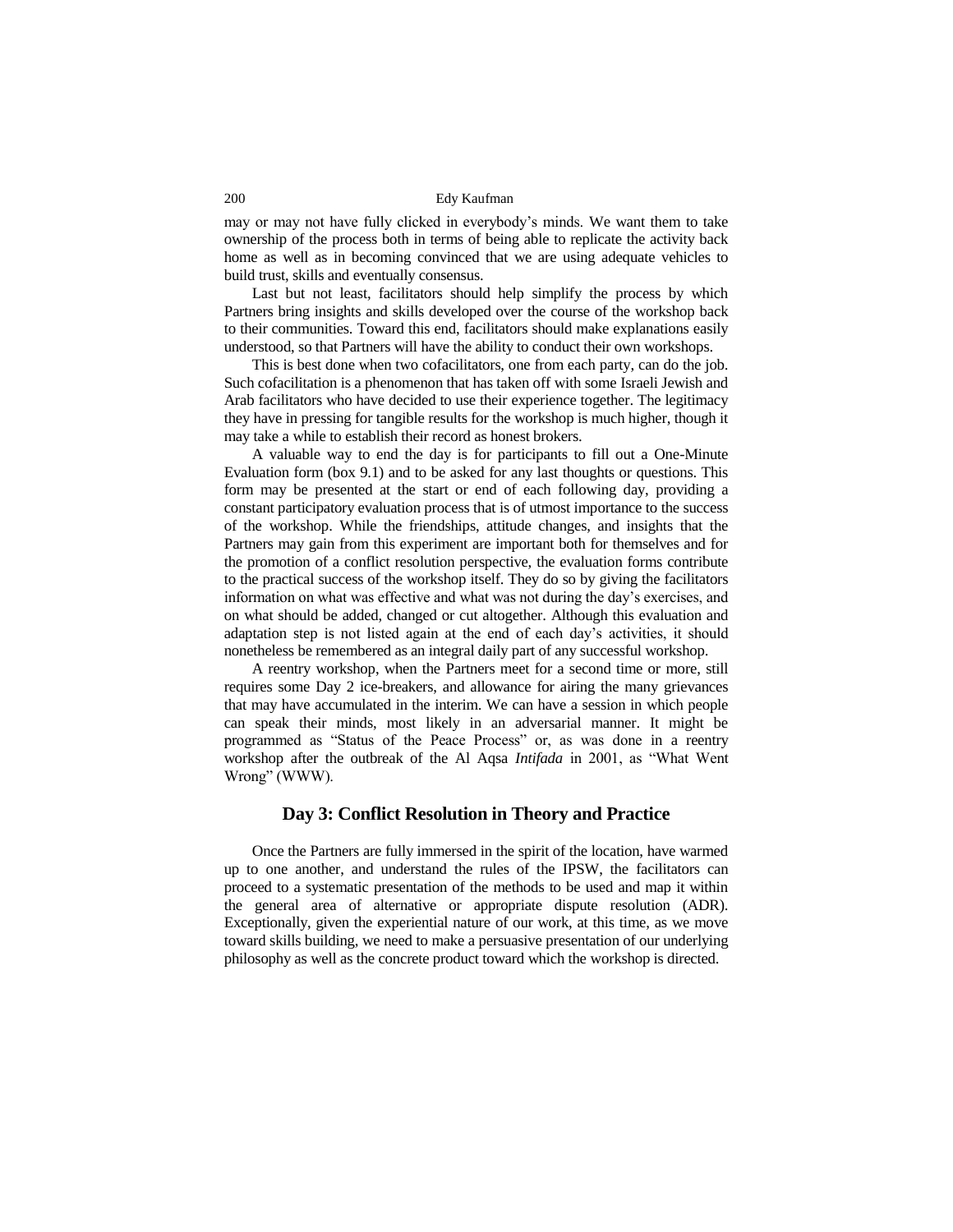# **Introductory Lecture**

#### *Rationale and Methodology*

This presentation should be structured according to the facilitators' own approach. As a rule of thumb, more time should be spent on prognosis (possibilities for resolution) than on diagnosis (historical roots of the conflict). Playing back the video of the long history of fighting is not going to change the script, and while it is important at times to let participants express their adversarial feelings, the process that we are about to experiment with is essentially forward looking. The lecture need not be brief, and Partners should be encouraged to raise questions or comments. One can elicit interaction by making reference to common preconceptions or controversial statements they may have heard.

# *Outline of a Sample Lecture*

Information on the dynamics of complex conflicts, and the history, process and applications of collaborative problem solving can be drawn from several of the chapters in this volume. Some points that I feel are important to include are:

- 1. Conflict can be seen as a constructive or destructive driving force, mostly depending on how it is managed. The term "transformation" should be distinguished from resolution, management, reduction, and termination (though in the workshop we may use them as synonyms). "Transformation" is most suitable for our IPSW method, since the expectation is to influence an attitudinal change and provide tools to help both sides cope with the tensions and problems arising along the road to reconciliation..
- 2. To help Partners understand how conflict can be viewed constructively, when culturally suitable, I have used sex as an analogy to conflict. Exceptionally, some individuals can sublimate or refrain from sex, but both sex and conflict are natural phenomena. Rather than repress them, the aspiration should be to make best use of them. A nonviolent outcome is preferable and is best when one channels it in an effort to obtain maximal progress toward satisfaction for both parties.
- 3. Asymmetry in power relations is a factor that needs to be recognized, and in conflict the temptation to act unilaterally is powerful. Such independent, onesided behavior, however, may end in unstable outcomes: the stronger party may win a war but have difficulty in gaining peace. A lion cannot easily kill a fly; the weak have their own weapons and can make life for an oppressor untenable by means of terror, uprisings, and obstructionism. The fragile nature of coalitions among states and nations induces changes in configurations over time, and a single powerful country can eventually be forced to confront a group of individually weaker, but collectively stronger, actors. Hence, impartial reasoning requires that we put ourselves in the shoes of the "other." Bill Ury has often quoted Gandhi as stating that practicing "an eye for an eye. . . we all go blind."
- 4. Facilitators should present their own normative approach to conflict resolution. While advocating nonviolence as a priority goal, I would admit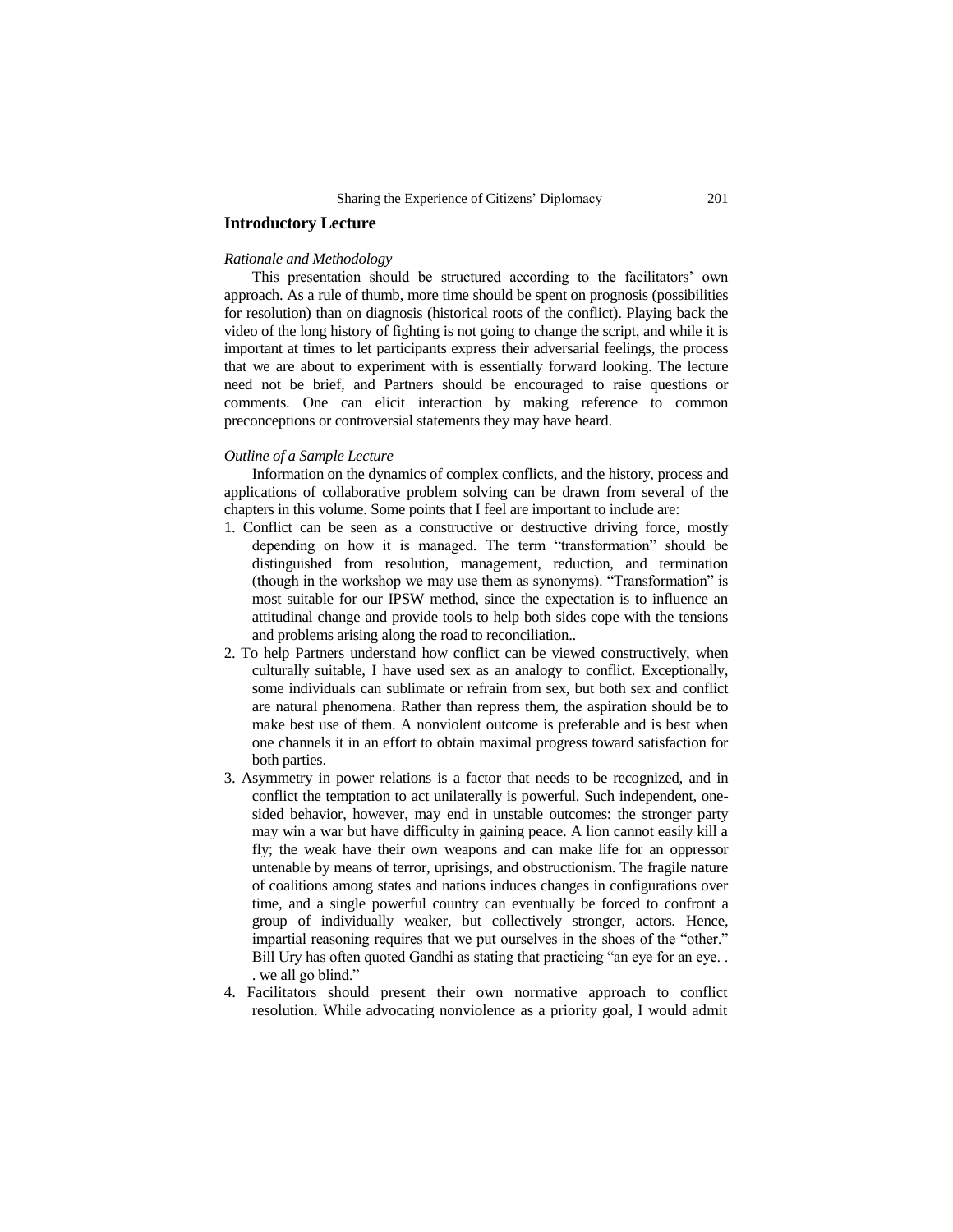that war may sometimes be legitimate, such as in the case of self-defense or rebellion against tyranny, but it should be used only as a last resort, when all attempts to negotiate or apply nonviolent strategies have failed**.** And what about litigation, bringing the other side to a court of justice? Even if we respect the outcome to be fair—and this is not always the case—the nature of the system is that we either win or lose. We call it adjudication, and it may tell us "You are right," but it also means, for the other, "You are wrong" and that your minimal expectations cannot be met. So it is better to try alternatives to both power politics and litigation (Davies, this volume). This appeal is surely justified when we try to reduce levels of conflict in our workplace, neighborhood and family. If we are bound to live together, we know that inflicting pain through one-sided impositions is not a good recipe for a durable friendship. My own conviction is that appropriate dispute resolution is not a panacea but is worth trying first, and for the long term, as it may often take time to bear fruit.

- 5. Do we need a third party to intervene? Agreed, the preference is that both parties in conflict should find ways of overcoming the conflict on their own by educating themselves on methods such as "principled negotiation."<sup>15</sup> However, it is not easy for parties that are in the escalation phase of a dispute, and often before or after a fight, to cool down by themselves. In many cases, a third party is needed to help them move to a resolution. Depending on the authority and resources of this third party, he/she can decide for the parties (arbitration), assist the parties to reach a compromise (mediation), or provide the two sides with the tools and skills that will enable them to invent jointly new options to deal with the immediate dispute and others as they appear in the future (facilitation). The first two may be more appropriate when dealing with single-issue, interest-based disputes; the third is recommended for dealing with identity-driven, complex conflicts. Often tangible and nontangible traits are part and parcel of the conflict, and a formalistic solution may not touch upon the more indepth needs or help to improve the larger relationship.
- 6. Facilitators may conceive of their roles differently. Some emphasize the enormity of the problem, suggesting ways to learn how "to live with the conflict." Others confine themselves to generating "dialogue groups" to continue over time, with the objective of reducing misperceptions and building personal trust. Our approach is more ambitious, since it moves on from this into consensus building toward action. The expected relative advantages provided by this interactive problem-solving approach, can be summarized as follows:

a. Many problems are not necessarily zero-sum but can be developed into win-win solutions.

b. Often we do not recognize the real needs hidden behind publicly stated positions.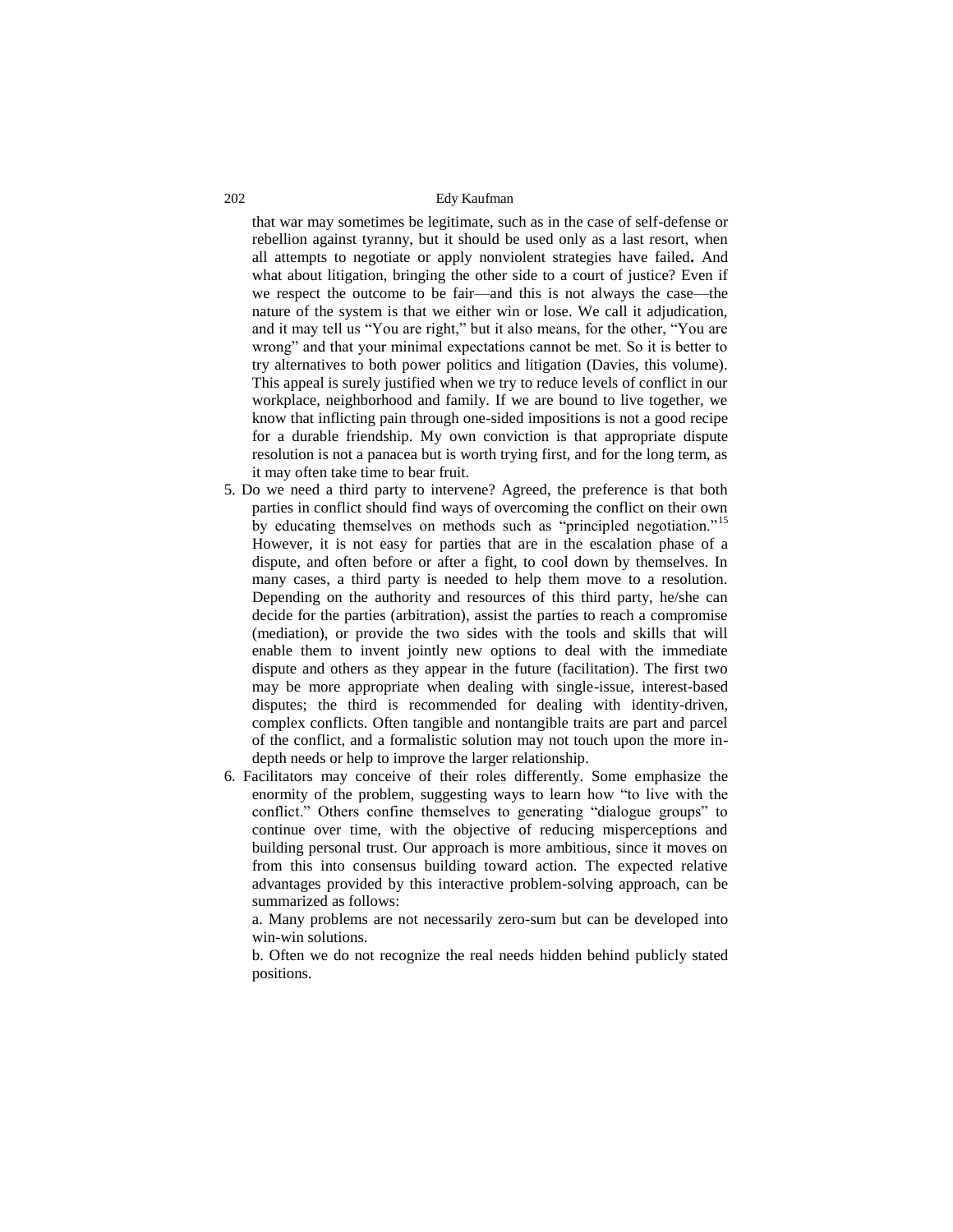c. Good will, sensitivity, and learned intuition are all necessary ingredients for finding common ground. But professionalization and a good knowledge of available techniques can make a real difference.

d. More formal ways of negotiating do not allow for full expression of creativity, exploring new ideas and putting ourselves in the shoes of the other.

7. As a corollary of this last point, mention should be made of the growing importance of track-two diplomacy with the end of the Cold War and the persistence of ethnopolitical conflicts that have deep roots and require the addressing of needs for recognition, security, perceived survival, dignity, or well-being (Gurr and Davies, this volume). These identity-driven hostilities are often exacerbated by irresponsible leadership, seeking legitimacy or power through playing on the fears of their own people, creating extremists even among intellectuals, academics, and professionals. Often, the bloody acts of fanatics and fundamentalists paralyze the diplomatic process; deep-rooted animosities call both for peacemaking among leaders and for broader joint reconciliation efforts.<sup>16</sup>

Track-two diplomacy has also increased as a result of the process of globalization, which has expanded cross-border and international interaction, while also making involvement in international affairs more accessible to individual citizens and more relevant to their daily lives. There is an intrinsic difference between track-two and "back channel" negotiations, often run in parallel or in preparation for official negotiations. The latter is mostly conducted by emissaries of the governments, often security/intelligence agents or messengers with no authority to discuss issues. Track two, on the other hand, is conducted by nonofficial individuals, with the objective of generating new options, putting themselves in the shoes of the other, testing the limits of the possible. They may report back to officials in their respective governments, bring the new shared ideas to their peers within civil society, or try to affect public opinion through the media and other informal channels.

# **The Image of the Other**

#### *Objectives and Rationale*

How one party to a conflict views the other side is a critical factor, affecting the way they deal with each other on all levels. Too often, different cultures or ways of life are seen as mutually exclusive, defined by contact with each other, and this polarity tends to reduce a conflict to "us" versus "them" terms. Ethnic prejudice and other forms of discrimination, based on gender, religion, social class, age, sexual orientation, language, and so on, have the same root. Polarization is more extreme when the image of the "other" is tainted by the use of violence, confirming the presumption that "they" are unreasonable and incapable of change (Cohen, 1994). This session should focus on showing how possible solutions are missed or undermined due to prejudice, fear or even hatred of the "other." Focusing on the universality of this problem helps Partners to understand that their conflicts are not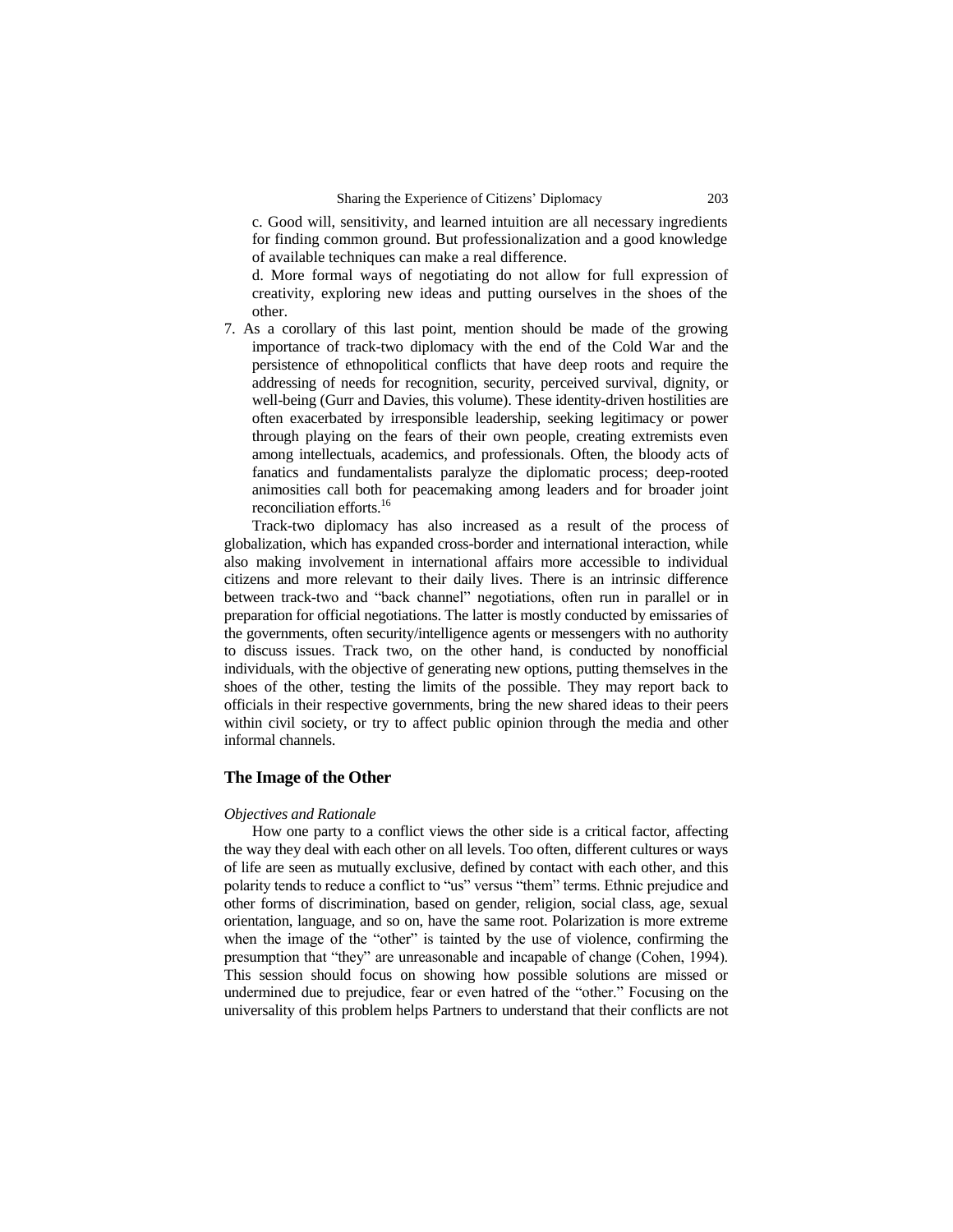unique and are thus more likely to be solved as others have been. In most cases, there will be a resolution. The main issue here is using history to learn from previous conflicts and cases: not "if" but "when," how and at what price. Our goal is to find ways of bringing the resolution closer, and thus reducing the cost in human suffering. The mechanisms of demonization of the enemy lead to "a scapegoating of him, the creating of a stereotypic picture. It tends to be onedimensional, certainly not three-dimensional or fully based on reality" (Moses, 1996).

#### *Exercise: "The Faces of the Enemy"*

Sam Keen's *The Faces of the Enemy* video, book, and guidelines for discussions $^{17}$ , made during the last years of the Cold War, is a remarkable tool for creating awareness of the image of the adversary.<sup>18</sup> It can be used as a starting point for a discussion of propaganda and demonization.

The *Faces of the Enemy* lays out many tools for structured discussions on the image of the other. Facilitators can choose from a menu of points and questions. If pressed for time, I would suggest a discussion based on two of his questions: "Do we need enemies? If we didn't have them would we have to invent them to have somebody to blame for our problems?" and: "Why do we automatically suspect people who are different from us? Is the unknown always evil, dangerous, fearful?"

#### *Exercise: Creating Your Own Exercise on Demonization*

If one is not able to obtain *The Faces of the Enemy*, one can construct one's own activity by finding demonizing cartoons or film clips in libraries, newspapers or, most easily, on the Internet. The cartoons do not need to be relevant to the particular conflict (it may actually be beneficial if they are not related, so that the partners can look at them more clinically), but they should clearly illustrate how one side demonizes the other. The partners can break up into groups to analyze the material and present the stereotypes found. The facilitator should elicit some observations, showing, for instance that each side more often then not demonizes the same things in the other

#### *De-escalating Exercise*

This is an important skill to develop. We can start with the Partners' sharing their past or present experience of a conflict situation that got out of hand (e.g., *Intifada* Al Aqsa), when misperception of the other's intentions and domestic politics resulted in tragic unintended consequences. Often there is not much time to look for optimal solutions, and one way to start down the ladder is by small gestures, often initiated unilaterally by the stronger side. The other could respond with another symbolic measure, and eventually these one-time gestures could become permanent rituals. But, as Kenneth Boulding used to say, "It is easier to do harm than to do good," and Partners are reminded with dismay of their own sad experiences. In the discussion, provide illustrations of spiraling up ("You force me to do it," "I am only defending myself") and de-escalation ("We are both engaged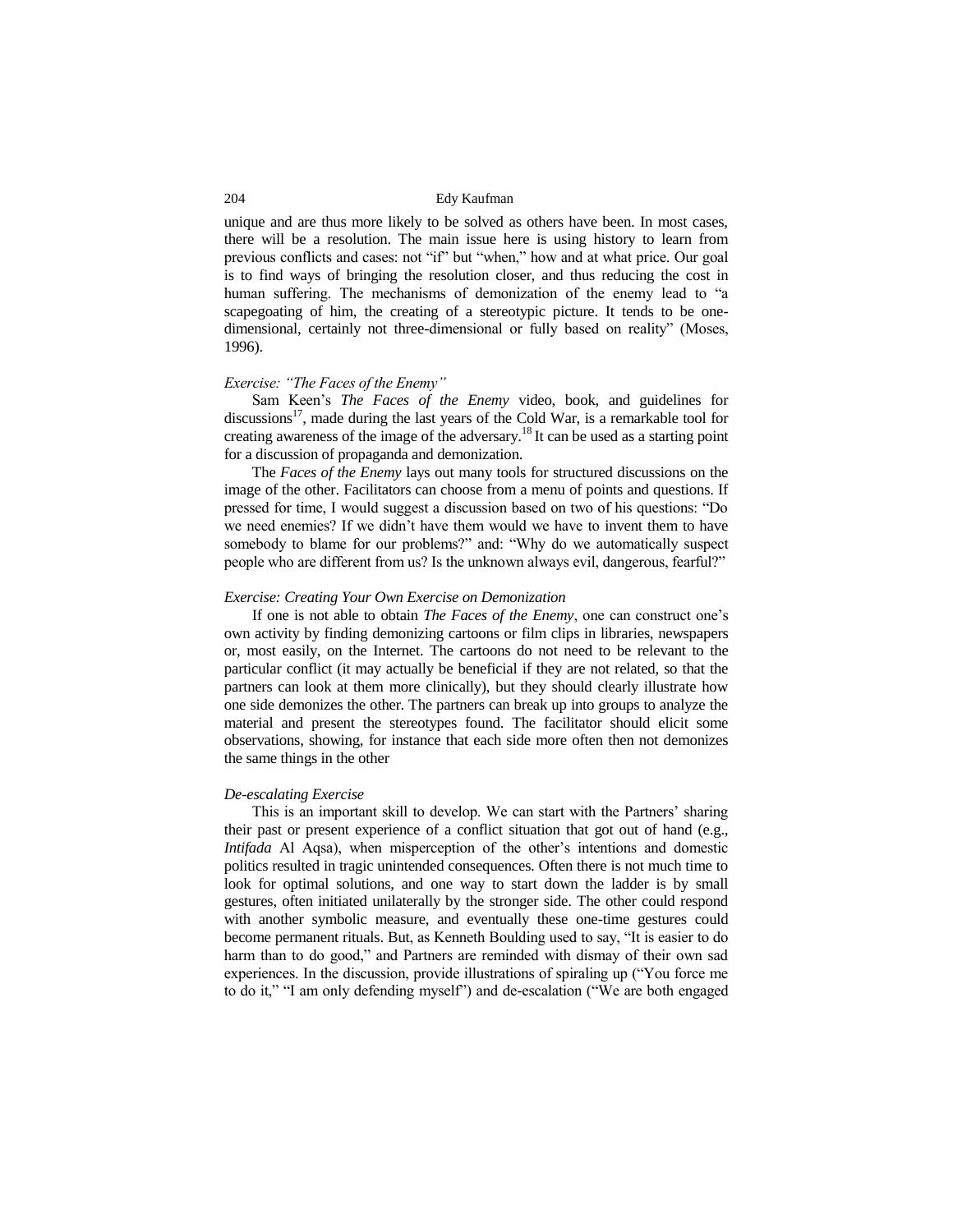in a self-destructive cycle," "What can I do to decrease the level of fear that would not be perceived as a sign of weakness?").

A proven method of de-escalating the disconsolation inherent in such a discussion, while at the same time keeping to the topic, is provided by a beautifully illustrated book by Dr. Seuss called *The Butter Battle Book*. This children's story is of two friendly neighboring nations, whose disagreement over which side of the bread should be buttered escalates to a potentially nuclear confrontation. It is a parody that affords neither a happy nor an unhappy ending. The Partners themselves can go around the circle reading each a page of the story; then give ten minutes for putting on paper what they can imagine for one last extra page to the book, providing de-escalation scenarios. We end the session by again going around and each reading his/her suggestion for a "happy end."<sup>19</sup> We find out that preventing a situation from becoming extremely violent requires, among other things: investigating incidents to clarify what actually happened; forming a group of people from across the divide, a group that could be representative of people of good will from all parties involved; religious figures calling for dialogue under their auspices; controlling rumors to correct misunderstandings; third-party shuttling between opposing sides; asking sides to make pledges that such incidents will not recur; asking sides to offer reparation, restitution or compensation; and setting up agreed mechanisms to pre-empt a new crisis (Fisher et al., 2000).

It may have been a heavy morning and afternoon, and the participants should spend a little extra time digesting the information. If they require some fresh air for a late afternoon or early evening outing, this is a good time to call it a day.

# **Day 4: Dealing with Our Own Conflicts**

When we start training ourselves in conflict resolution skills, it is important to underline that we do not want to change the ideologies, identities or basic values of the Partners. Our work is at two levels: firstly, to find a more balanced way to view the image of the "other," renewing our attitudinal prism by taking into account how, in the process of socialization, we have been strongly influenced by common stereotypes and prejudices. Secondly, we aim for an improvement in the channels of communication. Bad news travels fast, and with a loudspeaker; good news needs to be retransmitted time and time again. In order to reduce misperceptions, we need to educate ourselves how best to articulate the message, how not to be distracted by the surroundings and how to listen effectively and elicit a sincere and clear response. Before going into the relevant exercises, some attention on setting a relaxed and confident tone is appropriate.

#### **Confidence-Building Measures**

#### *Objectives and Rationale*

While the atmosphere is normally calm and polite when dealing with conflicts at large, the closer the Partners come to their own issues the more tension enters the room and begins to affect the stakeholders. Anxiety should be met creatively.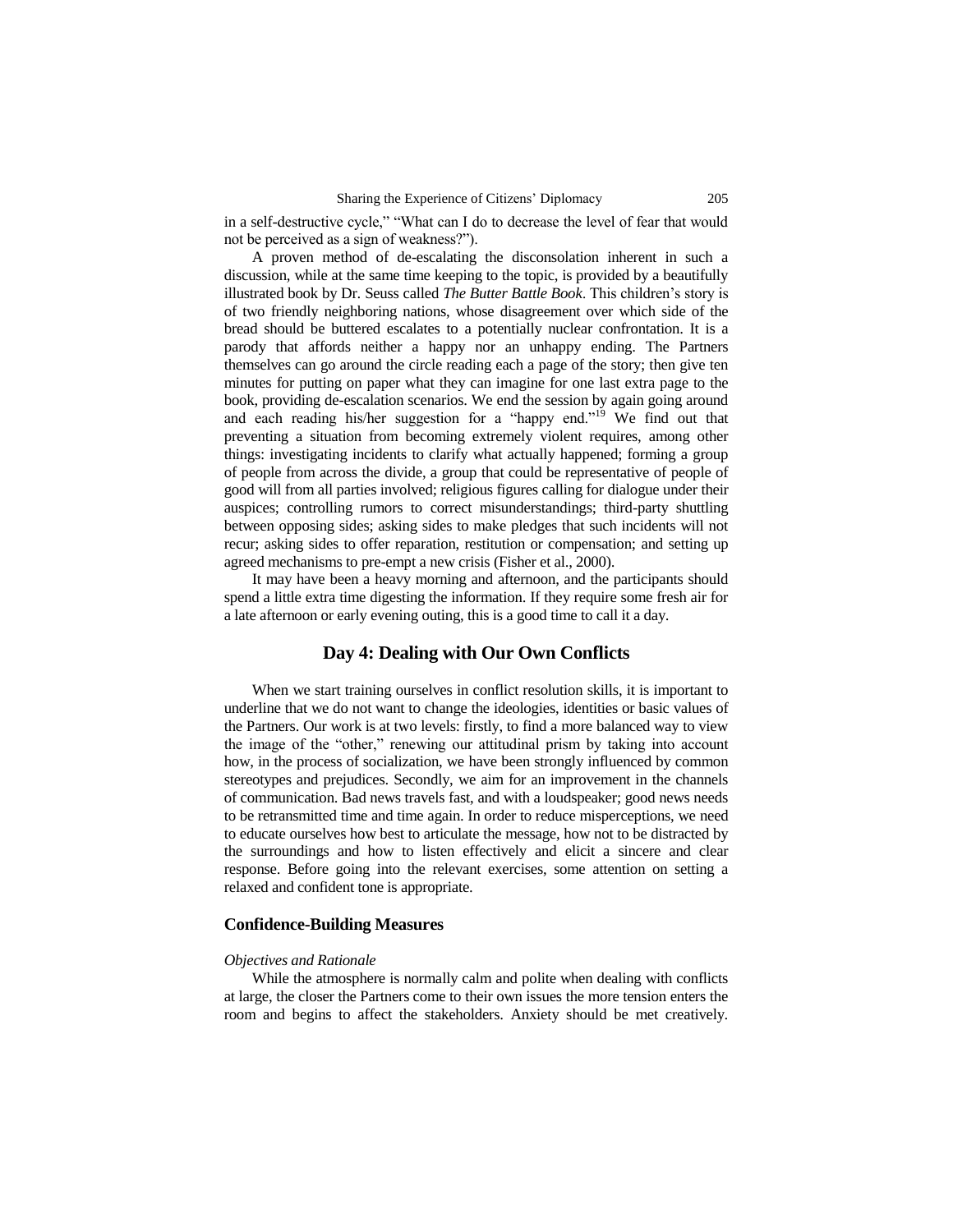Before moving into these more sour moments, the facilitators can suggest to the participants that they adopt some relaxation or confidence-building measures based on acknowledged positive gestures toward each other. We can discuss examples, such as President Sadat's decision to come to Jerusalem as an statement to the Israeli public about his peaceful intentions. This and other stories are skillfully analyzed by Mitchell (2000).

#### *Possible Exercise*

A recommendation culled from the field of marital counseling is that each team may be offered a bouquet of flowers of a different color. For every "good deed" enacted by one side throughout the workshop, the other party should offer a flower. This way, it may be that after a week one group may have obtained a large number of flowers of the color of the other group, or vice versa. This is perhaps too romantic for some cultures, but the principle of providing confidence-building measures during the workshop may help the participants to generate more effective reciprocal empathy toward each other when engaging in reflective analysis or brainstorming at a later stage. In a deeper sense, signaling conciliatory intentions increases flexibility in the process, and it can be done through acknowledging specific interests of the other party, willingness to change, showing the flag of the other, using a vocabulary that includes politically correct language of the other party, volunteering to conduct an activity, etc. $20$ 

# **Focusing on Our Own Conflict**

#### *Objectives and Rationale*

The Partners must now start to come to terms with their own conflict. This is a difficult session, as the Partners will be extremely sensitive to perceived biases in the presentation. Nevertheless, this is the time to start airing these conflicting points of view. I have often drawn a cone shape to illustrate how misperception of the real problems behind conflicts arises from an attitudinal prism structured from the belief system (values, ideology, religion), social constructs (prejudice, stereotypes, images), and (mis)communication. We do not directly work with the belief system but on building skills to overcome obstructions from distorted social constructs and miscommunication. The focus is now on dealing with the image of the "other" that we perceive as enemy, creating awareness for prejudice and stereotype reduction, and sensitivity toward the personal suffering that the conflict generates among participants themselves.

#### *Exercise*

To start the discussion, a documentary or interesting speaker on the conflict should be presented.<sup>21</sup> Most protracted conflicts have generated films and documentaries, and the Partners can be encouraged to bring videos produced by their own governments or groups. Biases can be balanced by showing videos from both sides. One can also ask Partners on both sides to present their communities' views of the conflict. We must be clear in asking the speakers to introduce only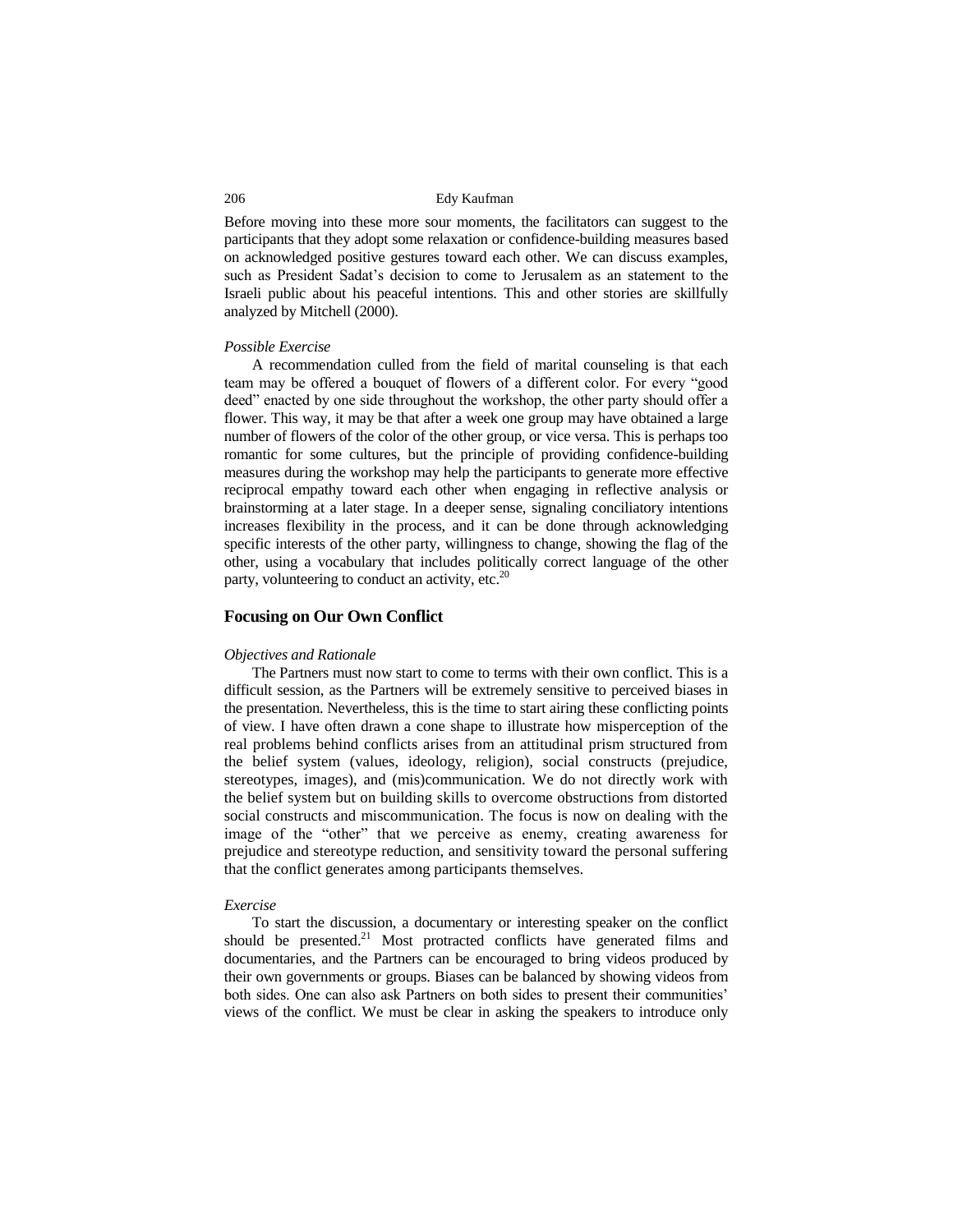official or generalized positions, rather than their own personal views. This avoids putting them on record, possibly in a confrontational mode, and perhaps hindering their ability to change their opinions or attitudes at a later time.

An unstructured discussion should follow, in which the mood, fatigue, and general predispositions of the participants will determine when they may begin confronting each other over their shared problems. Within the limits of previously agreed ground rules appropriate to the culture, the discussion should be allowed to flow and run freely. It may often lead to escalation and confrontational interchanges, unless these have been proscribed. If it does, our hope is that the participants will begin to notice and realize how futile this type of exchange can be. If there are participants who show a predisposition to act as peacemakers, they may be encouraged to take an active role in reaching out to other, more adamant and difficult Partners.

#### **Dealing with Our Stereotypes**

#### *Objective and Rationale*

Stereotyping is a common phenomenon. We all have a tendency to generate prejudicial perceptions of the groups that we consider threats, particularly to our security needs. These deep-rooted images are part of the nontangible dimensions of the conflict, and without raising awareness they are difficult to change. As we develop a new image of the other party as similar or equal to us in important ways, we should also expect to find that they have had a low opinion of us. The following exercise can be used to generate an awareness of the Partners' own limitations in judging the intentions, ulterior motives and designs of the other party. As a whole, the atmosphere produced from this session is usually tense but somewhat comical, with laughter often erupting as each side hears the perceptions held by the other.

#### *Exercise: Mirror, Mirror on the Wall—Our Own Stereotypes*

The group is divided into teams. Each party divides into an A team and a B team. The facilitators ask team A in both parties to provide a list of negative stereotypes of the other party. Rather than think about their own images, they are asked to look for the lowest denominator of prejudice and even bigotry in their own societies, to identify prevailing attitudes (focusing, at this stage, on negative aspects and terms).<sup>22</sup> B teams are asked to conjecture what perceptions of their own people might be listed by the other party's team A. After ten to fifteen minutes, the information can be shared. The A teams count the number of stereotypes and analyze the similarities and differences. Many interesting findings are likely to be revealed, including some shared images of the other. The same is done for B teams with a discussion on the high or low correlation between As and Bs.

The teams then return to their smaller groups but this time focus on positive stereotypes. This usually entails a discussion on whether it is possible to describe positive stereotypes, or if the term is used only for negative aspects. The same analysis should be done, but this time a comparison of good and bad stereotypes should be included. Often in a conflict situation the negative images accumulate far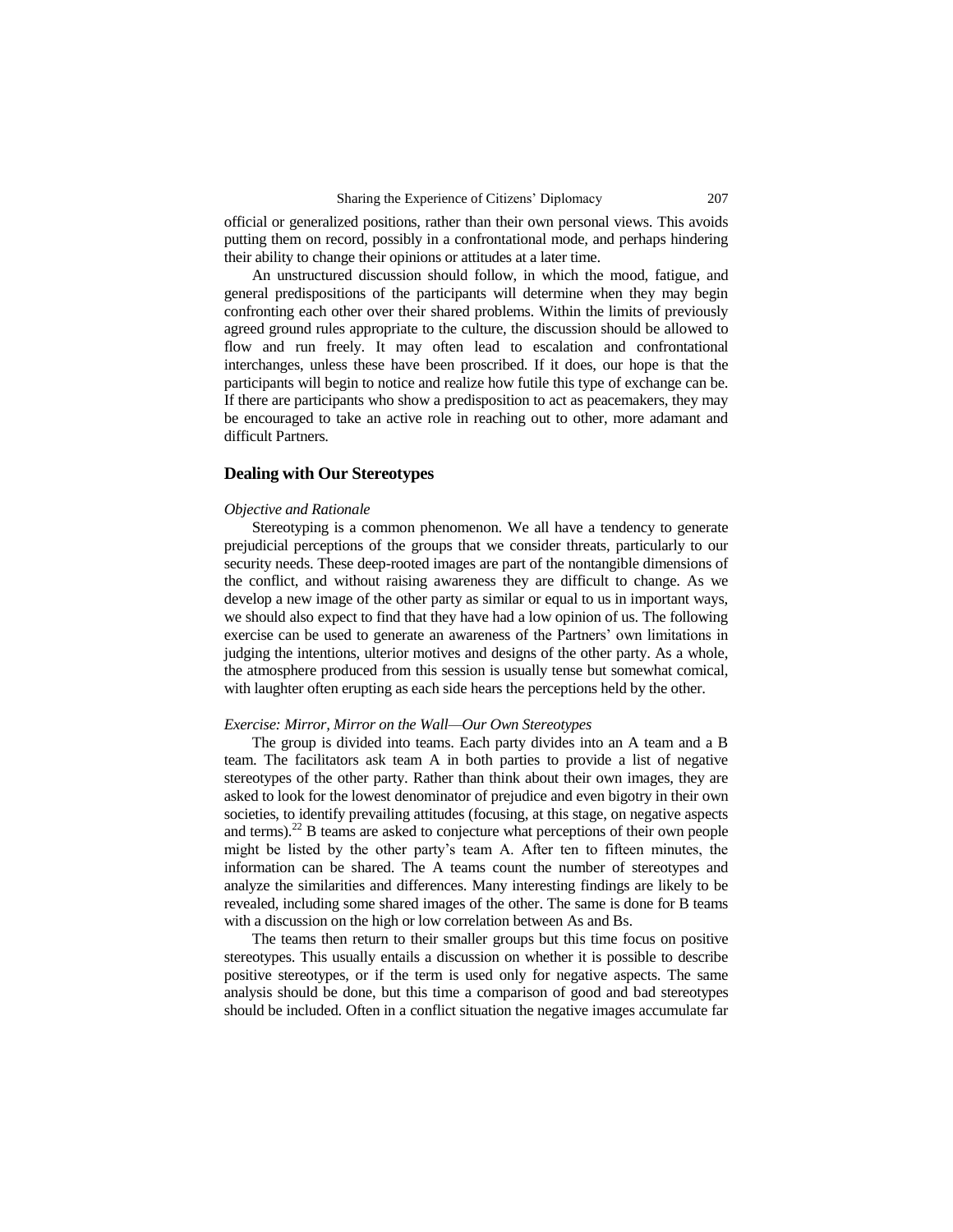more than the positive. Does a shorter list of the latter in one group imply an asymmetry in the conflict? Does the weaker party tend to have more negative images attributed to it than the dominant party? Do we tend to project more negative images of ourselves as reflected in the eyes of the other (B teams) than the list provided by the other (A teams) would indicate?

*A note to facilitators:* In some cases, particularly in high-context cultures where strong wording about the other can result in long-standing uneasiness during the workshop and beyond, an alternative format can be explored, in which the sides are asked to imagine the traits of an "ideal" neighbor, implying that the imagined qualities do not reflect the current situation.

#### *Exercise: Images of the Other*

An alternate exercise (Blake, Shepard and Mouton, 1964) has the two groups write a brief description of themselves and their relationships with the other group. They are also asked to jot down how they perceive the other and its behavior. Each can be summed up in five or ten points. Usually the participants find it easier to develop the image of the other rather than that of themselves and are made aware that they are not so sure about their own conduct. In the next phase, the groups' self-images as well as their observations about the other are made public. This allows for a comparison, which many times will show astonishing differences. The Partners may ask questions of the other group to ensure they understand correctly, and then discuss the different images. Sharp accusations may be voiced at this stage, and should be kept within agreed ground rules.

A self-diagnosis phase follows, with each group asking itself why its opponents perceive them as they do. Once a thorough discussion is conducted within each group, all meet again to share their diagnoses. It is hoped that this will lead to a more open and insightful debate, followed by a change in each group's perceptions of themselves and the other party. Even if all the issues raised are not resolved, the participants are still given a more critical view of their perceptions. This may be summed up with a presentation on the problems arising from perceptions and how they can be worked through to lessen or change their negative impacts.

At this stage, there may be a strong residue of hostility if only, or mainly, negative representations were drawn out. Focusing on a discussion of mirror images or similarities can minimize this. There is no need to pretend that this stage must have a happy ending, particularly in light of the phase that follows. These mirror images show the enemy as the coward and us as the brave. Often, the side that perceives itself as the weaker and as seeking to redress the status quo has sharper and more negative images of the other. For example, while Ecuadorians historically have more grievances about Peruvians, the latter have more critical attitudes toward Chileans, whom Peruvians generally consider to be aggressors. Nations can select their main "enemy" and minimize the importance of others.

*A note to facilitators:* Debriefing can maximize the effectiveness of this exercise. First, it allows participants to internalize the main lessons of the exercise, making some of the implicit findings more explicit to all. Second, it provides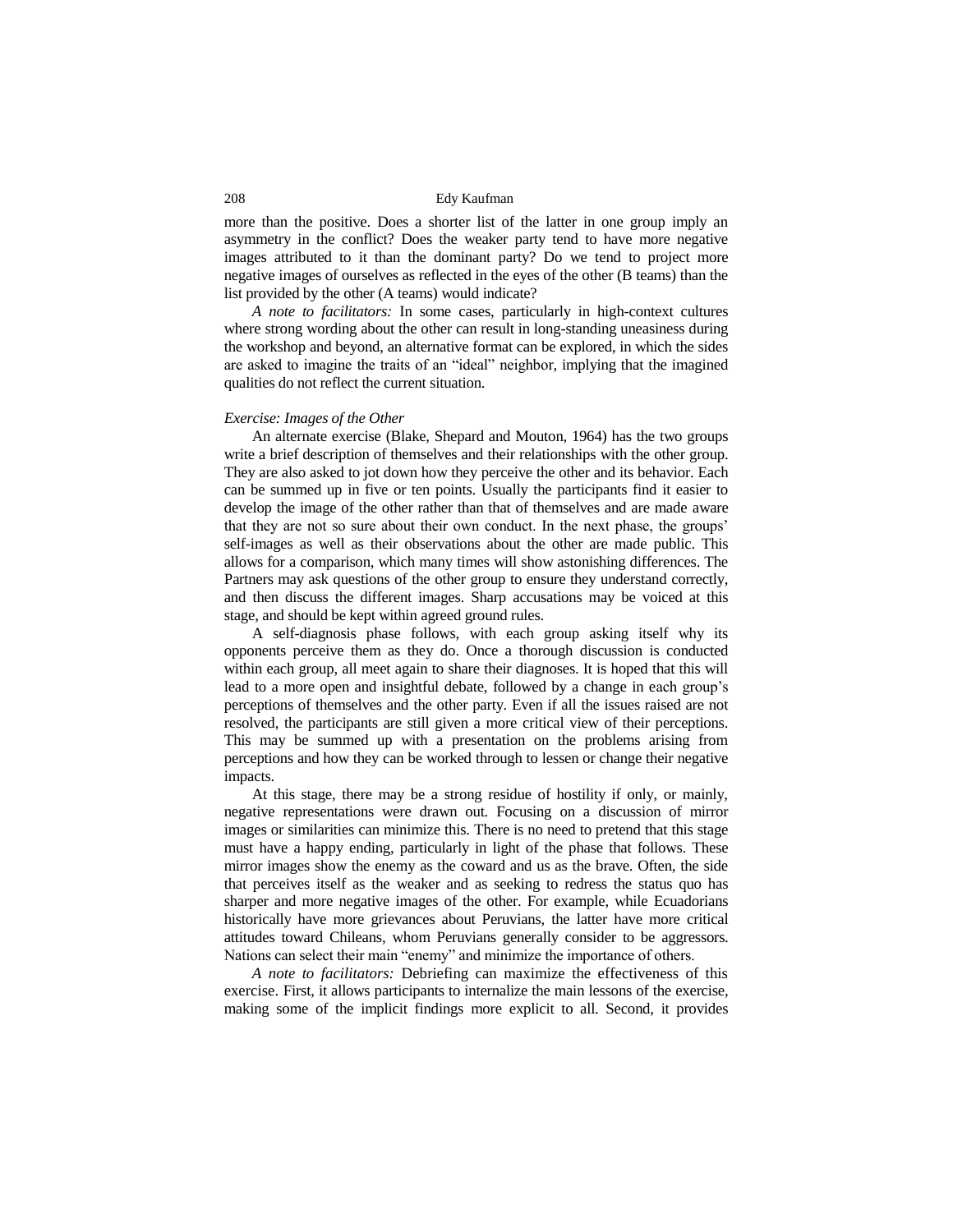participants with a clear-cut bottom line. An exercise in Ecuador on "feminist" and "macho" Latinos showed not only the prevailing stereotypes but also the feelings that were partially shared by participants themselves.

### **Discrimination and Prejudice—A Personal View**

### *Objective and Rationale*

Partners are asked to personalize their view of the conflict. Fear for personal safety and security can be a much more powerful driving force than nationwide goals. Fears are easily projected onto groups seen as competing for scarce resources, especially those with less familiar cultures, leading to dehumanizing of the other side and polarized "us versus them" thinking, with each group defining itself by affirming attributes not shared by the problematic other. Personalizing the conflict helps the Partners to more clearly see the human beings on the other side.

#### *Exercise*

The Partners are encouraged to share personal experiences, or those of friends or family, in which an element of discrimination, racism, bigotry, prejudice or negative stereotyping occurred. This is a time for sad news, perhaps mild cases of racial or national discrimination, or in protracted communal conflict, oftentimes cases of atrocities, prison experiences, torture, and death. When there is an asymmetry in the power relations between the disputants, that will usually be reflected in asymmetry of suffering.

If both sides have stories to share a more evenhanded evening will follow, but balance cannot be created artificially. In a workshop on "Coping with Terror and Violence: Learning to Share the Grief of the Other" that took place in Bethlehem, we heard numerous personal and family stories from our Arab participants and specially invited guest relatives of the "martyrs." "Fortunately" (and I use this word with some irony), we did have a couple of cases on the Jewish side. For example, one involved a former airplane hostage from Entebbe, Uganda, whose hospitalized mother had been murdered by Idi Amin when he (Amin) was told of the successful rescue operation performed by the Israelis.

In addition to describing the incidents, the participants should be asked to recall if there was any attempt to deal with the events after the fact. More often than not, people let it pass, unattended, leaving bitter feelings to smolder. These wounds are cumulative and usually kept raw by aggravating remarks about the victim's people. In some cases we have had "better" stories of acts of violence that led to offers, by some among the victimizers, of help and partial redress for the injustice committed. In case participants are slow to open up, the facilitators or local organizers can be prepared to share some of their own stories. For example, I have a short CNN news tape of my family involved in supporting the Palestinian family of a former domestic helper, father of four, who was killed by Israeli Border Police while working a small plot of land in his village.

This exercise can be used to generate discussion about human suffering and to analyze its effects on ethnopolitical conflicts; the cycle of violence generates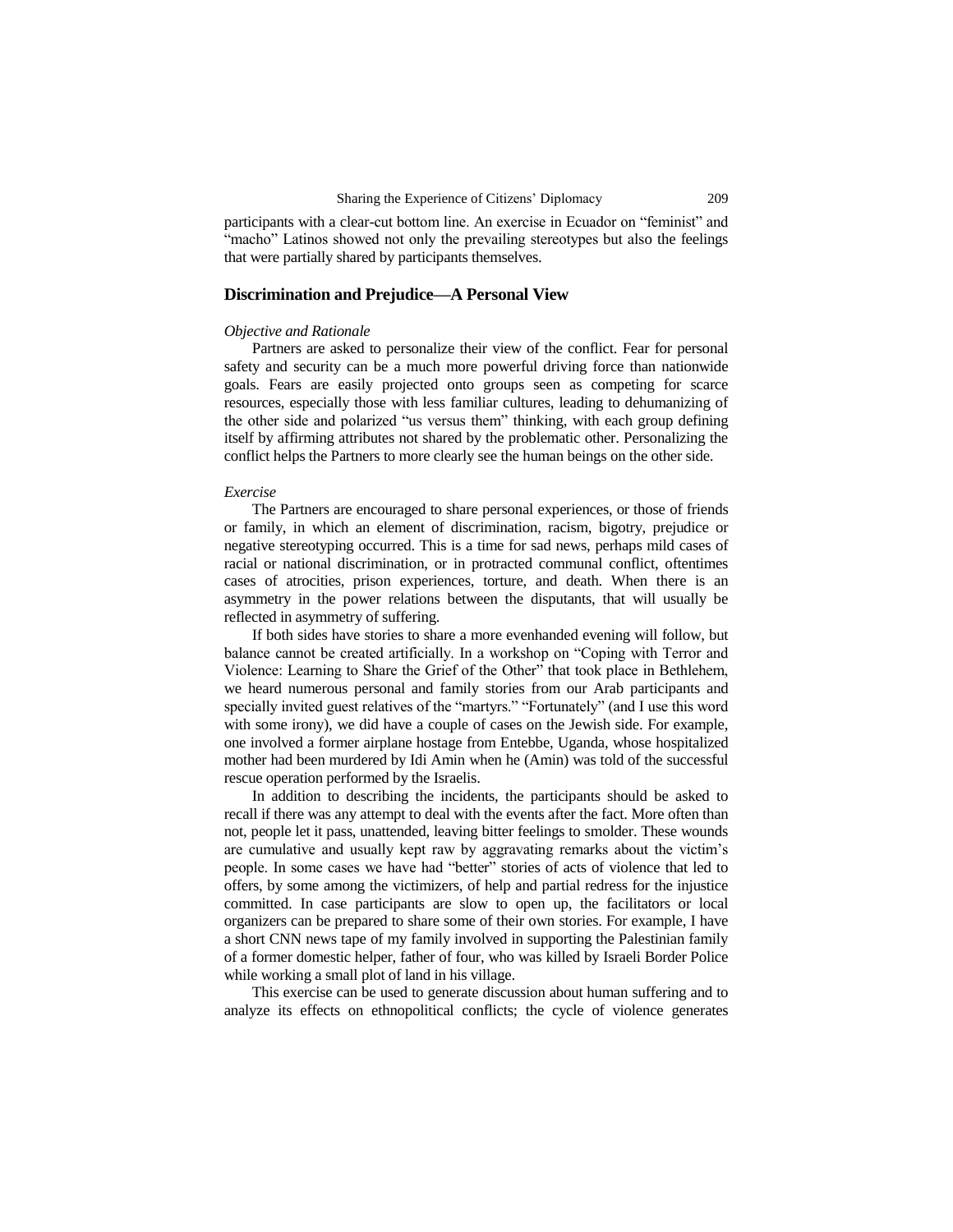feelings that can easily become stronger than those engendered by the original causes of the conflict. At this stage there may also be an opportunity to deal with issues of accepting responsibility for the actions of one's own community, rather than continuing to deny and to attribute only negatives to the other party.

*A note to facilitators:* Facilitators should assess if it might be premature to evoke such strong reflections of the Partners' own conflict and consider bringing them up at a later stage, during the exercises on "healing." On the other hand, when teaching students from a country without a significant level of conflict, if the class is diverse enough, we often find ethnic tensions reflected in stories of discrimination or prejudice. Rather than simulate a case study, it is best for them to talk about their own life experience.

#### **Intercultural Communications**

#### *Objective and Rationale*

Partners should understand and develop skills to address the difficulties raised by intercultural communication, even when the Partners in many ways share the same cultural milieus.

#### *Introductory Remarks*

In addressing the barriers generated by distinct languages and cultural traditions, we should place them in the wider context of the way we talk and listen. How to improve the way we express ourselves is addressed below; the receptivity issue is integrated both in the "active listening" exercises suggested for the reflexive stage and in a section on understanding body language during the adversarial stage (see chapter 10).

As a short demonstration of intercultural barriers to communication, ask each group to prepare in a few minutes five hand, head or body gestures and see how many of them are recognized by the other side. This can also alert Partners to avoid the mistake of downplaying the significance of cultural differences in their case.

The demonstration can serve as a bridge to a brief exploration of two contrasting paradigms of communication: one is common in individualistic societies (such as the United States, Israel), associated with predominantly verbal and explicit, or low-context communication styles; the second is predominant in more collectivist, interdependent societies, characterized by a nonverbal and implicit, or high-context style (Cohen, 1997b). Based on a thorough analysis of these cultural differences, Cohen provides ten recommendations for international negotiators, which are also instructive for citizen diplomats—box 9.2 (see also Moore and Woodrow, this volume, for more detailed guidance in cross-cultural work).

Even where cultural differences are of minimal concern, it is important to educate ourselves to develop the elements of an optimal communication process: effective expression by the speaker, accurate reception by the listener, and the feedback required in a group setting to ensure a high quality of dialogue.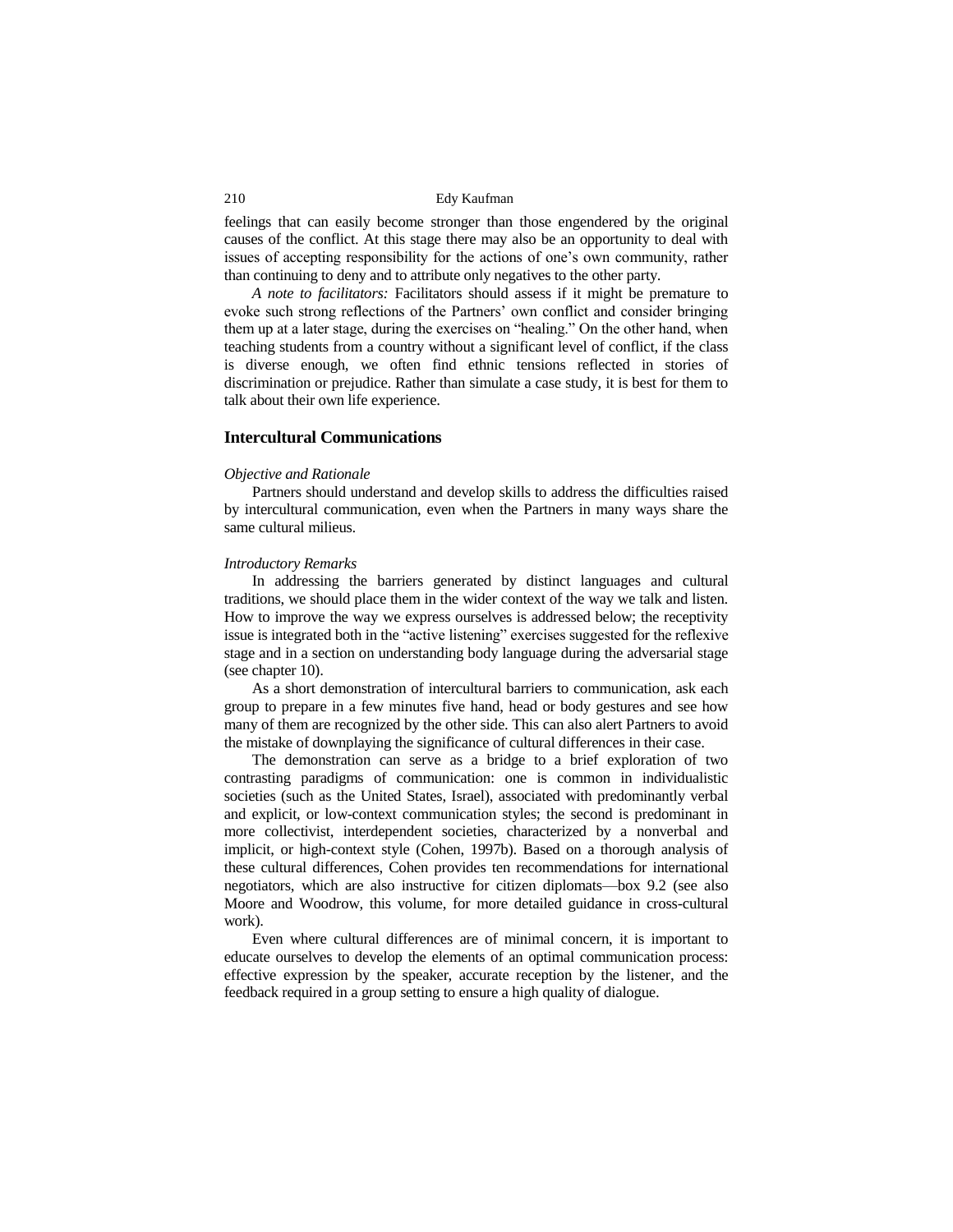#### **Box 9.2 Ten Principles**

- 1. Prepare for a negotiation by studying your opponents' culture and history and not just the issue at hand. Best of all, learn the language. Immerse yourself in the historical relationship between your nations. It may explain more than you expect.
- 2. Try to establish a warm, personal relationship with your interlocutors. If possible, get to know them even before negotiations get under way. Cultivating contacts and acquaintances is time well spent.
- 3. Do not assume that what you mean by a message—verbal or nonverbal—is what representatives of the other side will understand by it. They will interpret it in the light of their cultural and linguistic background, not yours. By the same token, they may be unaware that things look different from your perspective.
- 4. Be alert to indirect formulations and nonverbal gestures. High-context societies put a lot of weight on them. You may have to read between the lines to understand what your partners are hinting at. Assume they will not come right out with it. Be careful in your own words and body language. Your partners may read more into them than you intend. Do not express criticism in public. Do not lose your temper. Anything that leads to loss of face is likely to be counterproductive.
- 5. Do not overestimate the power of advocacy. Your interlocutors are unlikely to shift their positions simply in response to good arguments. Pressure may bring short-term results but risks damaging the relationship. Facts and circumstances speak louder than words and are easier to comply with.
- 6. Adapt your strategy to your opponent's cultural needs. On matters of inviolable principle, attempt to accommodate their instinct for prior agreement with your preference for progress on practical matters. Where haggling is called for, leave yourself plenty of leeway. Start high, bargain doggedly and hold back a trump card for the final round.
- 7. Flexibility is not a virtue against intransigent opponents. If they are concerned to discover your real bottom line, repeated concessions will confuse rather than clarify the issue. Nor is there merit in innovation for its own sake. Avoid the temptation to compromise with yourself.
- 8. Be patient. Haste will almost certainly mean unnecessary concessions. Resist the temptation to labor under artificial time constraints; they will work to your disadvantage. Allow your opponents to decide in their own good time. Their bureaucratic requirements cannot be short-circuited.
- 9. Be aware of the emphasis placed by your opponents on matters of status and face. Outward forms and appearances may be as important as substance. For face-conscious negotiators, an agreement must be presentable as an honorable outcome. On the other hand, symbolic gains may compensate them for substantive losses.
- 10. Do not be surprised if negotiation continues beyond the apparent conclusion of an agreement. Implementation is unlikely to be automatic and often requires continuing discussion. To assist compliance, it may help to build a system of graduated, performance-based incentives into the original contract.

### *Exercise 1*

The facilitators can ask participants to represent their own cultures or to play another, having first identified its key values and cultural norms for behavior. A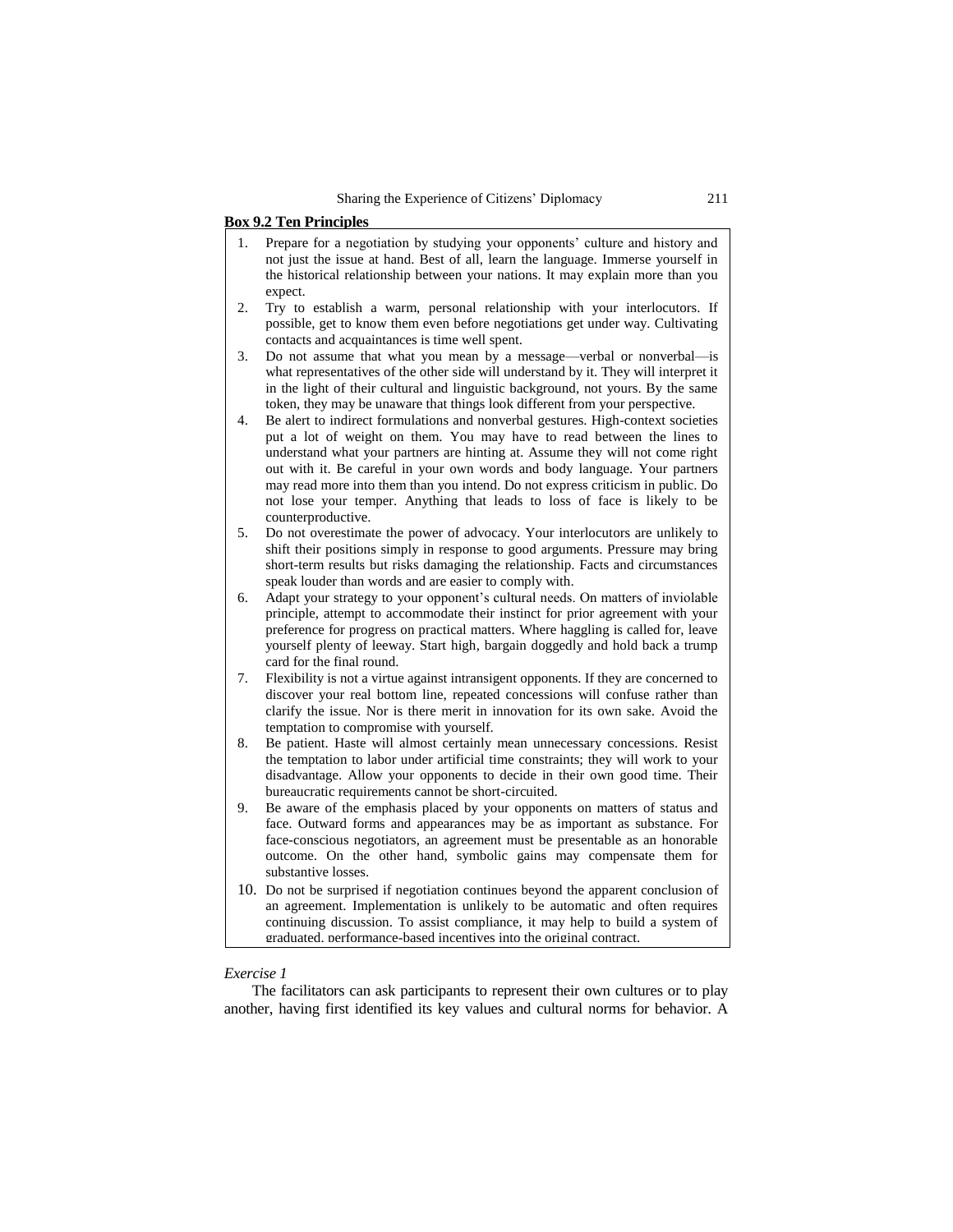skilled assistant, prepared to role-play a fictional culture with highly contrasting but still positive values and behavioral norms, can dramatize the miscommunication and confusion that arises from lack of awareness of the nonuniversality of our cultural assumptions. Sensitivity is required in order to avoid offending anyone through exaggeration or ridicule.

#### *Exercise 2*

An alternative is to use a film developed by Edward Stewart, a pioneer in this area, showing an American businessman arriving in a South or Central Asian country, committing gaffes in his impatient dealings and relationship with a local partner. Identifying their misunderstandings can be fun, and it is useful to track the departures from the recommendations in box 9.2.

This may be followed by a "Cultures in Conflict" game of role-playing two or more different types of culture, based on a set of prepared "culture cards." These cards specify contrasting behavioral traits relating to personality, privacy, conversation topics, approaches to the opposite sex, behavior at home and outside, body language, etc., so cards can be assigned to small groups in any combination to define contrasting cultures. Participants are unaware of the nature of the traits of the other group(s) with whom they have to communicate, and they will quickly appreciate the profound misunderstandings that can arise.

The "values continuum" (box 9.3) can be used to analyze the cultural learning that took place in this exercise, or it can be used to compare the Partners' cultures, by placing each culture along a continuum between each set of contrasting values.<sup>23</sup>

| Control                | Adaptation            |
|------------------------|-----------------------|
| Confrontation          | Harmony               |
| Individualism          | Interdependence       |
| Conscience as guide    | Norms as guide        |
| Resources expanding    | Resources limited     |
| Explicitness           | Subtlety, respect     |
| Change, progress       | Continuity            |
| Action, doing          | Experience, being     |
| Future oriented        | Past oriented         |
| Youth valued           | Age valued            |
| Problem solving        | Relationship building |
| Competition            | Consensus             |
| Equality               | Hierarchy             |
| Linear limited time    | Circular open time    |
| Mechanical world       | Spiritual/organic     |
| Analysis, reason       | Synthesis, wisdom     |
| Truth is relative      | Truth is absolute     |
| Informality            | Formality             |
| Trust institutions     | Trust relationships   |
| Constrained contact    | Intense contact       |
| Constrained expression | Expansive expression  |

#### **Box 9.3 Values Continuum**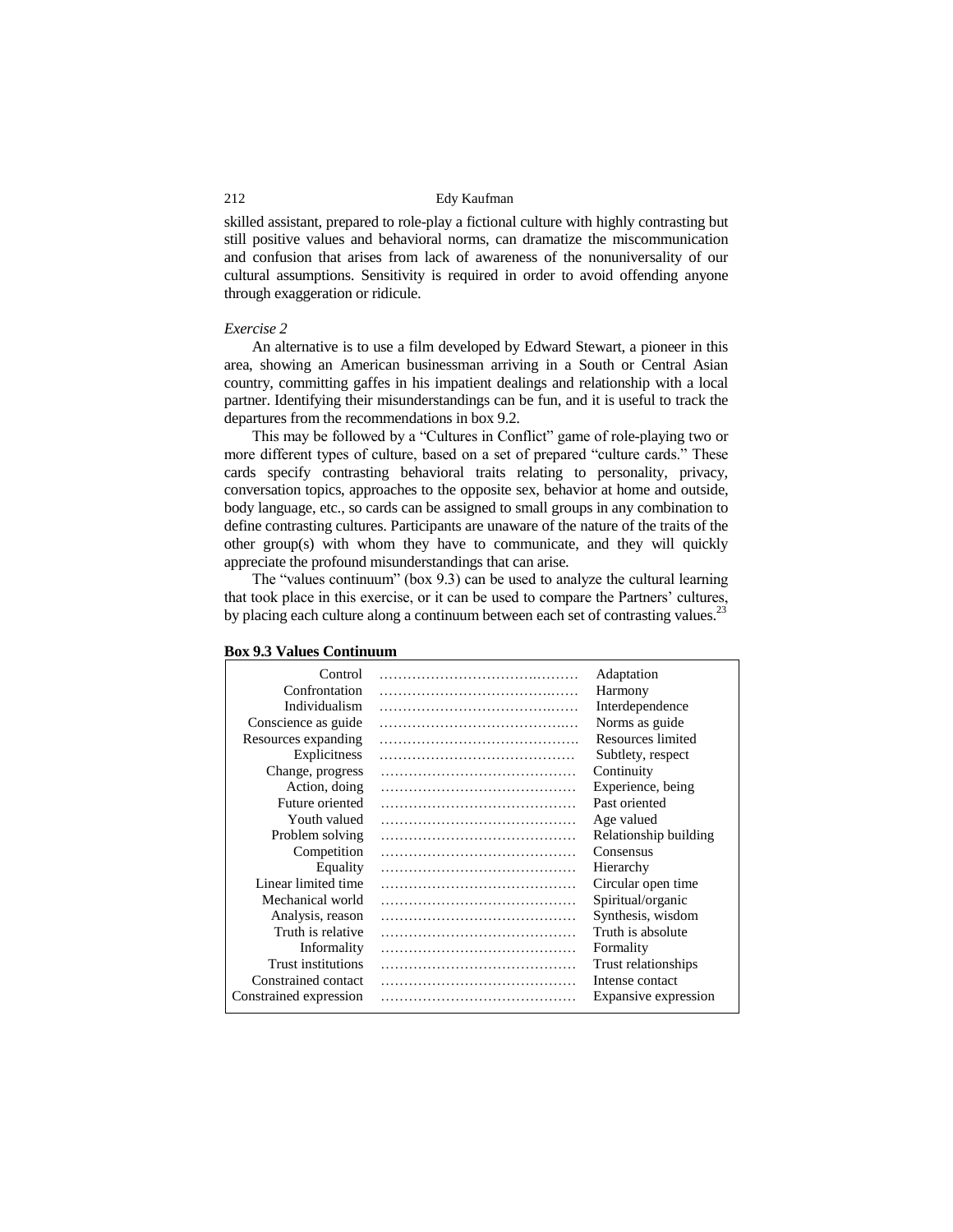# **The Way We Express Ourselves**

### *Nonviolent Communication—Objective and Rationale*

Marshal Rosenberg (1983) has developed an interactive model for learning to express and listen effectively, with an emphasis on "empowering evaluations."<sup>24</sup> The accent here is on providing a more objective, empathic, compassionate way for the parties to understand each other. His exercises encourage us to focus on four sets of issues, which are useful to adapt and role-play:

- *1. What we observe:* Change expressions that confuse observation and evaluation (e.g., "You are too generous") to examples separating observation and evaluation (e.g., "When you give all your lunch money to others, I think you are too generous"). Also, change failure by generalization (e.g., "Blacks don't cut their grass or repair their houses") to more specific instances about person and place (e.g., "I have not seen the black family at 1679 Ross Street cut their lawn or fix the shingles of their roof"). Another example: replace "White people can't dance," with "Remember the white couple in the club last night? Both were poor dancers." Rather than stating, "All men are pigs," say "The man who lives next door cheats on his wife."
- *2. What we feel:* Rather than criticizing others or their behavior ("You are wrong"), use the words "I feel" to focus on and share your own experiences ("I feel that I am right"). Rather than expressing only feelings ("I feel uncared for"), add words that tell more about why you think they occur ("When you don't call for a week I feel hurt, because I interpret it as you not caring for me"). Express how you experience the behavior of others impacting you rather than criticize the behavior itself.
- *3. What we value:* Our feelings result not only from what we observe, but also from how we react to what is important to our cultural and personal values. Different people (and cultures) attach different values to the same acts or expressions. One method of clarifying our values is by adding to an observation a "because I" statement. This method transforms the sentence from "You always yell at me when we disagree" to "It's hard for me to discuss things when you yell, because I think youre angry at me and don't want to hear what I have to say." To "This country is so disorganized," we should add, "I have a hard time figuring out how things work here because I come from a place where structure and punctuality are important."
- *4. What we are requesting:* This fourth piece of information elucidates what we are requesting as a positive action. Expressions such as "I want you to respect my right" or "I want some understanding" work better than negatives ("I want you to stop attacking me") but still are not sufficient. It is more effective to give voice to what you *do* want if you are specific. It is a good idea to express feelings ("I would like you to be honest with me") if they are accompanied by an appeal ("I would like you to tell me what I've been doing that you don't like").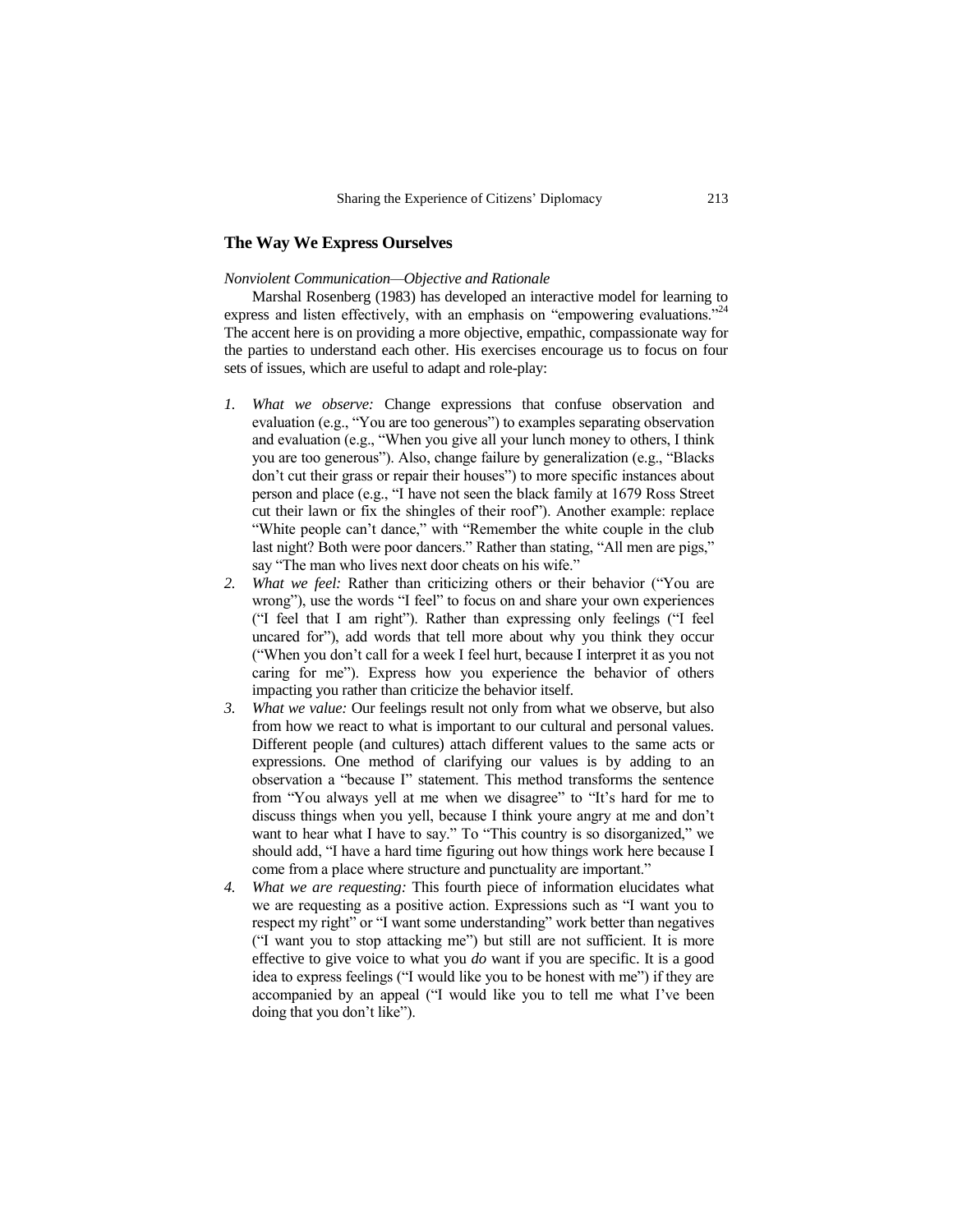#### *Nonviolent Communication Exercise*

Participants are divided into four groups, and for twenty minutes each group should prepare four or more wrong and right statements about the conflict from their personal experiences. Each group can take one of the categories or compete for the best examples for all four. We then read the statements, sharing them with the other groups, who are asked to pick statements that best highlight the different categories. This gives them tools to talk about the conflict without exacerbating relations through misunderstandings.

#### *Hot Buttons Exercise*

Susan Potziba has suggested that some phrases or slogans that we inadvertently use have a very negative connotation to the other (e.g., comparing Israeli behavior to "Nazi" behavior; using the term "terrorists" when referring to Palestinians; using "Orientals" for people from East Asia). Usage of such terms immediately blocks the comprehension of the rest of the sentence or discourse, and people are best advised to refrain from using them. The exercise requires the individuals (or team) to write down over ten minutes a list of such explosive expressions when used by the adversary, and perhaps also expressions that are embarrassing when used by their own peers against the other party. The negative catchwords should then be shared in the group, usually discovering some that were not originally considered as such. The Partners should then be invited to make a commitment to avoid hurting each other by pressing such "hot buttons."

At the end of the day, reflect for a few minutes on the events that have occurred, taking care to defuse whatever tensions remain, to avoid carrying over any hostile attitudes to the following day.

# **Day 5: Experimenting with Conflict Resolution**

An option at this stage is to consider alternative approaches to collaborative problem solving within the broader field of ADR.

# **Mediation**

#### *Objective and Rationale*

Mediation training may be introduced, briefly in theory and then in practice through simulations, as a way of demonstrating how integrative problem-solving methods can also be used to help decision makers come to a mutually acceptable agreement. It is best to focus on a scenario that is realistic for the participants, such as one relating to perceived discrimination in the workplace. If possible a mediation practitioner should be brought in to run this session. Sometimes we ask participants to bring examples from their own personal lives, or a couple of participants may be asked to role-play a prepared scenario, giving them ample room for improvisation.

Simple (nonpower) mediation is widely used for resolving single-issue disputes with two or few parties involved. In the context of complex, protracted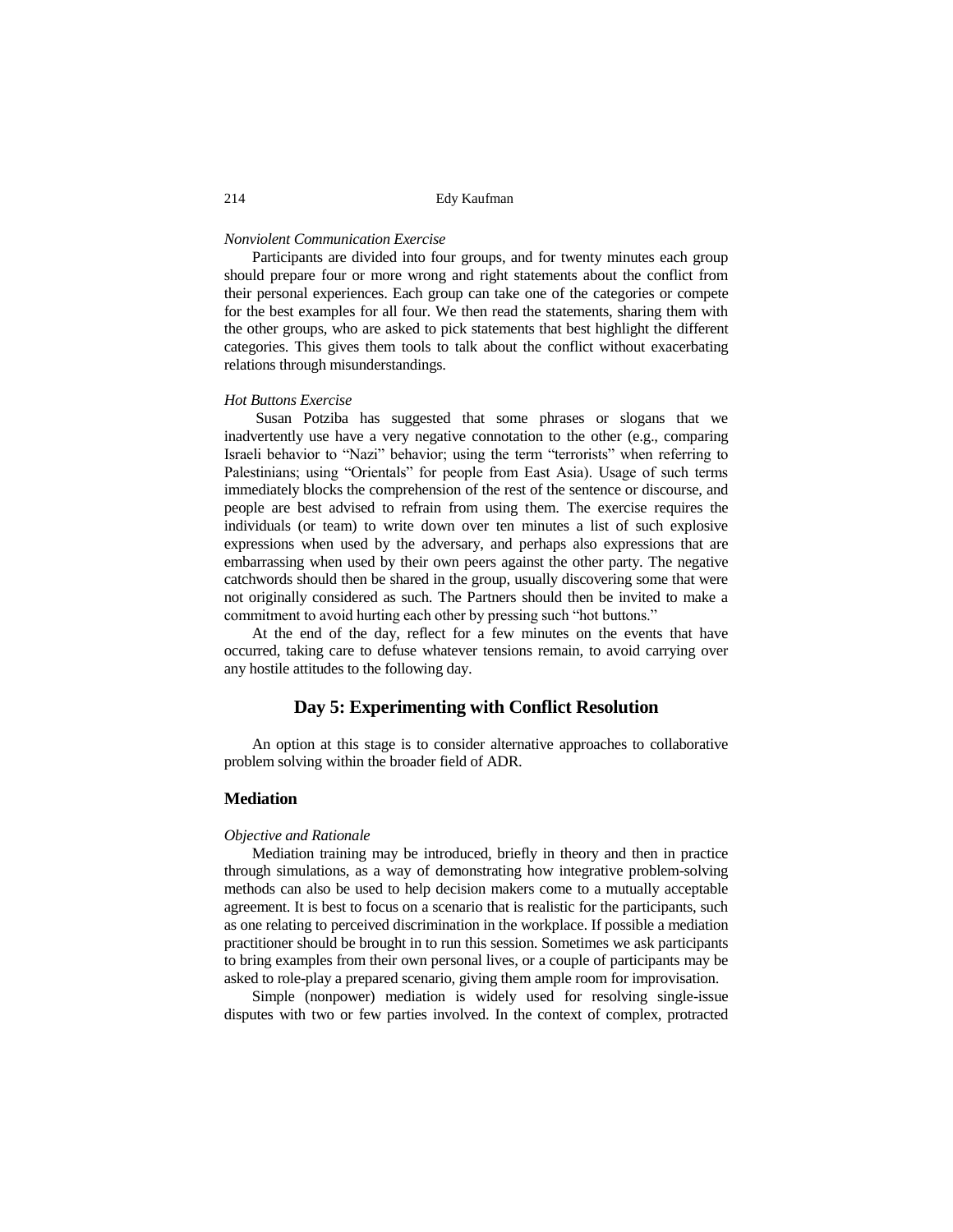conflicts or distributional disputes involving larger numbers of groups or stakeholders, or stakeholders without experience in methods of face-to-face negotiations or in working with each other, it will usually be better to use second track collaborative problem-solving methods such as IPSW first, or in parallel with official mediation. Protracted conflicts tend to multiply the issues under dispute, involve disjoined conglomerates on both sides and asymmetries in power relations, with violence resulting in widely shared feelings of victimization on both sides, and failed initiatives. These issues must be addressed before official mediation can be effective.

#### *Exercise*

A good scenario for demonstrating mediation concerns a policeman who has been decorated for a recent act of bravery but is going to court to sue a journalist who covered the story. In the process of gathering information, the journalist had learned that the policeman is a homosexual, and this added news value got the story to the front page. The journalist's defense was that the information was accurate and that his purpose had been noble, namely, to show the entire city that the gay community includes dedicated and heroic policemen, and by so doing to help destroy negative stereotypes. Yet, the life of this particular plaintiff was ruined: his peers no longer liked to work with him; they mocked him, and eventually he had to take a leave of absence and may possibly be obliged to resign. As the mediator goes through the different stages of resolving the conflict<sup>25</sup>, she/he may organize a "fishbowl" with the rest of the participants, encouraging them to provide questions to the parties or suggestions to the mediator.

### *Other Exercises*

The facilitators might also, if time permits, familiarize the participants with other methods used, from elite interaction through first-track diplomacy, down to peer mediation with children. For instance, they might discuss the nature of mediation efforts with Croatian, Bosnian and Serb leaders in Dayton, Ohio (what is the impact of deadlines, or pressure from a power-mediator, on the parties?); or Jimmy Carter's experience with Egyptian and Israeli representatives at Camp David; or "notebook diplomacy" as used recently in Haiti ( carrying a text via laptop from one side to the other for refinement can be an efficient way of reaching an accord).  $26$  Other ongoing issues of diplomacy in crisis situations may be discussed.

Introducing the concept of peer mediation with children in schools, with locally trained children as presenters, if available, may have an extraordinary inspirational power. If they can do it, why can't adults? A good discussion can bring up the notion of adapting this tool to the professional circles of the Partners.

Alternatively, highlighting an elicitive approach, the participants can also search within their own cultures for traditional mechanisms of mediation and problem solving. How have Japanese, Arab or other traditional societies, been effective in regulating levels of conflict using time-honored customs involving the family, the workplace, or elders?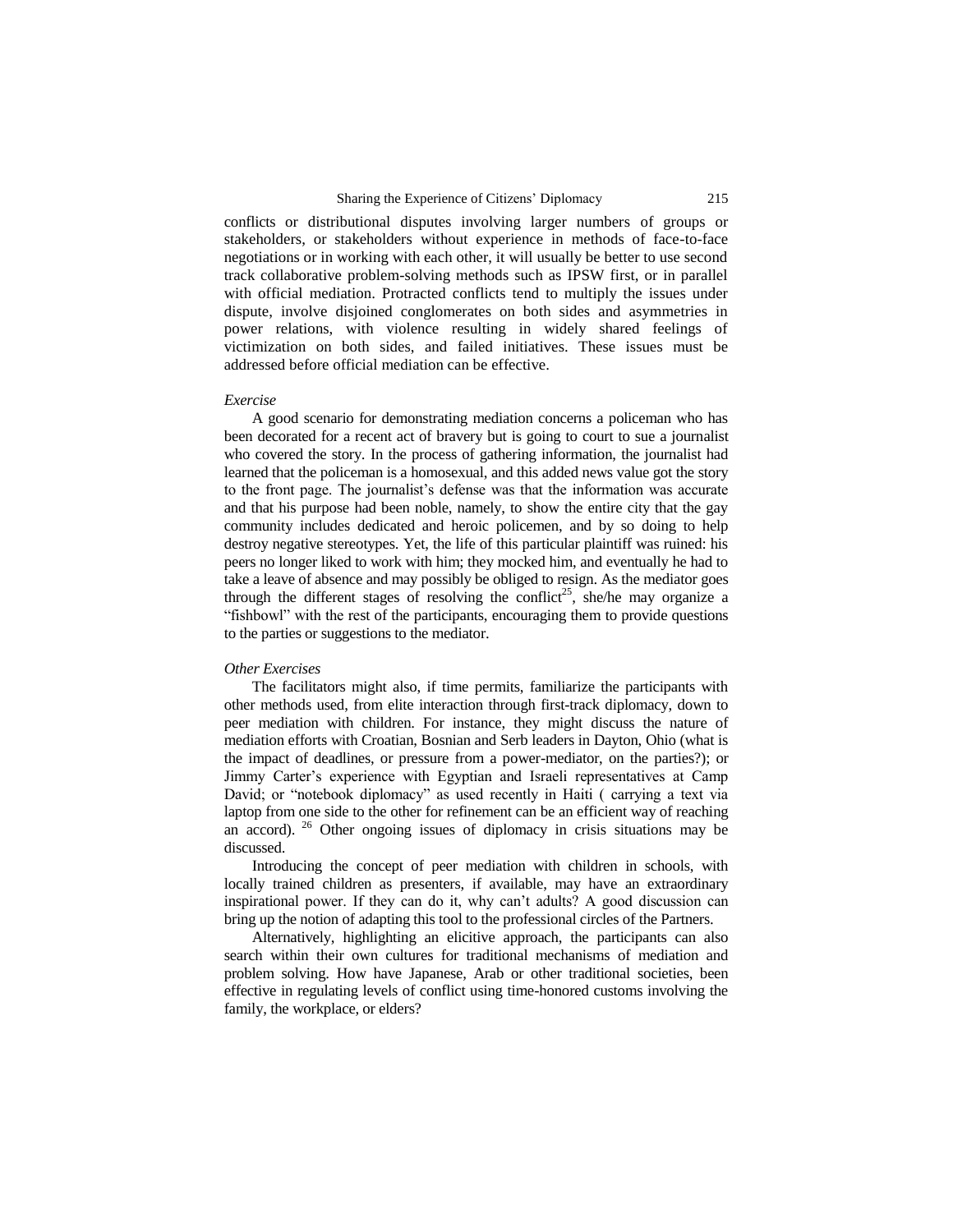#### **Our Shared Vision: An Exercise in Foreseeing the Future**

#### *Objective and Rationale*

This exercise is designed to create a positive foundation from which Partners can work toward a desired future, at the same time clarifying the dangers of allowing events to continue as they have in the past. The goal is to generate a creative tension by highlighting a plausible positive scenario for the future and then a plausible negative scenario, as a motivating force toward resolution of immediate disputes.

#### *Exercise*

Collective vision building involves asking the Partners to look ahead twenty to thirty years (older Partners prefer to go for a longer period ahead) and to share with the group the best realistic scenarios for their regions or the communities in conflict. Some time should be spent encouraging the participants to be forthcoming and creative, going around the room and eliciting responses from everybody. The atmosphere tends to be rather pastoral and constructive. Clearly, it is easier to find common denominators two decades ahead.<sup>27</sup> Younger participants tend to place themselves and their career objectives within the wider picture, while older groups normally envisage the future that they wish for their children. Realistic optimism is encouraged here, taking into account both constraints and possible future opportunities for peace building, sustained structural reform, social change and economic growth. Facilitators may also have to provide a reality check when participants stray too far into fantasy, as when a woman from one of the poorest countries in the world visualized each of the Partners' families as having a Mercedes-Benz. As a whole, this exercise tends to generate harmonious and inspired discussion, and the elements of a shared vision (perhaps more than one) should be registered on a flip chart and summarized in a handout for the Partners.

Next comes an anticlimactic moment, as the facilitators ask the participants to switch gears and now think of the worst plausible scenarios of twenty hears hence. There is normally a reluctance to do so.<sup>28</sup> Some assert that things cannot be worse than they are, but others disagree. The atmosphere grows heavier as the Partners are reminded where they are coming from. They speak about higher levels of conflict, economic stagnation, increasing dependence on humanitarian aid, guerrilla warfare, terror, massive loss of life, hunger and mass starvation, chaos, the emergence of new latent ethnic conflict, and other such disheartening scenes.<sup>29</sup> These should also be written on the flip chart and summarized in a handout.

The aim of the exercise is to see if it is possible to integrate or agree on alternate plausible positive scenarios in one "vision statement" reflecting a coherent collective wisdom of the group. We should encourage a working group or individual Partners to take on this challenge as other agenda items allow. This represents a shared aspiration of the group, and care should be taken to capture a statement that resonates as describing something both achievable and worth investing substantial time and energy to realize.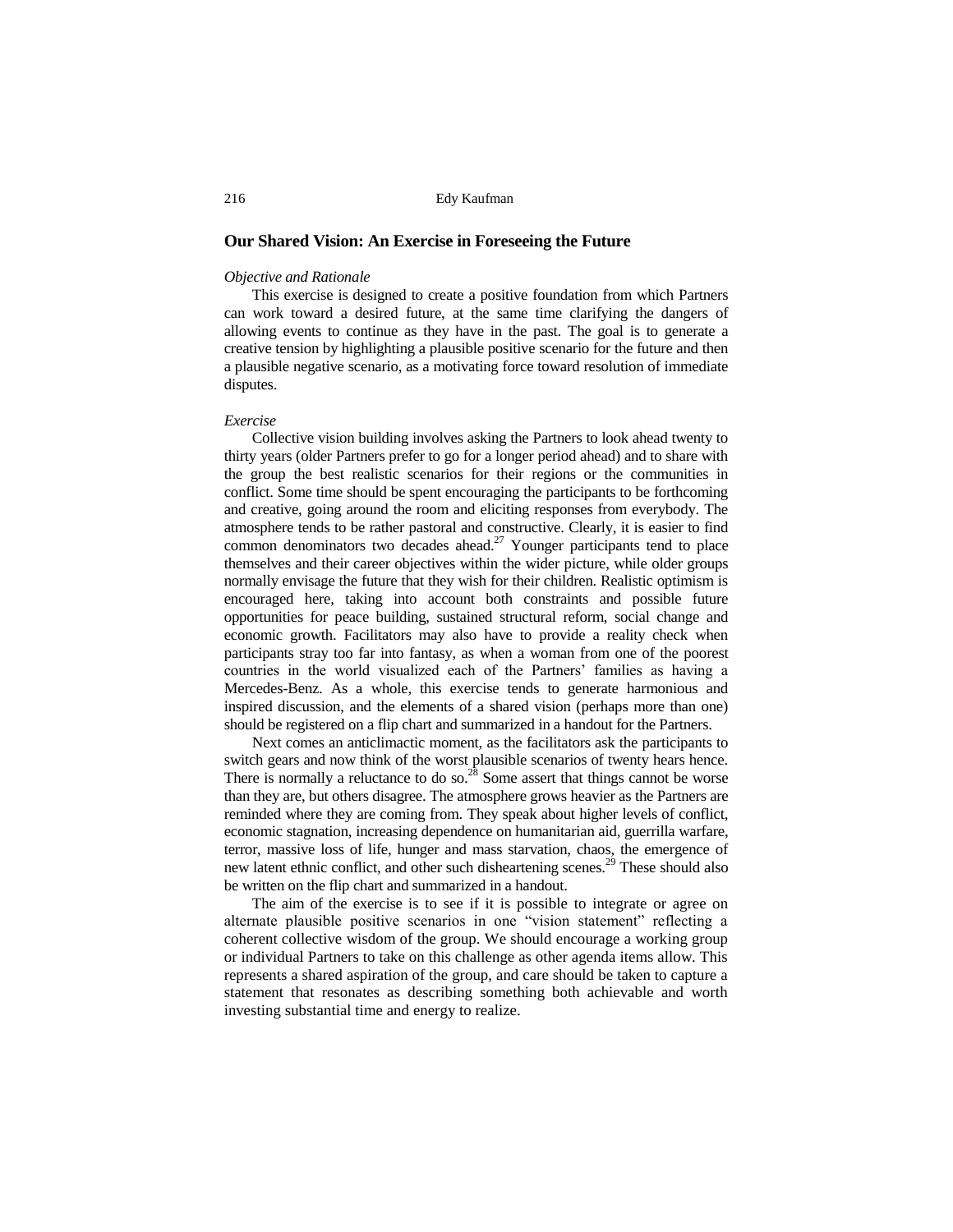It is easier to agree on more remote common aims projected twenty years ahead than on ideas to be implemented now. For this tougher task we can use the technique of "backcasting," or backtracking. This brings the thinking about preferred scenarios down to ten years ahead, then five, and serves then as a basis to prepare the agenda for discussions in subsequent days. It is important that the participants themselves table the priority issues to be addressed in the workshop and set a joint agenda.

A common observation has been that Partners come to understand that while "keeping cards close to the chest" may make sense in a zero-sum competition, it may be that both can use the same card to complete their "hands." In a long-term shared vision we are talking about a team who would like jointly to maximize their future gains (good-news vision) playing together against adverse circumstances (bad-news vision). In the Israeli/Palestinian case, for example, if a cooperative two-state solution is the shared vision, it does make more sense to signal it now, allowing the Palestinian side to perceive the light at the end of the tunnel. At the same time, the demilitarized and peaceful nature envisaged for the state, the legitimization and acceptance of Israel as a partner, allows the two parties to feel more relaxed when discussing the tougher and more intricate steps to be taken toward the common goal.

We have now concluded the "prenegotiation" phase of the IPSW and look forward to the main integrative problem-solving exercise, where the Partners attempt to address creatively the issues in dispute and identify potential solutions. The next section of the workshop reviews alternative methods for reaching consensus, then provides a detailed account of our preferred methodology. Spending adequate time building skills pays off as we get into the workshop's "real" purpose.

### **Notes**

1. They are seen by some as mutually exclusive (Bloomfield, 1995: 154), but there have been attempts to construct an integrative model (e.g., Fisher and Keashly, 1991).

2. The negative reaction to track two was exacerbated when this term was used in U.S. anti-Cuban legislation and for covert operations in Chile aimed at undermining Salvador Allende's regime.

3. Shorter versions of the IPSW are available in Spanish and Russian (see Kaufman, 1998).

4. Michael Banks and Chris Mitchell's (1997) "Handbook on the Analytical Problem Solving Approach" is useful more as a conceptual and educational tool, focusing less on concrete and experiential aspects. Ambassador John McDonald has also introduced the general approach in several publications, including his "Guidelines for Newcomers to Track Two Diplomacy."

5. The term is borrowed from the work of my friend Abbe Loewenthal on U.S.-Latin American relations.

6. For instance, the Association of Universities of the South of Ecuador and North of Peru (AUSENP) has been involved in a program on citizen's diplomacy for local conflict resolution, the awarding of a binational peace prize, joint research projects, etc.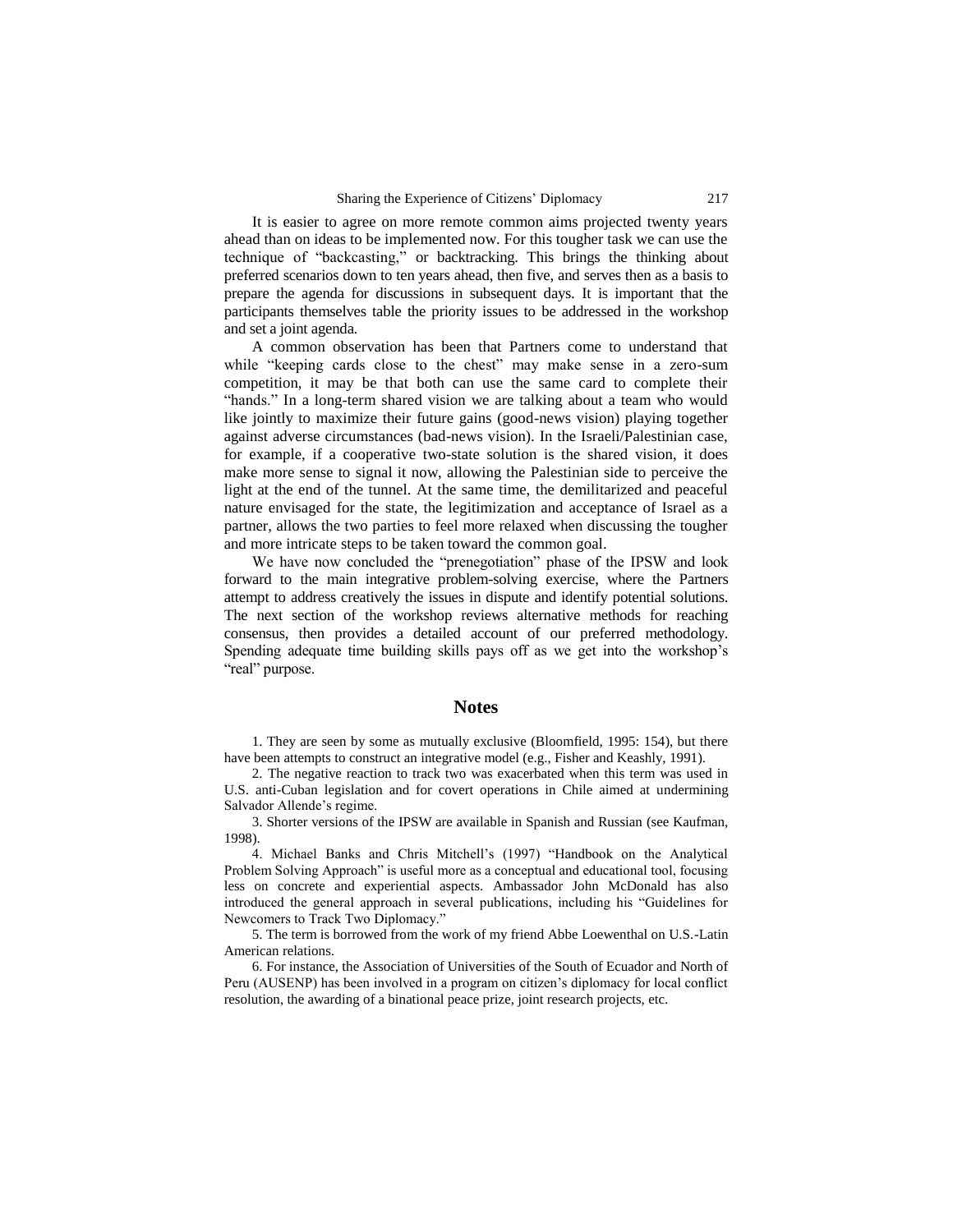7. After learning from Larry Susskind about his work with government and unofficial representatives in an environmental dispute in Ecuador and "parallel informal negotiations" in climate change negotiations I am becoming convinced that you can have a "track  $1\frac{1}{2}$ ," mixing participants from both. In our third workshop of Ecuadorian/Peruvian civil society leaders, one participant from each foreign office was invited in a "personal capacity," and the other participants felt sufficiently comfortable with their presence.

8. We are currently working with upstream and downstream states on the Salween River, with Chinese, Burmese and Thai participants. For a full research strategy on transboundary water disputes, see Kaufman, Oppenheimer, Wolf and Dinar, 1997: 37-48.

9. Over the last few years I have had the pleasure of team-teaching a course on "Conflict Resolution: The Israeli/Palestinian Experiment" with Professor Manual Hassassian, of the University of Bethlehem. This course has become a powerful testing ground both for exploring the issues and motivating students to move away from adversarial attitudes and search for common ground.

10. For an analysis of such an interactive process with Partners and students, see Leslie Gottert, "An Evaluation of the Israeli-Palestinian Building Bridges: A Christian, Jewish and Moslem Trialogue" (CIDCM, University of Maryland, 1995).

11. The Action Evaluation Research Institute has developed a software program (www.aepro.org) that allows organizers of conflict resolution activities to connect interactively with the ARIA group for guidance on the evaluation process. The first analysis is free, then the ARIA group can become involved at different levels of consultancy throughout the project.

12. As Fisher notes, it is important during the introduction section for the participants "to articulate their value base, since cultural differences in assumptions, expectations, and preferences abound in the practice domain of conflict resolution" (Fisher 1994).

13. Dialogue promotes a "mutual confirmation and thereby serves a fundamental need of parties to a conflict to be recognized as individuals with values and unique (and valued) identities." Montville defines trust as "one party's willingness to risk increasing his or her vulnerability to another (or others) whose behavior is beyond one's control; thus, the party is confident that the other will not exploit the party's vulnerability. Further, the party's shortterm losses that follow if the other does violate the party's trust usually exceed the short-term benefits of mutually upholding the trust" (Ross and LaCroix, 1996: 315).

14. A Filipino peace activist who had just tested its transcultural applicability in Sri Lanka gave me this idea. I replicated it immediately with a group in the Peruvian military.

15. "Principled negotiation" as a method for parties in conflict has been developed by Roger Fisher and Bill Ury (1991); it provides the parties with ideas how to move from rigid positions into the exploration of underlying interests, looking for integrative options which give better outcomes than unilateral actions or positional bargaining.

16. During World War I the number of civilian casualties was only 5 percent; it went up to 50 percent in World War II and reached 90 percent in the 1990s.

17. The study guide may be used in connection with Sam Keen's (1986) PBS documentary film *Faces of the Enemy,* available from Catticus Corporation, 2600 Tenth Street, Berkeley, CA 94710, tel. 415-548-0854.

18. On the image of the enemy, see Jervis, 1976; Volkan, 1988; Spillman and Spillman, 1991; and Moses, 1997.

19. A specially designed class on Dr. Seuss's *Butter Battle Book* has been designed by Carrie Shaw for the "Partners in Conflict in the Transcaucasus" program and is available upon request from this author at CIDCM.